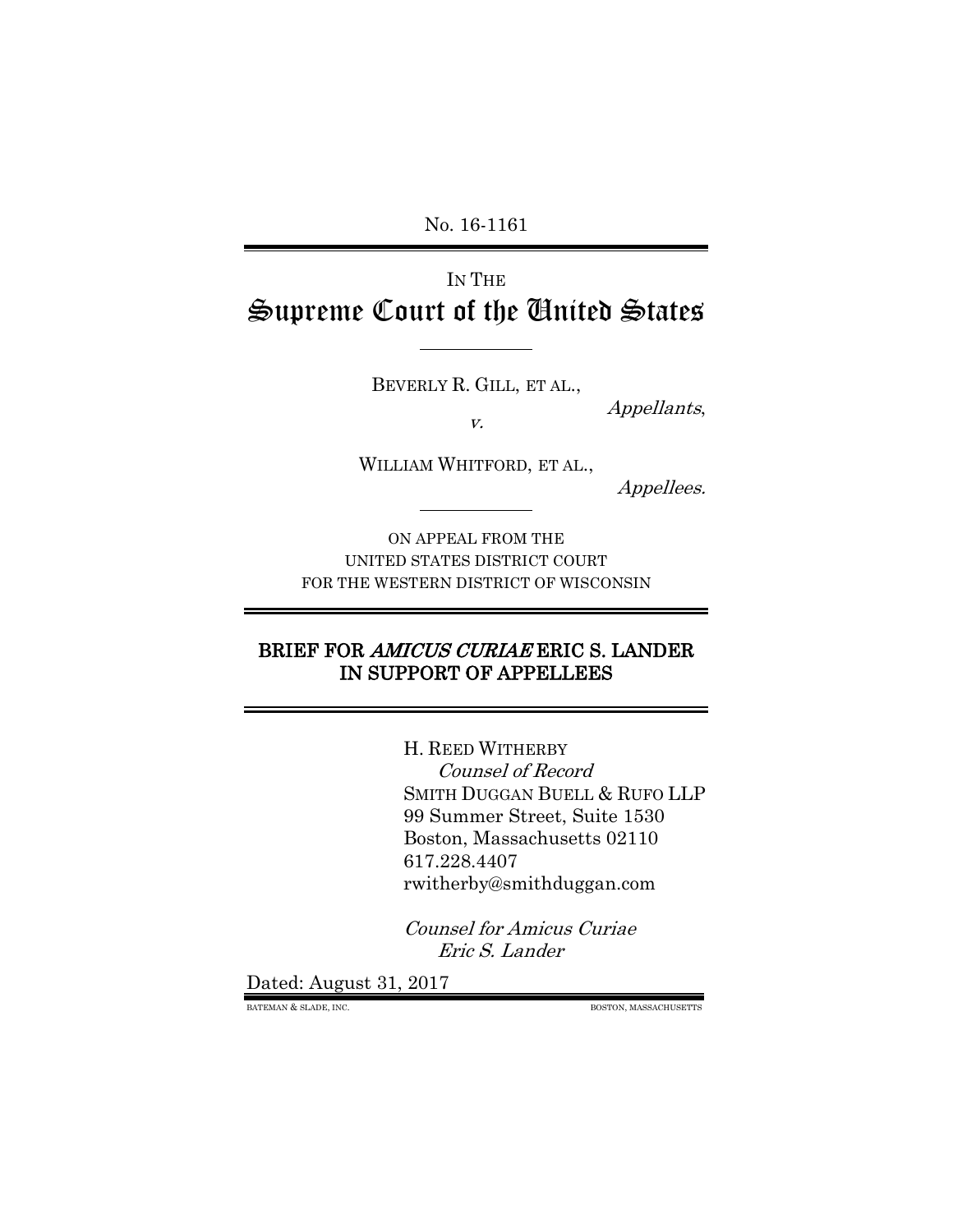## TABLE OF CONTENTS

|         | INTEREST OF AMICUS CURIAE1                                                                                                                                                                          |
|---------|-----------------------------------------------------------------------------------------------------------------------------------------------------------------------------------------------------|
|         | SUMMARY OF THE ARGUMENT3                                                                                                                                                                            |
|         |                                                                                                                                                                                                     |
| I.      | A JUDICIALLY MANAGEABLE<br><b>STANDARD FOR</b><br>RECOGNIZING EXCESSIVELY<br>PARTISAN GERRYMANDERS<br><b>REQUIRES SOME</b><br><b>QUANTITATIVE</b>                                                   |
| $\Pi$ . | <b>TECHNOLOGY IS A THREAT</b><br>THAT WILL GROW<br><b>INEXORABLY IF COURTS</b><br>REFUSE TO ENTERTAIN ANY<br><b>CLAIMS OF PARTISAN</b>                                                              |
| III.    | <b>TECHNOLOGY NOW ALSO</b><br>PROVIDES A<br>STRAIGHTFORWARD AND<br><b>OBJECTIVE WAY TO</b><br>RECOGNIZE WHEN A STATE<br><b>HAS CHOSEN A</b><br>REDISTRICTING PLAN THAT<br>IS EXCESSIVELY PARTISAN11 |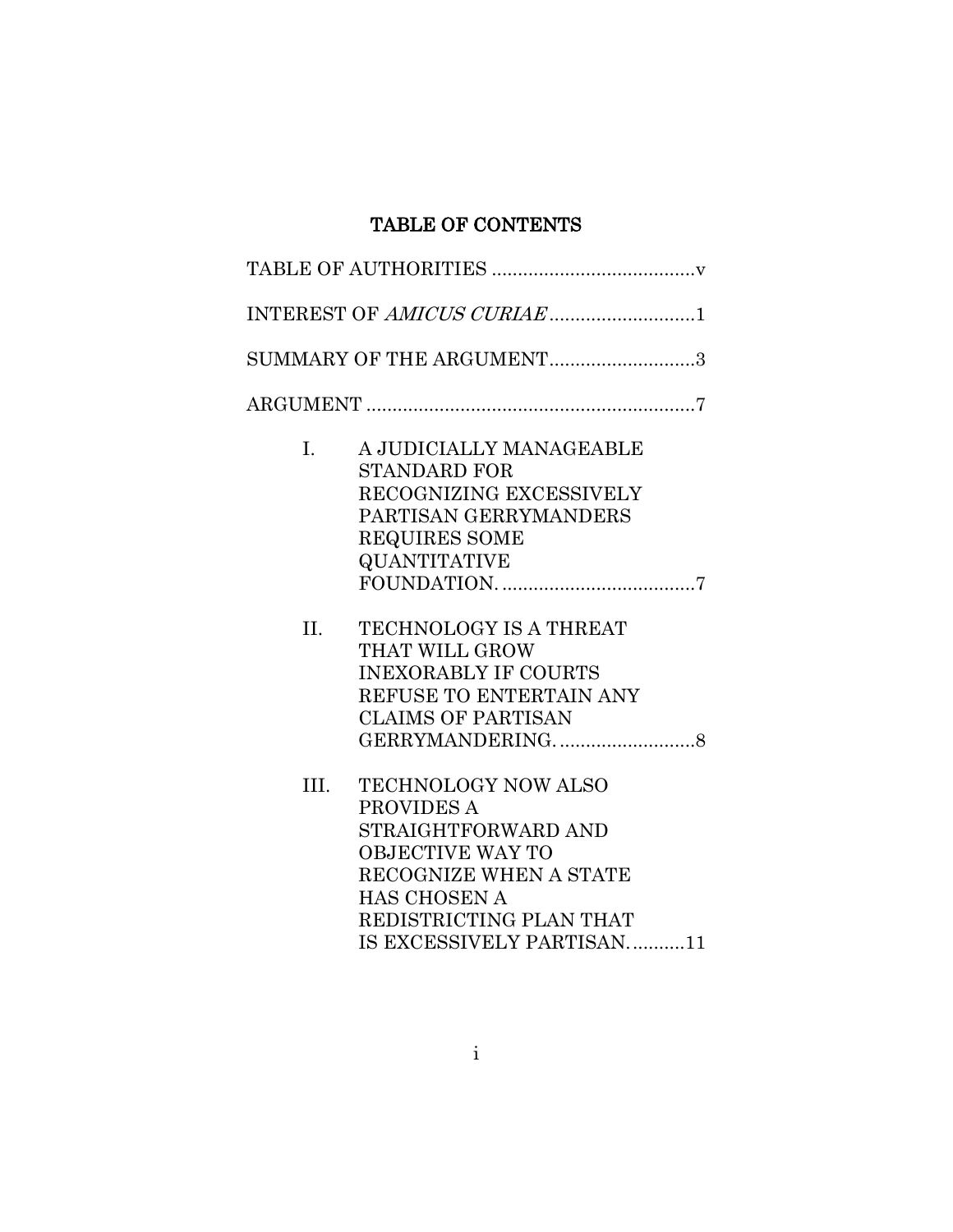| A.        | The excessiveness of a<br>redistricting plan may be<br>determined by comparing<br>it to the <i>distribution of</i><br><i>outcomes</i> for all possible<br>plans that satisfy the<br>State's declared goals13                                   |
|-----------|------------------------------------------------------------------------------------------------------------------------------------------------------------------------------------------------------------------------------------------------|
| <b>B.</b> | Although it is not feasible<br>to enumerate every<br>possible redistricting plan,<br>computers may be used to<br>calculate the distribution<br>of possible outcomes with<br>good accuracy by<br>examining a large,<br>representative sample of |
| C.        | This approach for<br>assessing excessiveness<br>can be applied to <i>any</i><br>suitable individual<br>measure of partisan<br>outcome—or to any<br><i>combination</i> of measures<br>that a court wishes to                                    |
| D.        | An extreme outlier<br>standard would address<br>justiciability concerns<br>raised by this Court. 20                                                                                                                                            |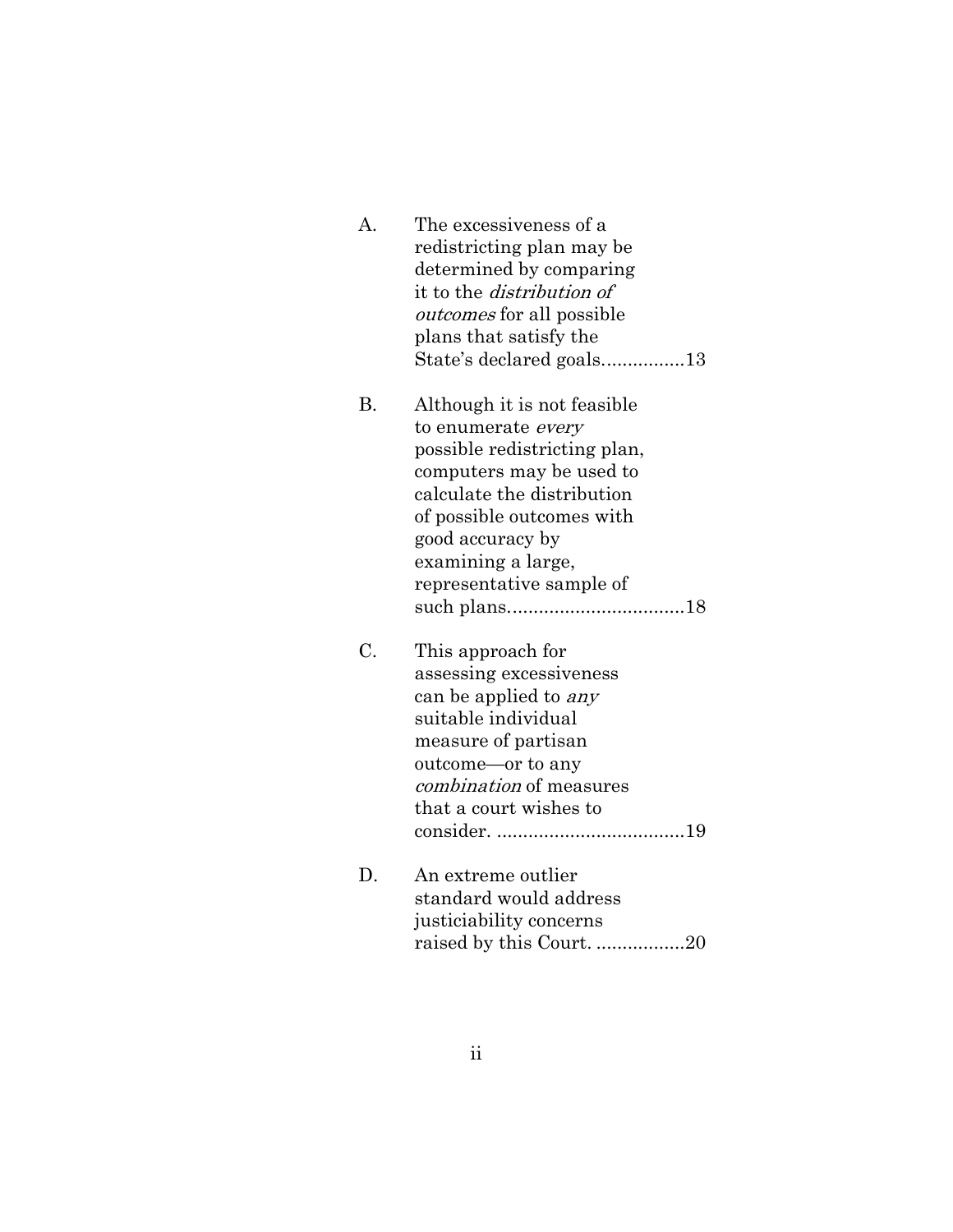| IV. |           | DETERMINING A<br><b>DISTRIBUTION OF</b><br><b>OUTCOMES FROM A LARGE</b><br><b>SAMPLE IS A COMMONLY</b><br>USED AND RELIABLE<br><b>COMPUTATIONAL</b>       |
|-----|-----------|-----------------------------------------------------------------------------------------------------------------------------------------------------------|
|     | A.        | The United States relies<br>on computational analyses<br>of distributions of<br>outcomes for critical<br>national needs, including<br>national defense23  |
|     | <b>B.</b> | In the past decade,<br>computational methods<br>have been increasingly<br>used to calculate the<br>distribution of outcomes<br>for possible redistricting |
|     | C.        | The use of computational<br>analysis to compare a<br>State's plan to the<br>distribution of outcomes<br>for comparable plans is                           |
| V.  |           | WISCONSIN'S PLAN IN THIS<br><b>CASE IS AN EXTREME</b>                                                                                                     |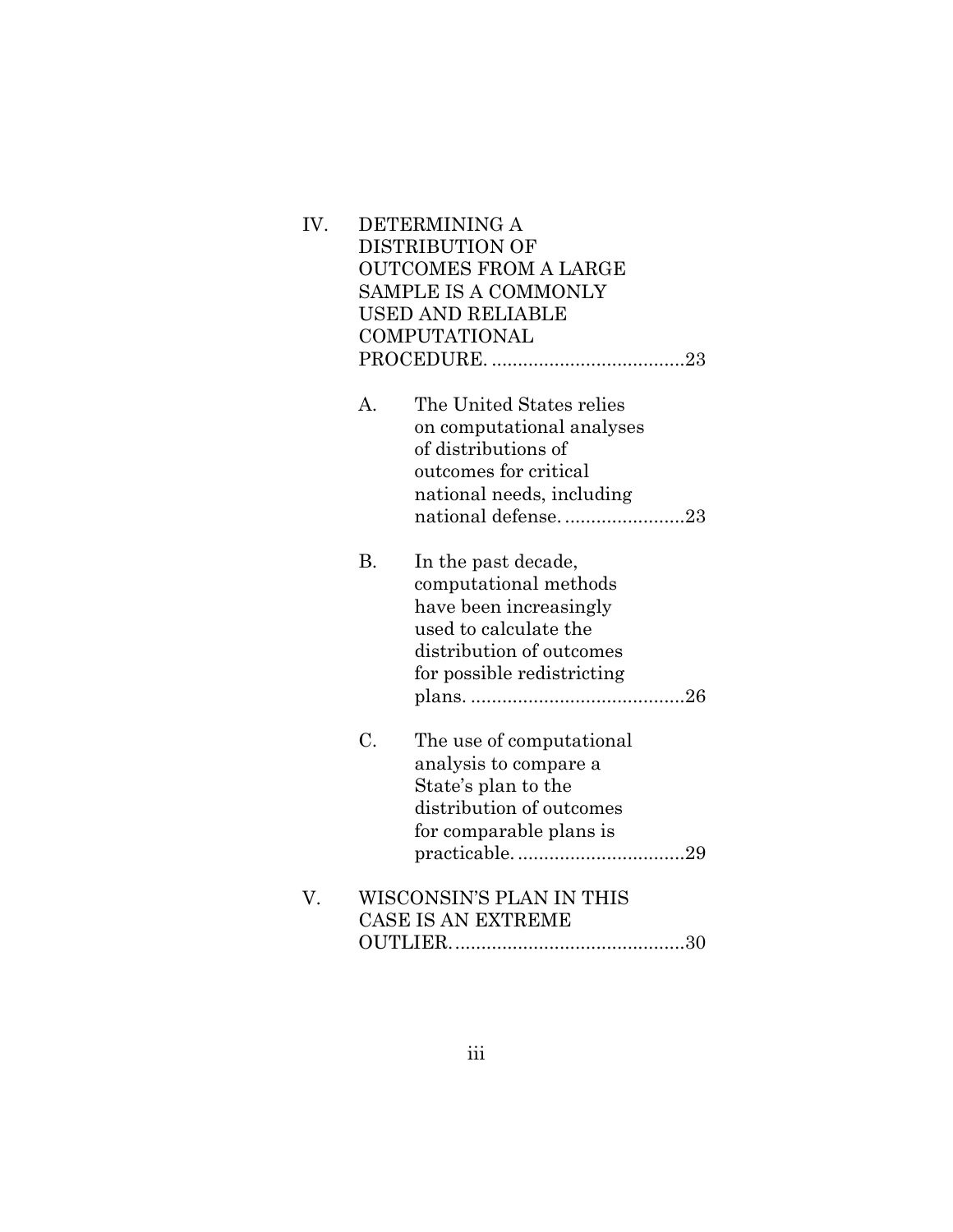| VI. AN EXTREME OUTLIER         |  |
|--------------------------------|--|
| STANDARD WOULD PROVIDE         |  |
| <b>GUIDANCE TO THE PARTIES</b> |  |
| AND BOLSTER CONFIDENCE         |  |
|                                |  |
|                                |  |
|                                |  |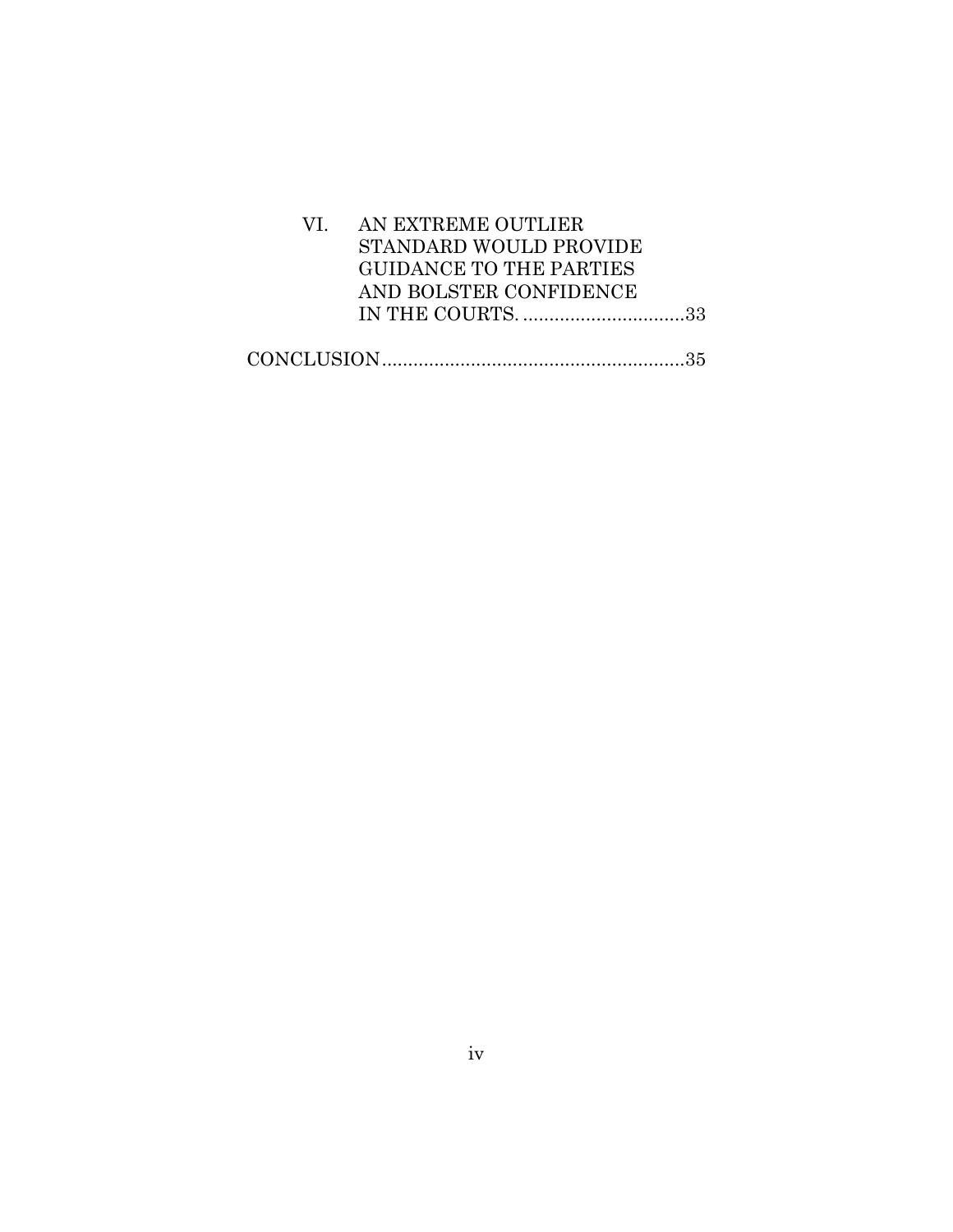## TABLE OF AUTHORITIES

## CASES:

| Baker v. Carr,                                |
|-----------------------------------------------|
|                                               |
| Benisek v. Lamone,                            |
| U.S.D.C. (D. Md.), Civil Action               |
|                                               |
| Brown v. Thomson,                             |
|                                               |
| Committee for a Fair and Balanced Map v.      |
| Ill. State Bd. of Elec.,                      |
| 835 F. Supp. 2d 563 (N.D. Ill. 2011) 11       |
| Common Cause v. Rucho,                        |
| U.S.D.C. (M.D.N.C.), Civil Action             |
|                                               |
| Davis v. Bandemer,                            |
|                                               |
| Georgia State Conf. of NAACP v. Georgia,      |
| U.S.D.C. (N.D. Ga.), Civil Action             |
|                                               |
| Karcher v. Daggett,                           |
|                                               |
| League of United Latin Am. Citizens v. Perry, |
|                                               |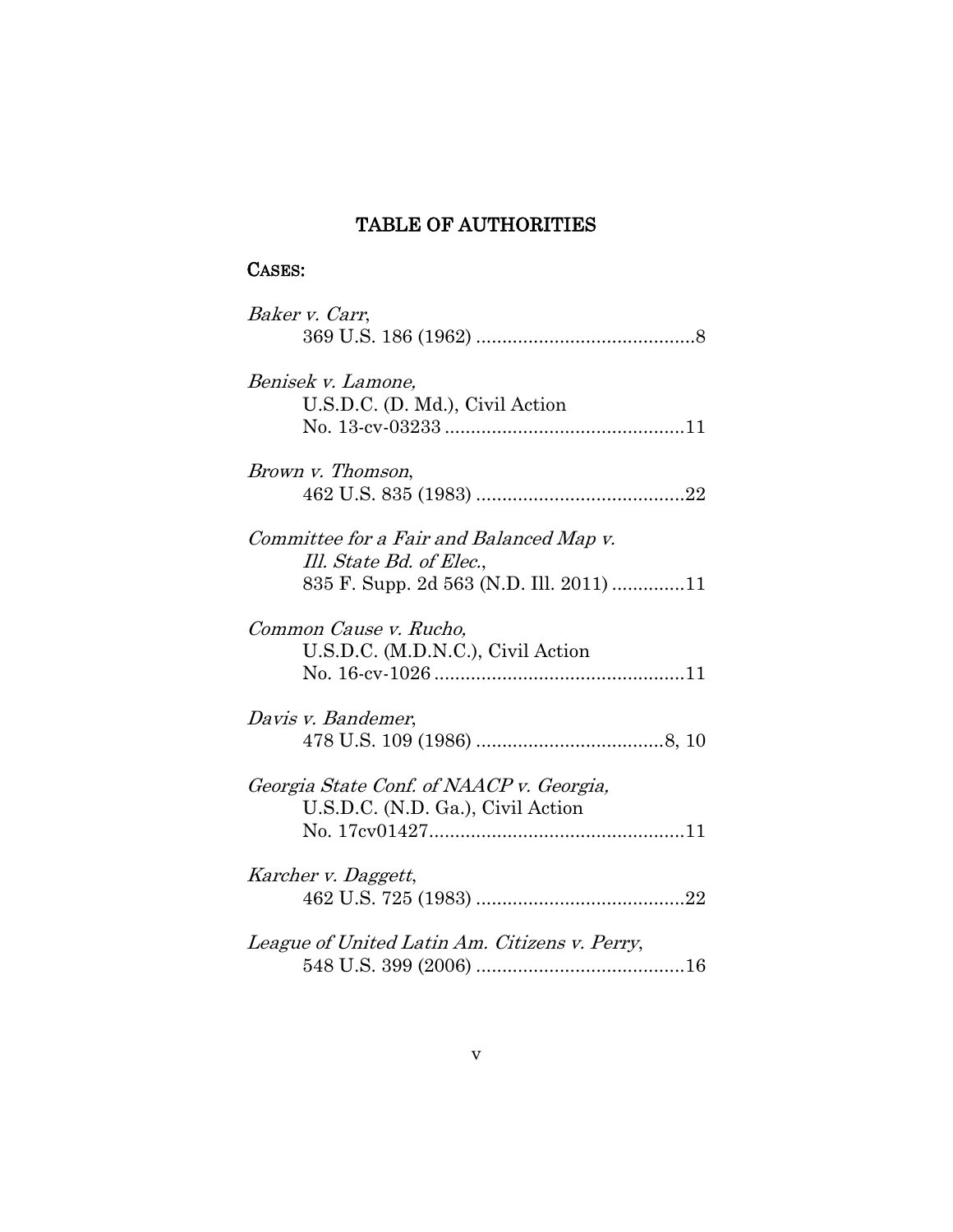| League of Women Voters v. Pennsylvania, |
|-----------------------------------------|
| Commonwealth Court of Pennsylvania,     |
| Civil Action No., 261 MD 2017 11        |
|                                         |
| League of Women Voters v. Rucho,        |
| U.S.D.C. (M.D.N.C.), Civil Action       |
|                                         |
|                                         |
|                                         |
| Perez v. Abbott,                        |
| U.S.D.C. (W.D. Tx.), Civil Action       |
|                                         |
|                                         |
| Reynolds v. Sims,                       |
|                                         |
|                                         |
| Shaw v. Reno,                           |
|                                         |
|                                         |
|                                         |
| Tennant v. Jefferson County Comm'n,     |
|                                         |
|                                         |
| Vieth v. Jubelirer,                     |
|                                         |
|                                         |
| Whitford v. Gill,                       |
|                                         |
| 218 F. Supp. 3d 837 (W.D. Wis. 2016)6   |

## STATUTES: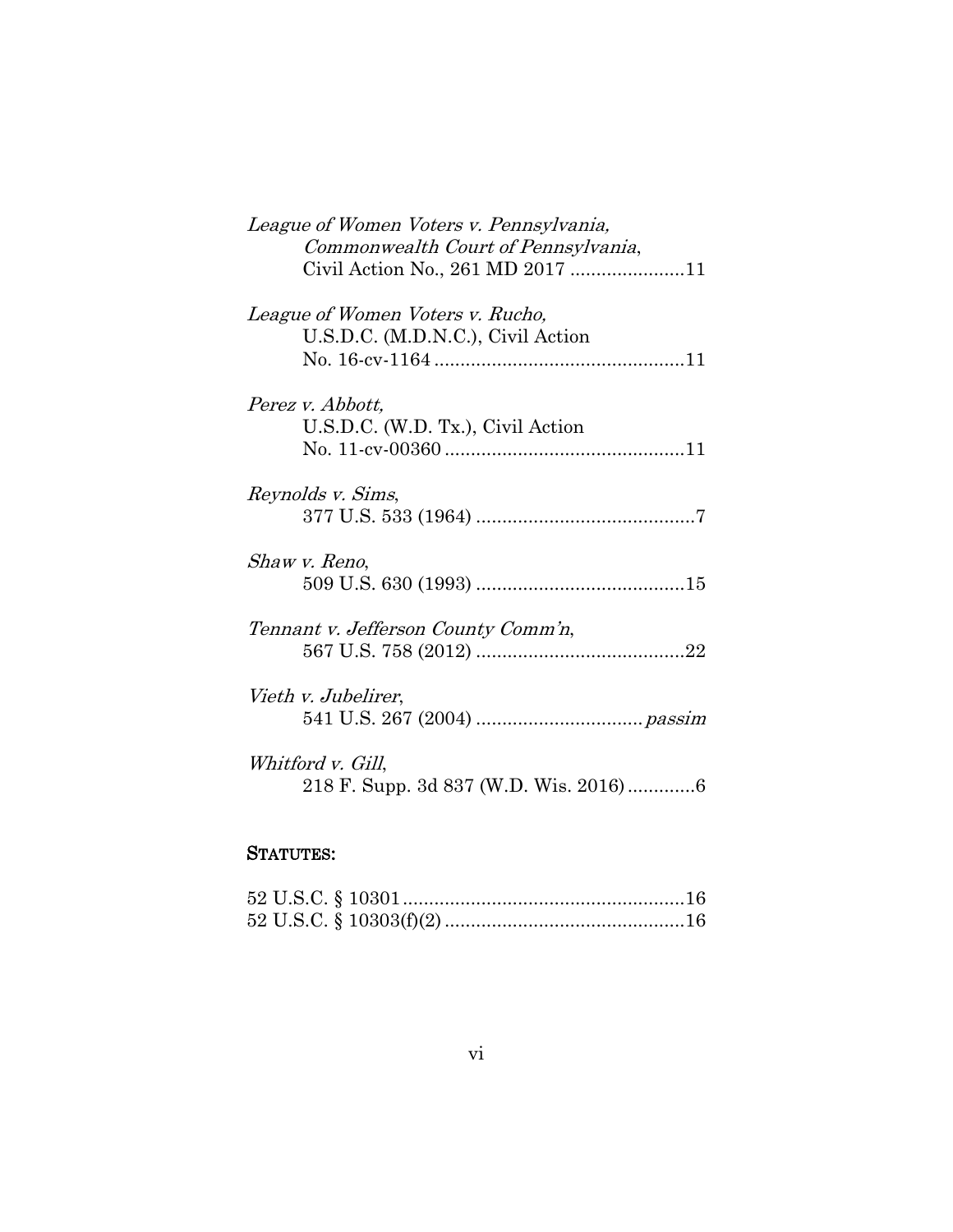### OTHER AUTHORITIES:

| Board of Governors of the Federal Reserve      |
|------------------------------------------------|
| System, The Supervisory Capital                |
| Assessment Program: Design and                 |
| <i>Implementation, Apr. 24, 200925</i>         |
| Sinan Akkar & Yin Cheng, Application of a      |
| Monte-Carlo Simulation Approach for            |
| the Probabilistic Assessment of Seismic        |
| <b>Hazard for Geographically Distributed</b>   |
| <i>Portfolios</i> , 45 Earthq. Eng. Struct. D. |
|                                                |
| Micah Altman, Karin MacDonald & Michael        |
| McDonald, From Crayons to                      |
| Computers: The Evolution of Computer           |
| Use in Redistricting, 23 Soc. Sci.             |
| Comput. Rev. 334 (2005)26, 27                  |
| Micah Altman & Michael McDonald, The           |
| Promise and Perils of Computers in             |
| <i>Redistricting</i> , 5 Duke J. Const. L. &   |
|                                                |
| Sachet Bangia, et al., Redistricting: Drawing  |
| <i>the Line</i> , arXiv:1704.03360 (arXiv      |
|                                                |
| V. Bolotin, Seismic Risk Assessment for        |
| <b>Structures with the Monte Carlo</b>         |
| <i>Simulation</i> , 8 Probabilist. Eng. Mech.  |
|                                                |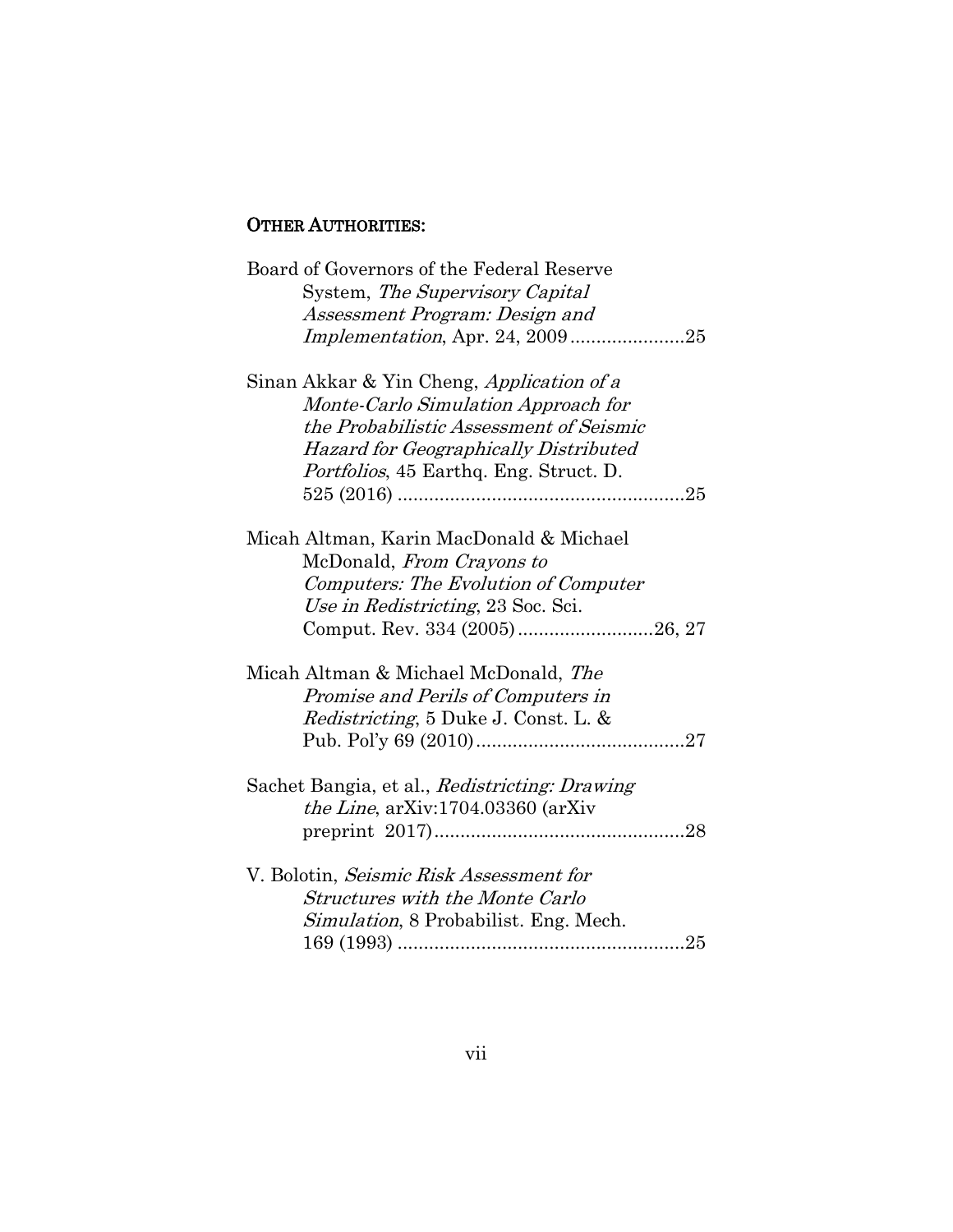| Forrest B. Brown, A Review of Best Practices<br>for Monte Carlo Criticality |
|-----------------------------------------------------------------------------|
| Calculations, Los Alamos Report LA-                                         |
|                                                                             |
|                                                                             |
| Jowei Chen & Jonathan Rodden, Cutting                                       |
| Through the Thicket: Redistricting                                          |
| Simulations and the Detection of                                            |
| <i>Partisan Gerrymanders</i> , 14 Election L.                               |
|                                                                             |
| Jowei Chen & David Cottrell, Evaluating                                     |
| partisan gains from Congressional                                           |
| gerrymandering: Using computer                                              |
| simulations to estimate the effect of                                       |
|                                                                             |
| gerrymandering in the U.S. House,                                           |
|                                                                             |
| Jowei Chen, The Impact of Political                                         |
| Geography on Wisconsin Redistricting:                                       |
| An Analysis of Wisconsin's Act 43                                           |
| Assembly Districting Plan, 16 Election                                      |
|                                                                             |
| Wendy K. Tam Cho & Yan Y. Liu, Toward a                                     |
| Talismanic Redistricting Tool: A                                            |
|                                                                             |
| Computational Method for Identifying                                        |
| <b>Extreme Redistricting Plans, 15</b>                                      |
| Election L.J. 351 (2016) 26, 27                                             |
| Peter J. Denning & Ted G. Lewis, <i>Exponential</i>                         |
| Laws of Computing Growth, 60                                                |
| Commun. ACM 54 (2017)27                                                     |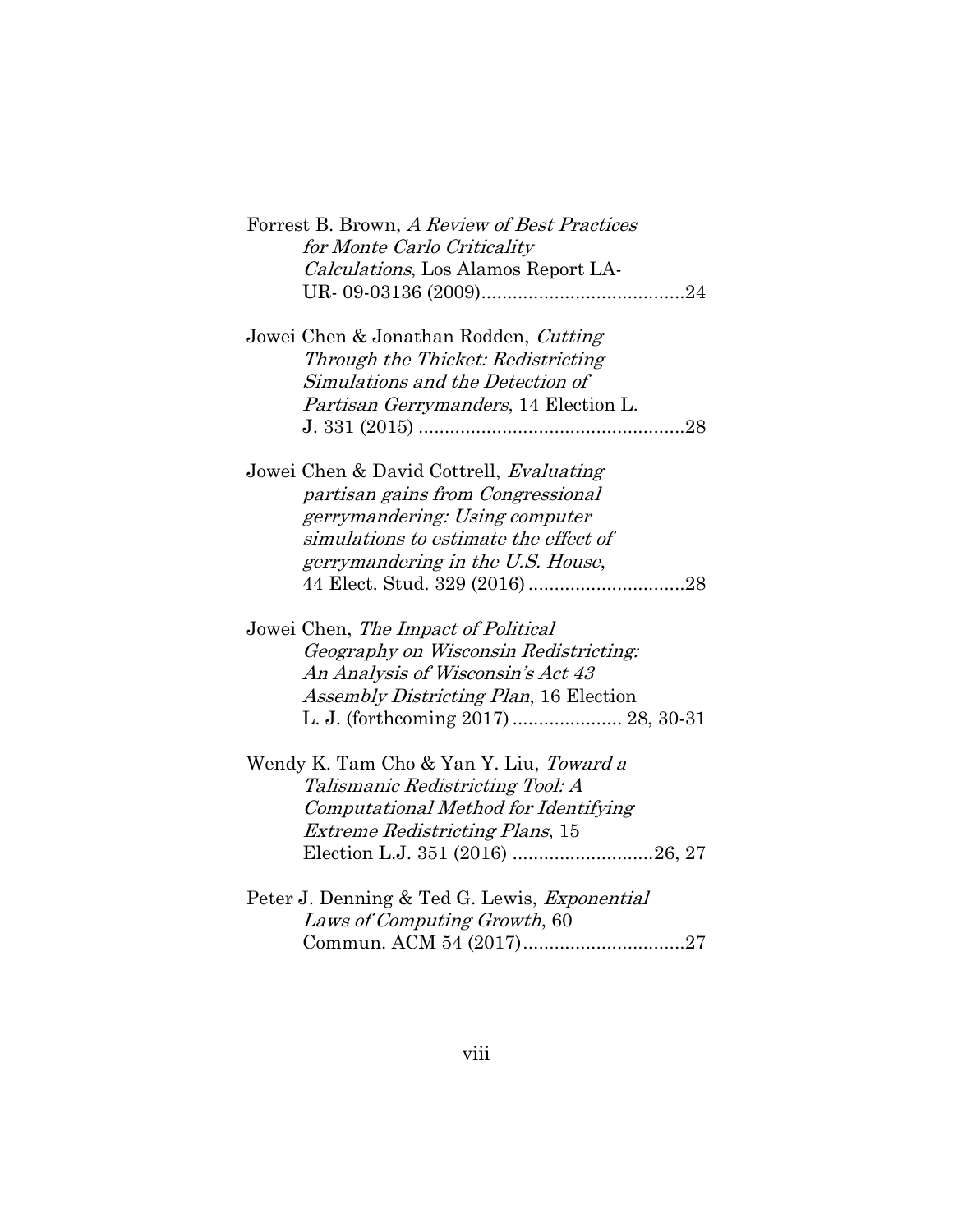| Sequential Monte Carlo Methods in Practice,<br>(Arnaud Doucet, Nando de Freitas, &                                                                                                                         |
|------------------------------------------------------------------------------------------------------------------------------------------------------------------------------------------------------------|
| Andrew Gelman, et al., Bayesian Data                                                                                                                                                                       |
| Thomas M. Hamill, et al., <i>NOAA's Future</i><br><b>Ensemble-Based Hurricane Forecast</b><br>Products, 93 Bull. Amer. Meteor. Soc.                                                                        |
| Randy Heffernan, Fed Uses Monte Carlo<br>Simulation for Stress Test, Risk &<br>Decision Analysis News Blog, May 29,                                                                                        |
| Jonathan Krasno, et al., Can Gerrymanders<br>Be Measured? An Examination of<br><i>Wisconsin's State Assembly</i>                                                                                           |
| Yan Y. Liu, Wendy K. Tam Cho & Shaowen<br>Wang, PEAR: A Massively Parallel<br><b>Evolutionary Computation Approach</b><br>for Political Redistricting Optimization<br>and Analysis, 30 Swarm Evol. Comput. |
| Jonathan C. Mattingly & Christy Vaughn,<br>Redistricting and the Will of the People,<br>arXiv:1410.8796 (arXiv preprint 2014) 28                                                                           |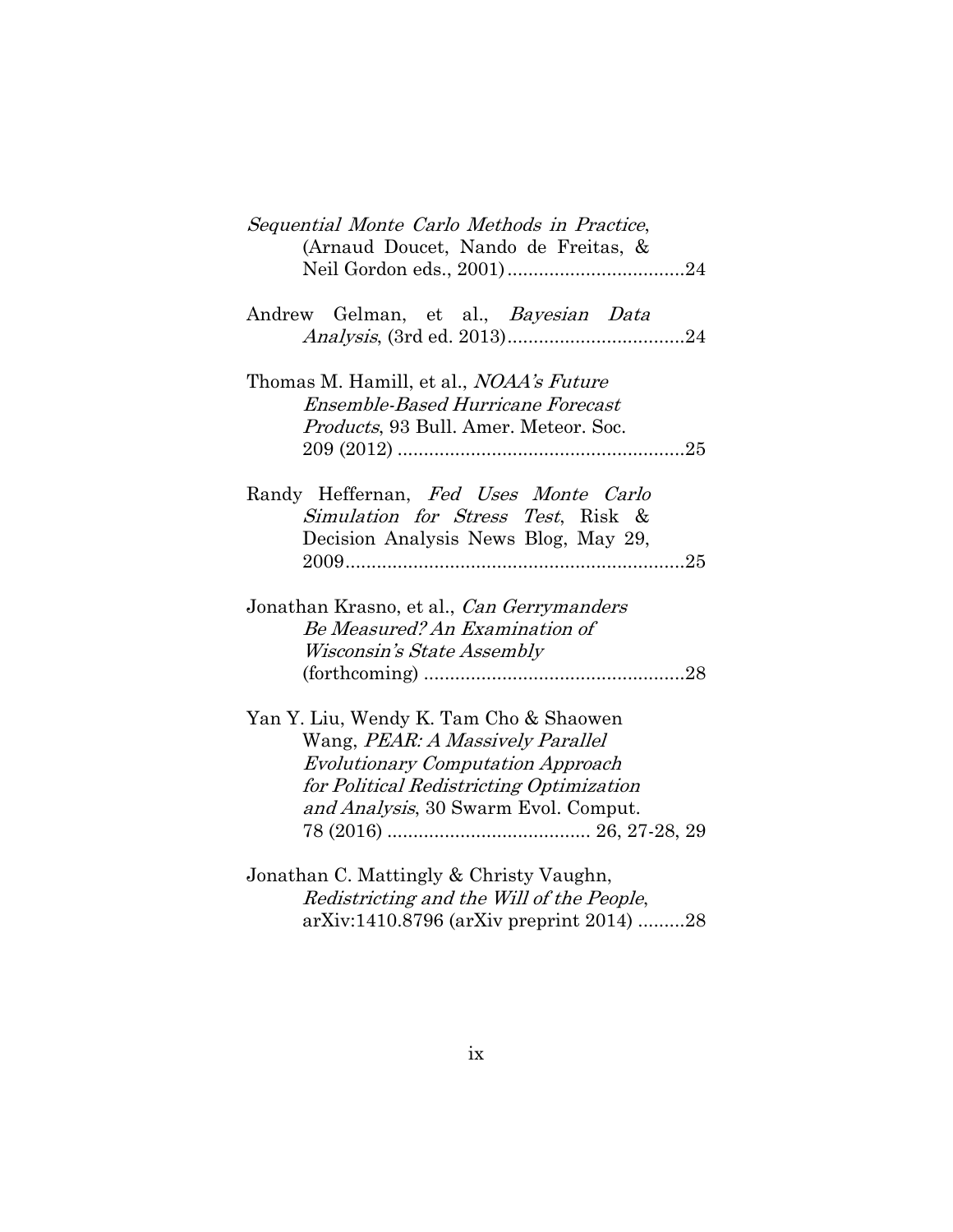| Jonathan C. Mattingly & Gregory Herschlag,<br><b>Evaluating Partisan Gerrymandering</b>                                         |
|---------------------------------------------------------------------------------------------------------------------------------|
| Michael D. McDonald & Robin E. Best, Unfair<br>Partisan Gerrymanders in Politics and<br>Law: A Diagnostic Applied to Six Cases, |
| Jo Craven McGinty, As Forecasts Go, You Can<br>Bet on Monte Carlo, Wall St. J., Aug.                                            |
| Nicholas Metropolis, The Beginning of the<br>Monte Carlo Method, 15 Los Alamos                                                  |
| National Academy of Sciences, Statement on<br>Analysis of Voting Redistricting Plans30                                          |
| Note, An Interstate Process Perspective on<br>Political Gerrymandering, 119 Harv. L.                                            |
| Christian Robert & George Casella, Monte<br>Carlo Statistical Methods (2004) 24                                                 |
| Nicholas O. Stephanopoulos, Our Electoral<br>Exceptionalism, 80 U. Chi. L. Rev. 769                                             |
| Nicholas O. Stephanopoulos & Eric M.<br>McGhee, Partisan Gerrymandering and<br>the Efficiency Gap, 82 U. Chi. L. Rev.           |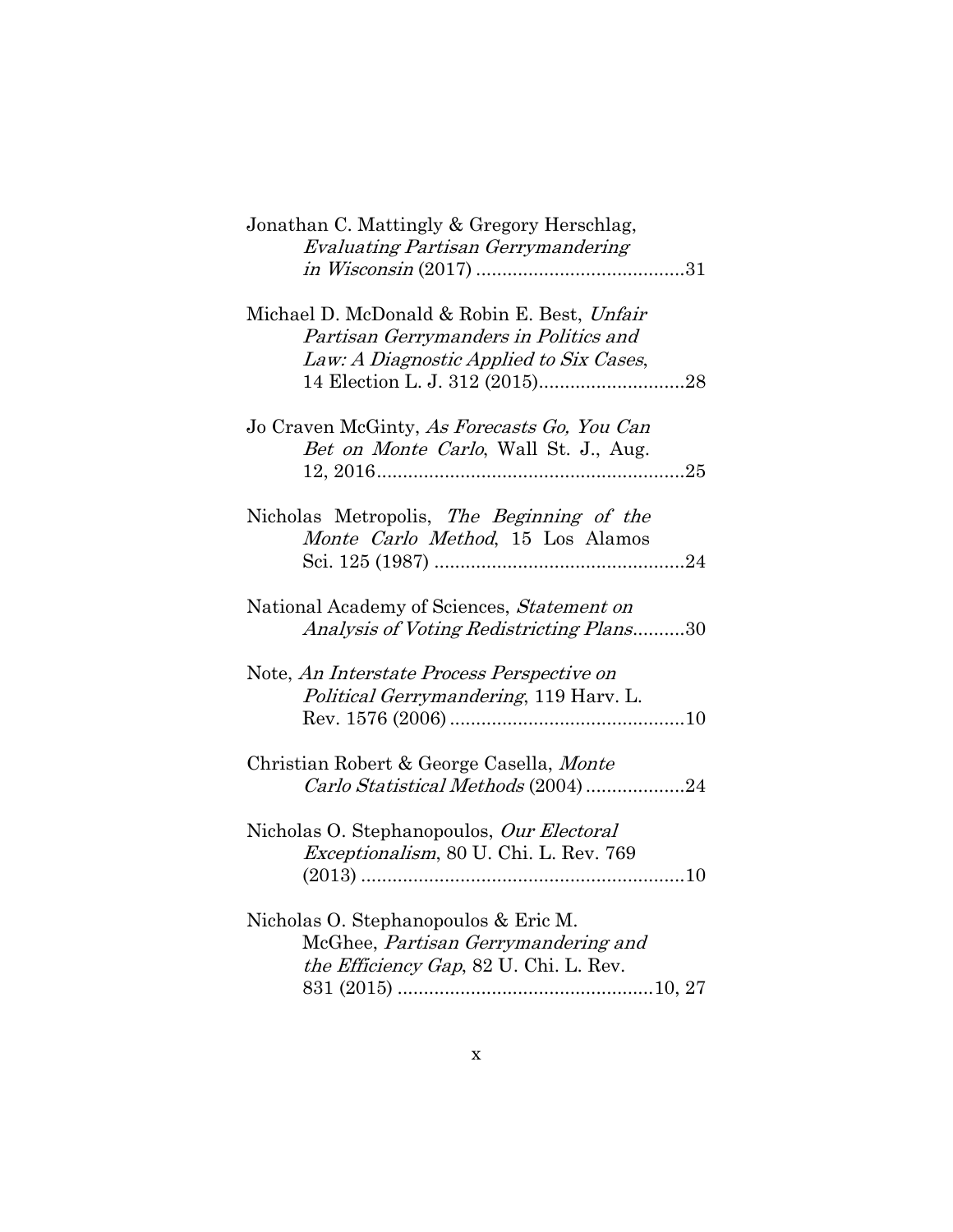| Stephen M. Summers & William T. Hollowell,            |  |
|-------------------------------------------------------|--|
| NHTSA's Crashworthiness Modeling                      |  |
| <i>Activities</i> , National Highway                  |  |
| Transportation Safety Administration,                 |  |
|                                                       |  |
|                                                       |  |
| James D. Thoreson & John M. Liittschwager,            |  |
| Computers in Behavioral Science:                      |  |
| Legislative Districting by Computer                   |  |
| <i>Simulation</i> , 12 Syst. Res. Behav. Sci.         |  |
|                                                       |  |
|                                                       |  |
| Andrea Lecchini Visintini, et al., <i>Monte Carlo</i> |  |
| Optimization for Conflict Resolution in               |  |
| Air Traffic Control, 7 IEEE Trans.                    |  |

Intell. Transp. Syst. 470 (2006) .....................25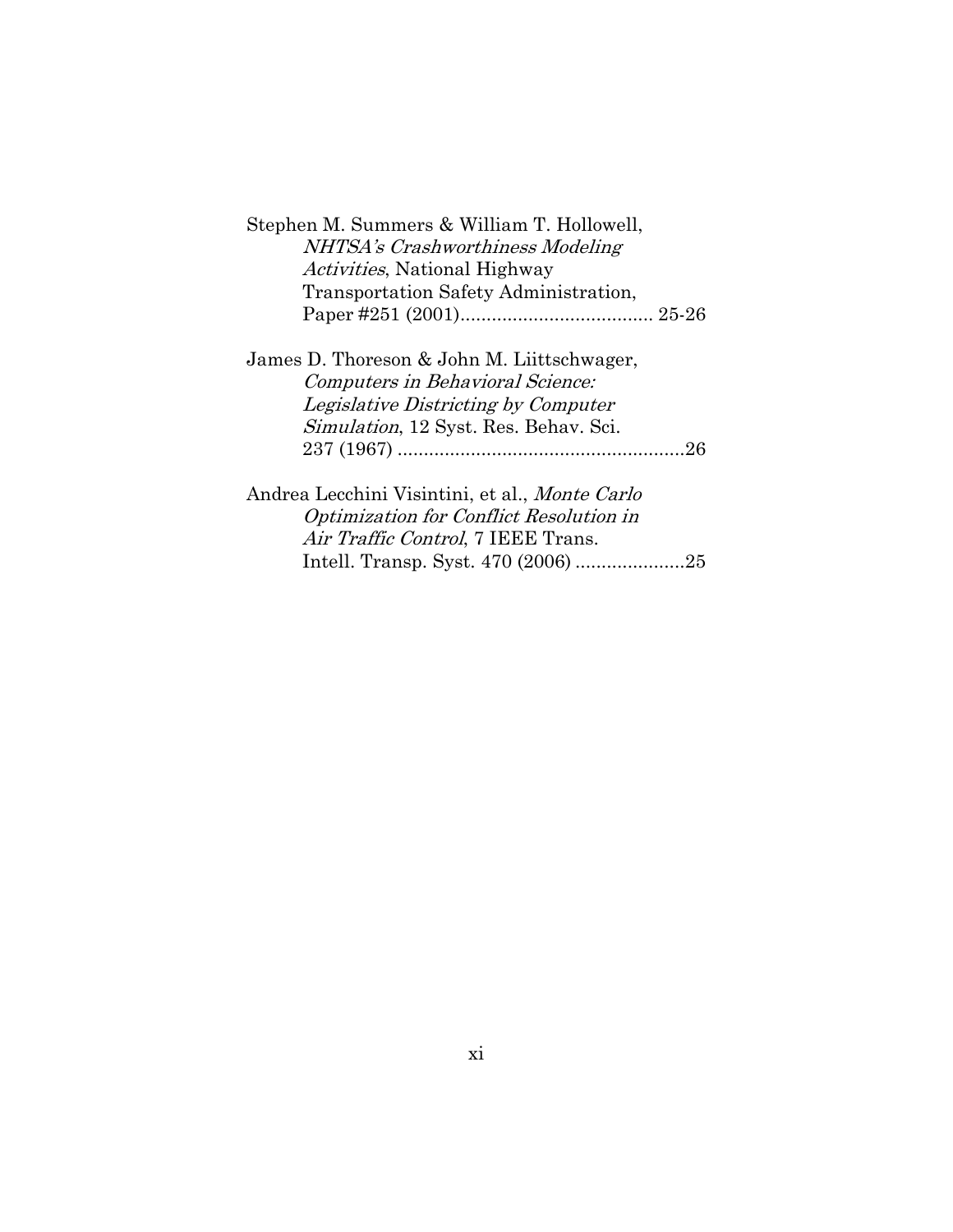#### INTEREST OF AMICUS CURIAE\*

Amicus Curiae Eric S. Lander is an expert in the scientific analysis of large datasets, who has served as an advisor to the Federal Government on matters of science and technology.

A mathematician and geneticist, Dr. Lander was one of the principal leaders of the Human Genome Project and led the analysis of its vast dataset. Dr. Lander serves as President and Founding Director of the Broad Institute of Harvard and MIT, a nonprofit research institution focused on genomic medicine. He is also a professor on the faculties of Harvard and MIT.

Dr. Lander served from 2009 to 2017 as Co-Chair of the President's Council of Advisors on Science and Technology (PCAST), an advisory group that directly advised the President of the United States on a wide range of matters, including information technology. He currently serves on the Defense Innovation Board (DIB), which advises the Secretary of Defense on innovative uses of technology for national defense.

Dr. Lander was elected to the U.S. National Academy of Sciences in 1997 and to the U.S. National Academy of Medicine in 1999. He has received numerous major awards for his research, including for his work analyzing large datasets.

Counsel for all parties have filed with the Clerk of this Court letters granting blanket consent to the timely filing of amicus curiae briefs. No counsel for any party authored this brief in whole or in part, and no person other than the named amicus curiae and his counsel has made any monetary contribution intended to fund the preparation or submission of this brief.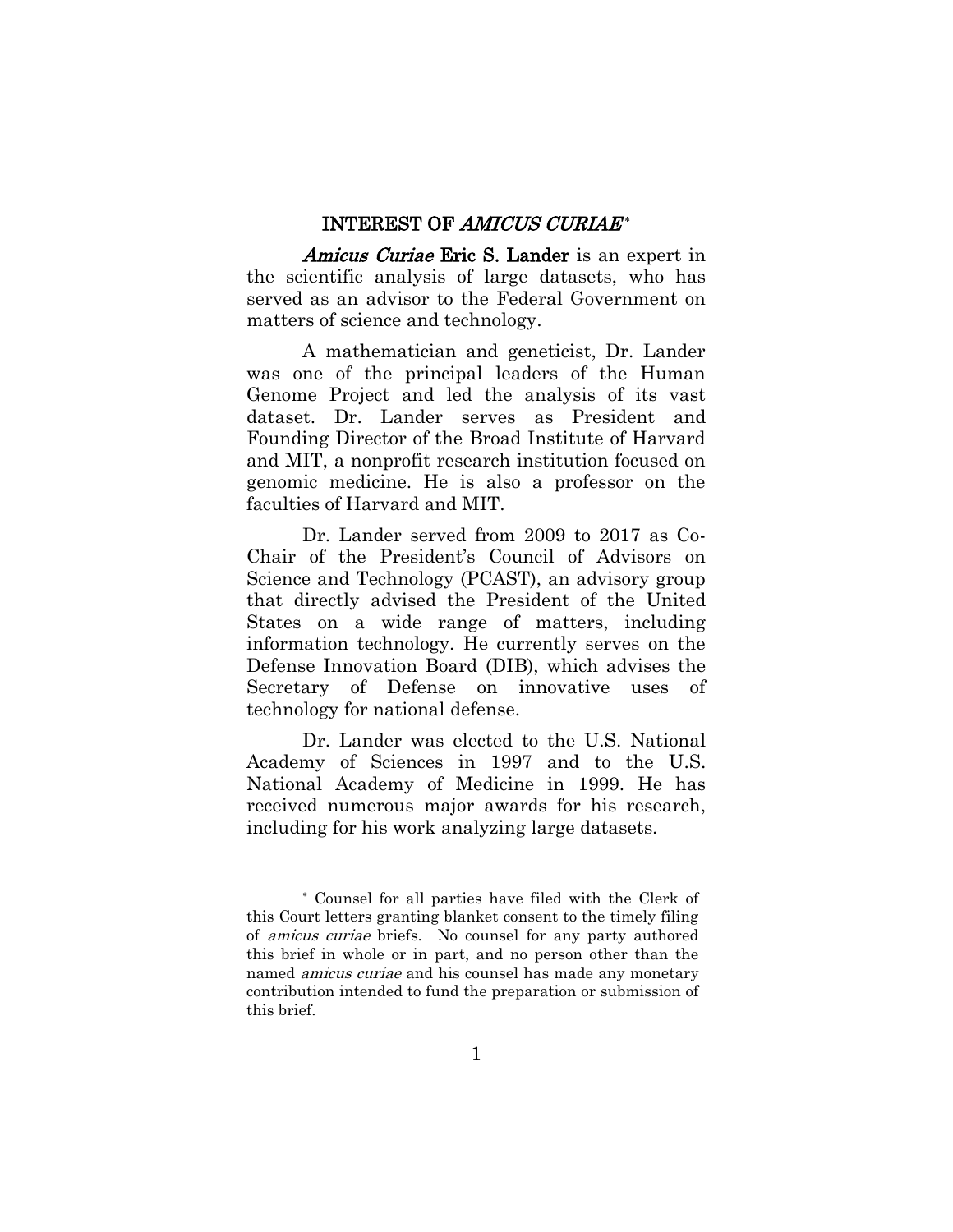Dr. Lander wishes to emphasize that this brief represents his own personal views. It is in no way intended as a statement of policy or position by the United States Government, the Broad Institute, Harvard, MIT, or any other entity.

At the heart of this case is the question of whether there exists a judicially manageable standard for recognizing extreme partisan gerrymanders. As a leading researcher in the analysis of large datasets, Dr. Lander has a strong interest in alerting this Court to recent technological advances that now enable the adoption of a judicially manageable, computer-based, objective mathematical standard that would (i) enable courts to evaluate claims of excessive partisan gerrymandering by comparing the degree of partisan bias in a State's plan to the bias in all other comparable plans that achieve the State's declared goals; (ii) provide guidance and reasonable leeway to States; and (iii) protect voters' constitutional rights.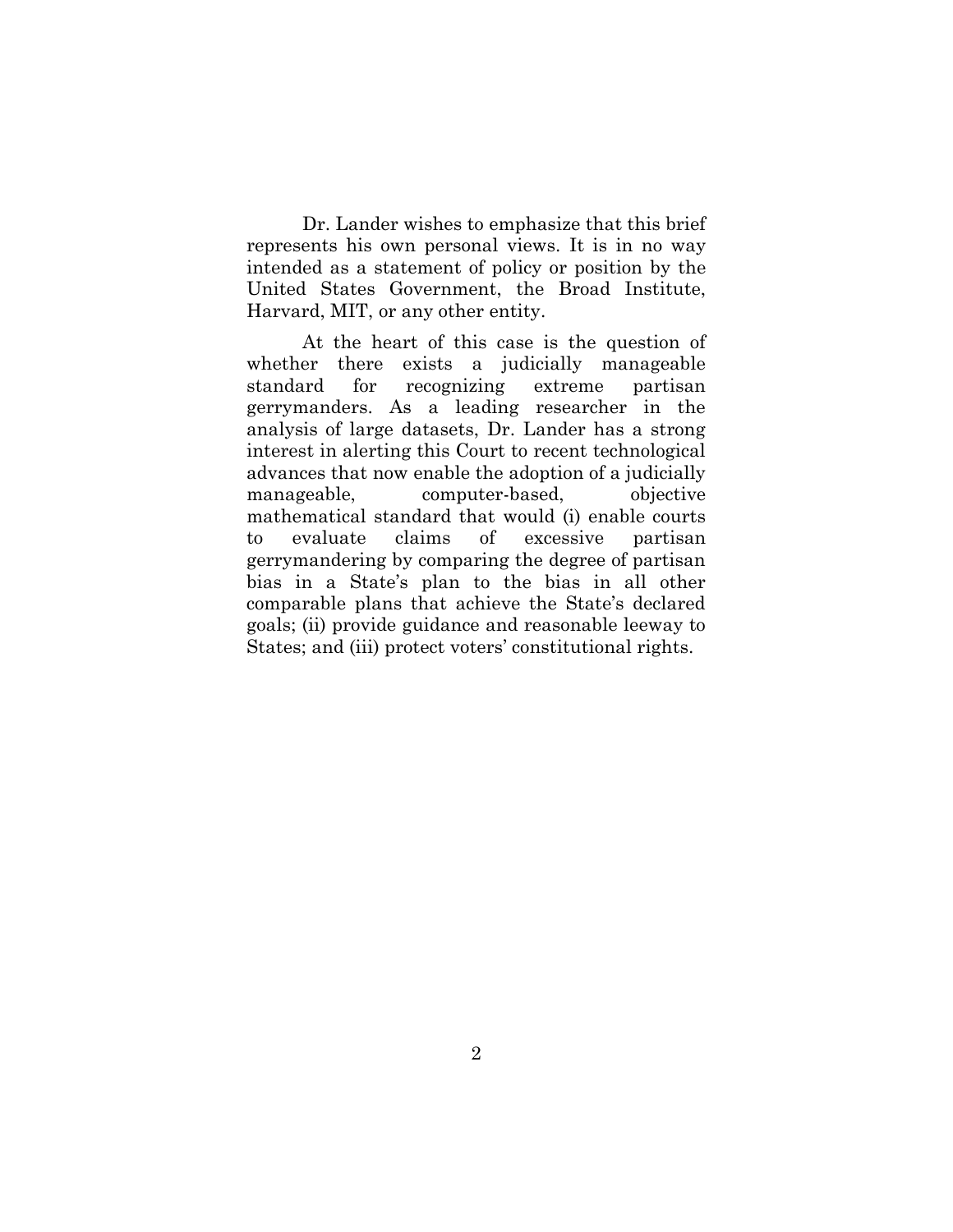#### SUMMARY OF THE ARGUMENT

This case hinges on the question of whether there is a judicially manageable standard that would enable courts to determine when the partisan bias of a redistricting plan is so excessive as to render the plan unconstitutional.

This question has grown in importance, as recent technological advances have made it ever easier for a political party in power to design redistricting plans that entrench itself—even when its voters constitute a minority of the electorate.

In Vieth v. Jubelirer, 541 U.S. 267 (2004), all nine Justices of this Court agreed that extreme partisan gerrymanders are incompatible with democratic principles and violate the Constitution. This Court, however, has not yet agreed upon a standard for determining when the partisan bias of a redistricting plan is so extreme as to be unconstitutional. Rather, it has taken a patient approach.

Justice Kennedy presciently observed that "technology is both a threat and a promise," noting that the same advances that enable increasingly extreme partisan gerrymandering might also provide a solution. Vieth, 541 U.S. at 312 (Kennedy, J., concurring in the judgment).

Technology has now delivered on that promise. Due to progress over the past decade, it is now possible for this Court to adopt an objective, judicially manageable standard that asks:

> Is the State's chosen redistricting plan an 'extreme outlier'—that is, is its expected partisan outcome more extreme than that of the great majority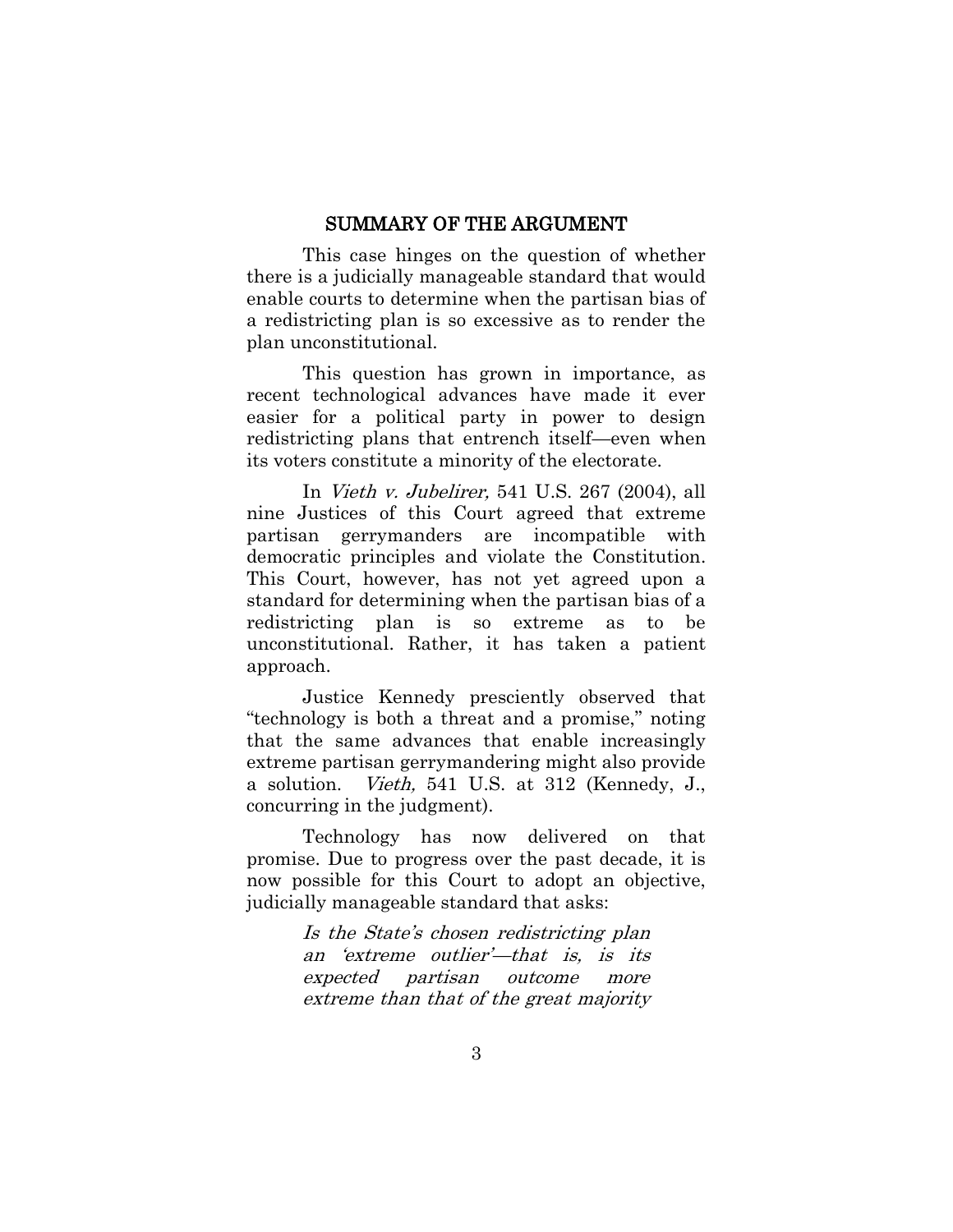of all possible plans that accomplish the State's declared goals as well as the State's chosen plan?

If so, the plan is not plausibly explained by the State's declared goals. Rather, it prima facie constitutes excessive partisanship.

An *extreme outlier standard* would properly (i) respect the State's declared objectives (e.g., population equality, minority voting rights, compactness, contiguity, and preservation of political subdivision boundaries); (ii) reflect the State's political geography (including any 'natural packing' of political parties); (iii) provide clear guidance to States; (iv) protect voters' constitutional rights and (v) minimize litigation. Moreover, it provides capacious room for political considerations, and neither requires nor expects proportionality in the result.

The extreme outlier standard would divide a court's analysis into three distinct steps:

(1) Legal analysis: The court would examine whether a State's declared goals are consistent with Federal law and the U.S. Constitution, as well as any applicable state constitutional or statutory requirements. This is a purely legal analysis of the sort that courts routinely undertake.

(2) Quantitative evidence: The parties would present evidence identifying the quantitative degree to which the State's plan is an outlier with respect to its expected partisan outcome. Computers now make it possible to answer this question by (i) sampling thousands or even millions of possible redistricting plans that meet the State's declared goals for redistricting comparably to the State's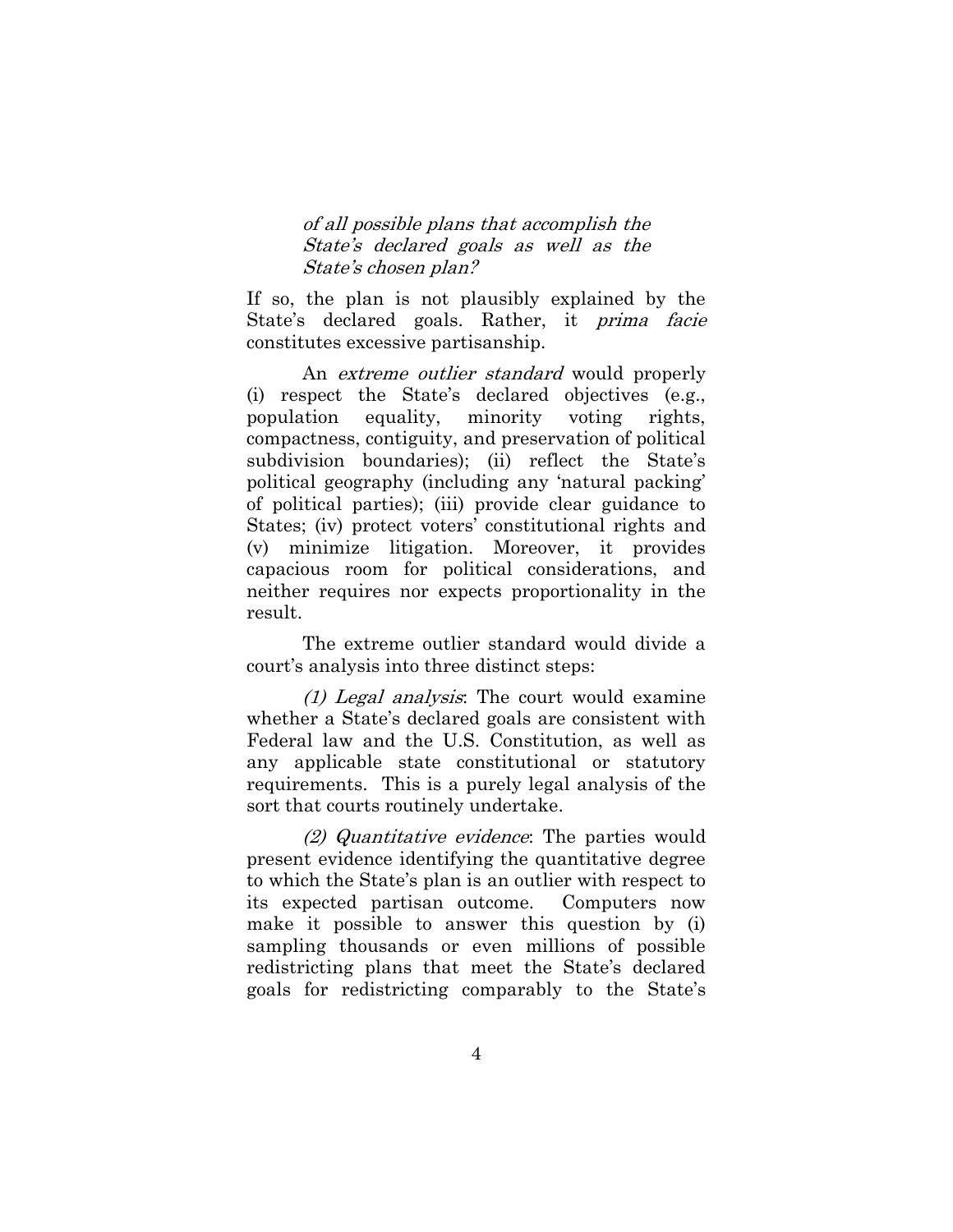chosen plan; (ii) measuring the expected partisan outcome for each such plan; (iii) displaying the distribution of the expected partisan outcomes across these plans; and (iv) situating the State's chosen plan along that continuum (that is, its percentile along the distribution; see Figure 1), to reveal the degree to which it is an outlier. (Here, *partisan* outcome can be defined by any suitable metric. The simplest—and arguably most relevant—is the number of seats that a given political party would be expected to win under the plan. But courts could also choose to consider other metrics, such as the efficiency gap.)

This is a *mathematical* question to which there is a *right* answer. With improvements in technology, it is feasible to calculate that answer with good accuracy. Thus, even opposing parties in a case should obtain highly similar results.

Notably, the Federal Government relies on analogous calculations (involving the analysis of distributions of outcomes) for national defense and public safety—including, for example, assessing whether a nuclear weapon will detonate properly, and whether Miami is safely out of the path of a hurricane. In the past decade, scholars have also increasingly used such computational methods to calculate the distribution of outcomes for possible redistricting plans.

(3) Threshold analysis: The court would use this quantitative assessment in reaching a decision about the ultimate question: Is the plan so extreme that it constitutes excessive partisanship? This previously unavailable information (concerning how far out on the distribution the State's chosen plan lies relative to all other comparable plans) uniquely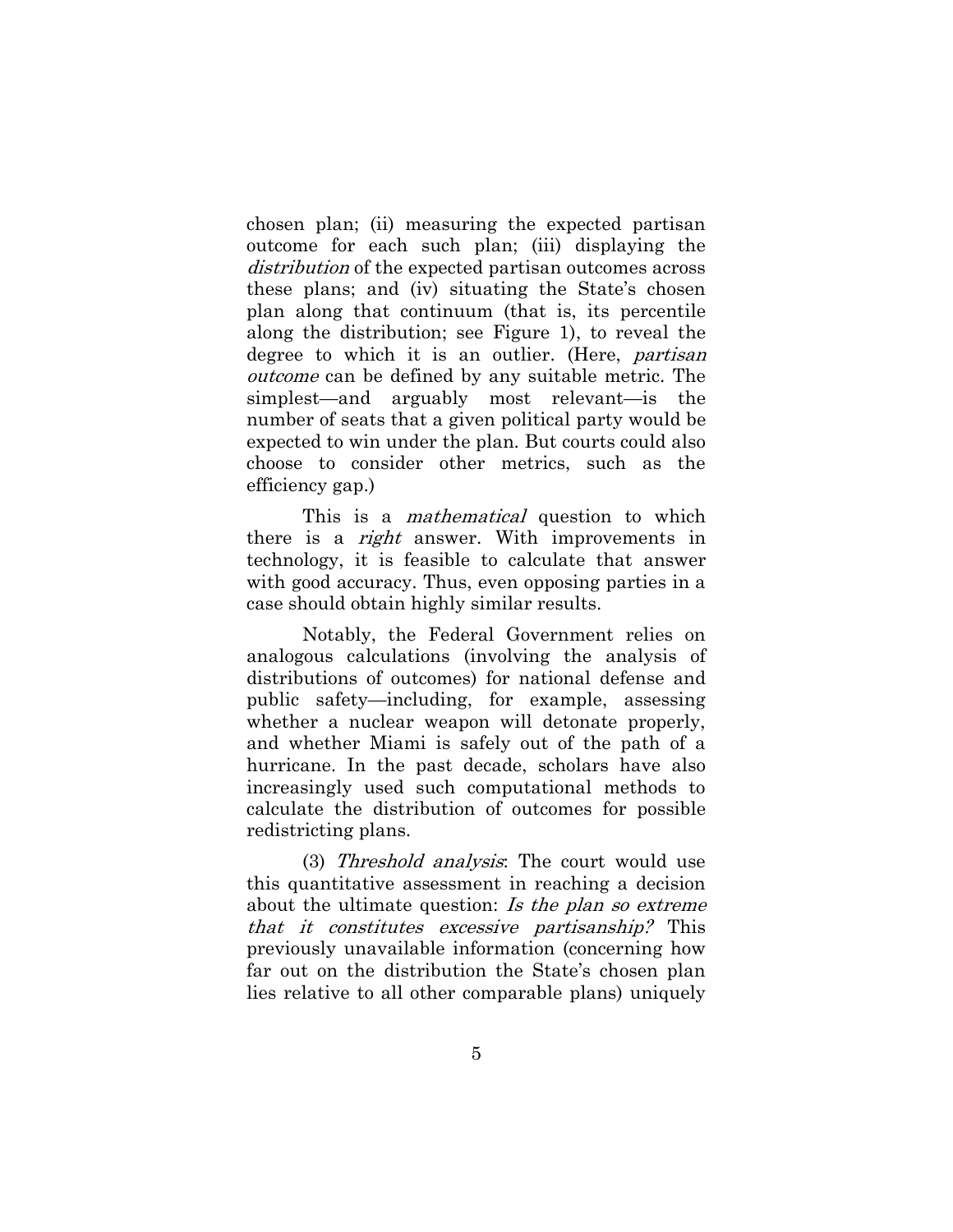sheds light on whether the plan "(1) is intended to place a severe impediment on the effectiveness of the votes of individual citizens on the basis of their political affiliation, (2) has that effect, and (3) cannot be justified on other, legitimate legislative grounds." Whitford v. Gill, 218 F. Supp. 3d 837, 884 (W.D. Wis. 2016); App. J.S. 109a-110a. This objective information can be combined with other evidence regarding intent, effect, and justification.

In the case before this Court, Wisconsin's redistricting plan enacted in 2010 under Act 43 is clearly an extreme outlier. Scholars who have used computational methods to calculate the distribution of outcomes have found Wisconsin's plan has greater partisan bias than 99% of all possible comparable plans.

While States have considerable latitude in redistricting, there is a limit as to how far they properly may go to disadvantage their citizens on the basis of political affiliation or beliefs.

An extreme outlier standard would provide courts with an objective and quantifiable benchmark to evaluate whether a State's plan has gone so far as to undermine democratic principles and violate the Constitution. It also would minimize litigation by providing objective guidance both to States and to potential challengers. Ultimately, it would bolster public confidence in the courts, by enabling them to strike down extreme partisan gerrymanders, but only on the basis of an objective, quantitative standard.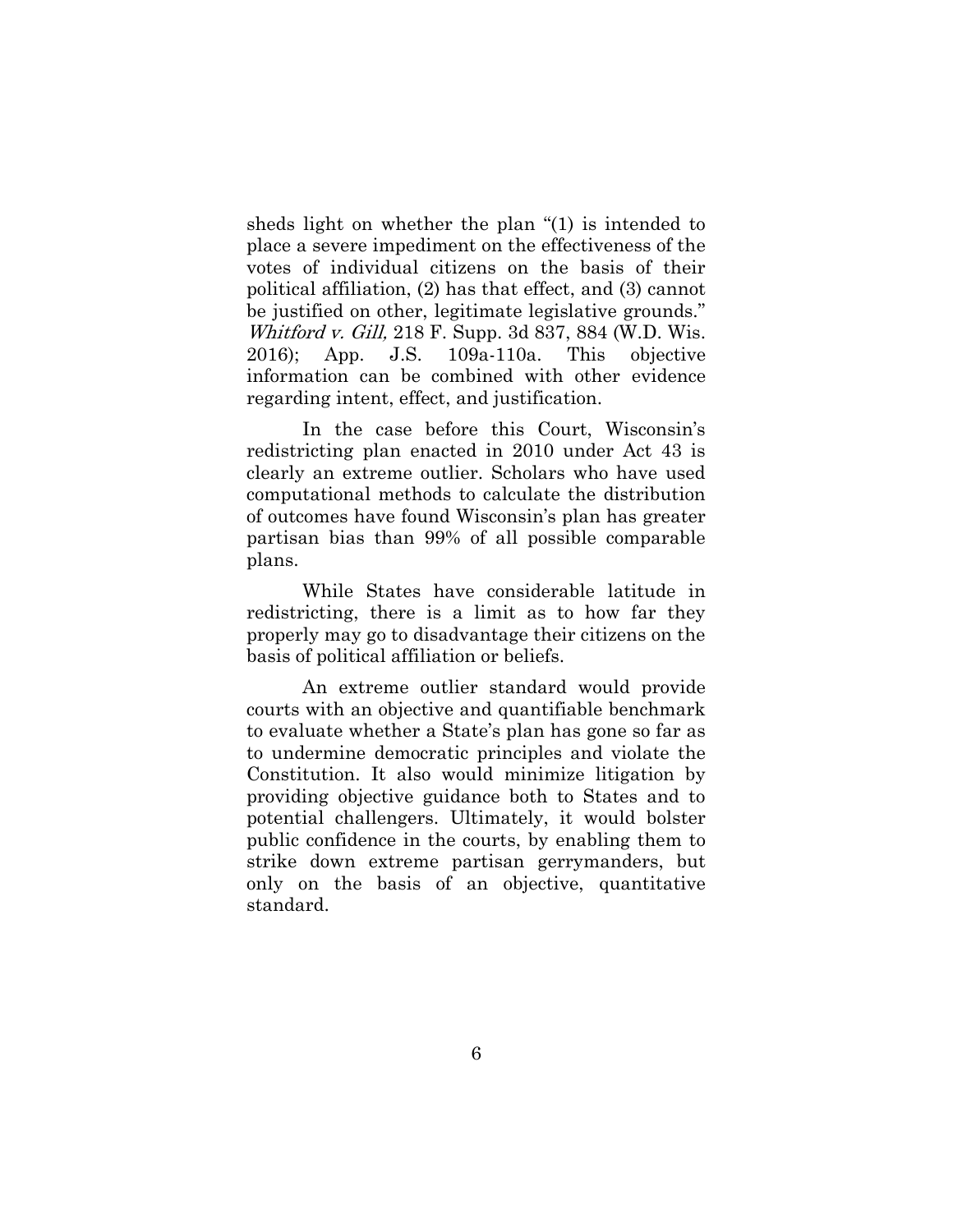#### ARGUMENT

#### I. A JUDICIALLY MANAGEABLE STANDARD FOR RECOGNIZING EXCESSIVELY PARTISAN GERRYMANDERS REQUIRES SOME QUANTITATIVE FOUNDATION.

The key issue on this appeal is whether claims of excessively partisan redistricting are justiciable.

This Court has recognized that the right to vote is "fundamental . . . in a free and democratic society," as it is "preservative of other basic civil and political rights," Reynolds v. Sims, 377 U.S. 533, 561-62 (1964), and that the "basic aim" of redistricting is to provide "fair and effective representation for all citizens." Id. at 565-566.

Moreover, all nine Justices of this Court in Vieth v. Jubelirer, 541 U.S. 267 (2004), agreed that excessively partisan redistricting is inimical to our democratic form of government and violates the U.S. Constitution. 1

 $1$  See 541 U.S. at 292 (plurality opinion) ("[w]e do not disagree" that severe partisan gerrymanders are incompatible with democratic principles); *id.* at 293 ("an *excessive* injection of politics is unlawful") (emphasis in original); id. at 311-12 (Kennedy, J., concurring in the judgment) ("Allegations of unconstitutional bias in apportionment are most serious claims"); id. at 316 ("I do not understand the plurality to conclude that partisan gerrymandering that disfavors one party is permissible. Indeed, the plurality seems to acknowledge it is not."); id. at 326 (Stevens, J., dissenting) (plurality's opinion "seems to agree that if the State goes 'too far'—if it engages in 'political gerrymandering for politics' sake'— it violates the Constitution"); *id.* at 343 (Souter, J., joined by Ginsburg, J.) ("if unfairness is sufficiently demonstrable, the guarantee of equal protection condemns it as a denial of substantial equality"); id. at 361 (Breyer, J., dissenting) ("the democratic harm of unjustified entrenchment is obvious").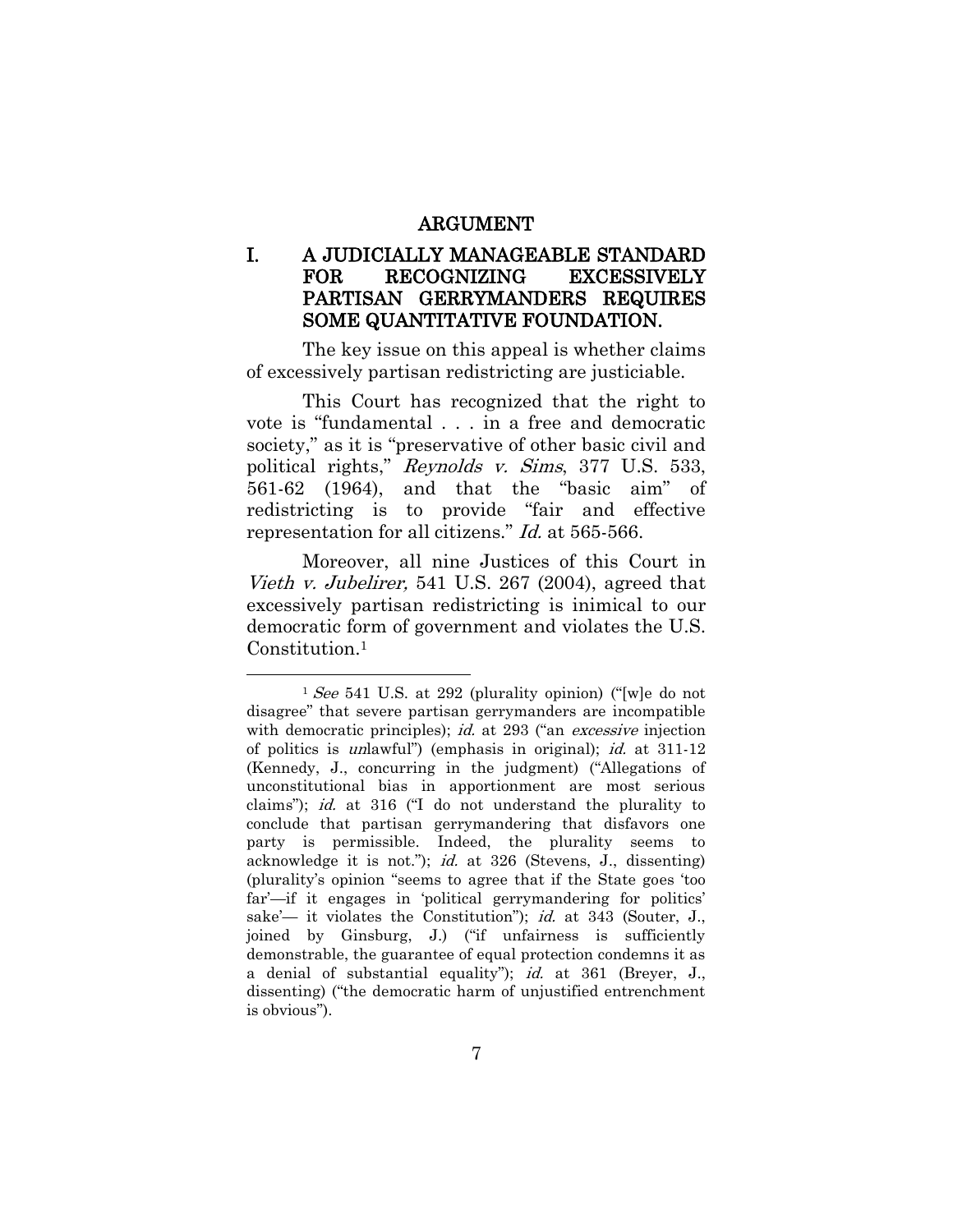But this Court has struggled to articulate and agree upon "judicially discoverable and manageable standards," Vieth v. Jubelirer, 541 U.S. 267, 277-278 (2004) (plurality opinion), quoting Baker v. Carr, 369 U.S. 186, 217 (1962), for recognizing when a particular redistricting plan unconstitutionally interferes with fair and effective representation for all citizens. Id.; Davis v. Bandemer, 478 U.S. 109 (1986).

A major reason for this difficulty, amicus submits, is that this Court has sought to define excessiveness based solely upon qualitative, verbal criteria. Excessiveness is a quantitative concept that requires some quantitative underpinning.

Recent advances in technology have made it possible to provide clear guidance about the quantitative degree to which the partisan bias of a redistricting plan is (or is not) extreme. Such objective guidance can now provide the foundation for a readily manageable judicial standard.

Justice Kennedy presaged this development in Vieth, where he wrote that "[t]echnology is a threat and a promise" for the future of partisan gerrymandering. 541 U.S. at 312. The following sections address the threat, and then the promise.

#### II. TECHNOLOGY IS A THREAT THAT WILL GROW INEXORABLY IF COURTS REFUSE TO ENTERTAIN ANY CLAIMS OF PARTISAN GERRYMANDERING.

Justice Kennedy warned in Vieth that "if courts refuse to entertain any claims of partisan gerrymandering, the temptation to use partisan favoritism in districting in an unconstitutional manner will grow." 541 U.S. at 312.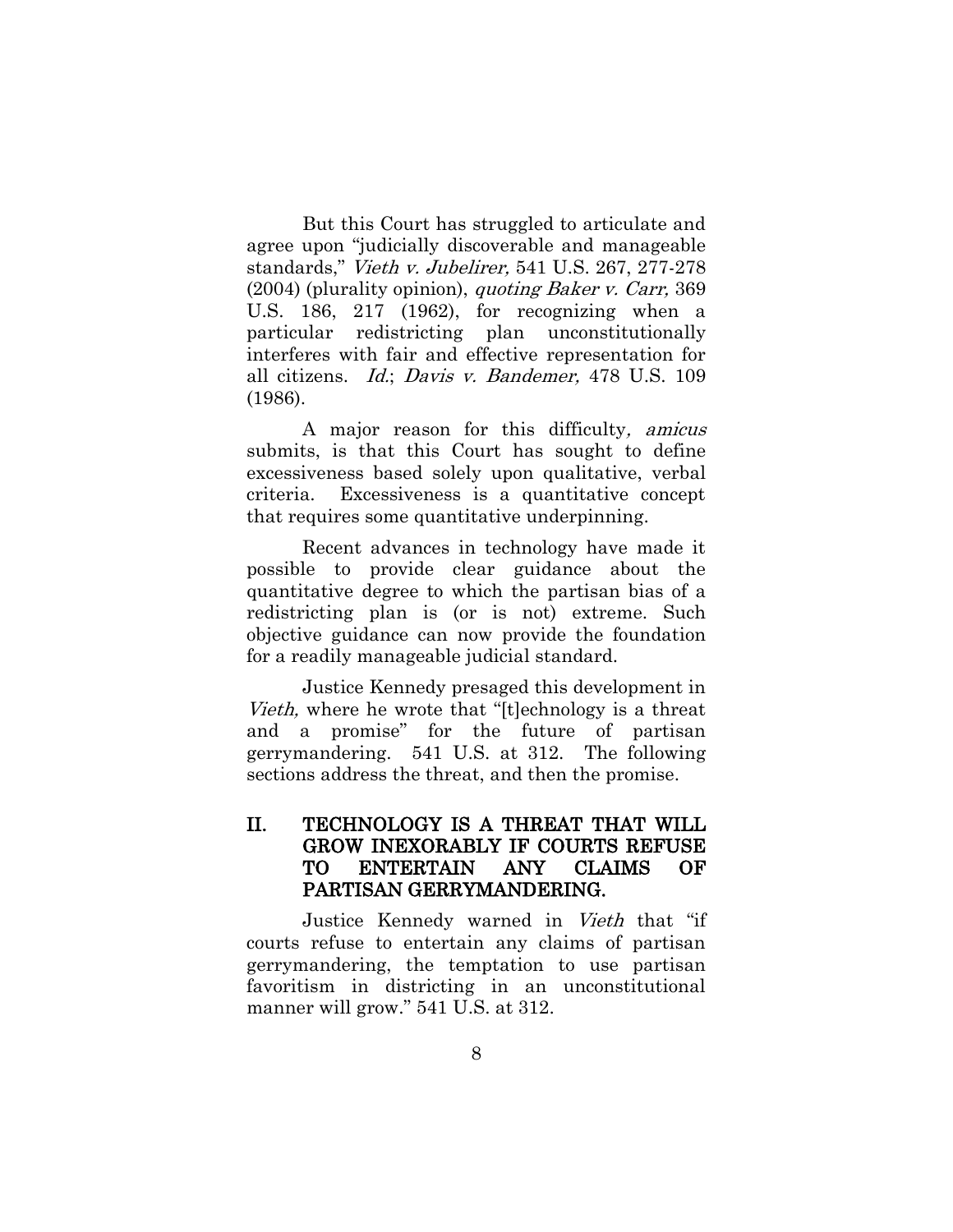Technology poses this growing threat because it makes it increasingly feasible to:

(i) collect or buy information about individuals (including party affiliation; voting frequency; past election results for their neighborhood; political donations; religious affiliation; ethnicity; online social network activity; income and spending habits; music preferences; and much more);

(ii) apply sophisticated computational methods (such as machine learning) to the aggregated information to build powerful predictive models of each individual's party preferences;

(iii) map the predicted preferences and voting habits onto a State's geography, using geographic information systems (GIS);

(iv) generate vast numbers of possible redistricting plans and evaluate their likely partisan outcomes (based on precinct-level results in recent elections, as well as other personal information noted above); and

(v) among those redistricting plans, choose extreme outliers that impose the greatest partisan bias.

If courts refuse to entertain *any* claims of partisan gerrymandering, political parties predictably will draw on rapidly accelerating technology to more effectively entrench themselves in power, by imposing extreme redistricting plans that disadvantage citizens holding opposing political affiliations or beliefs.

The risk to democracy of unfettered partisan gerrymandering is clear. If completely unchecked, a party that temporarily gains control of a State's redistricting process could draw districts that assure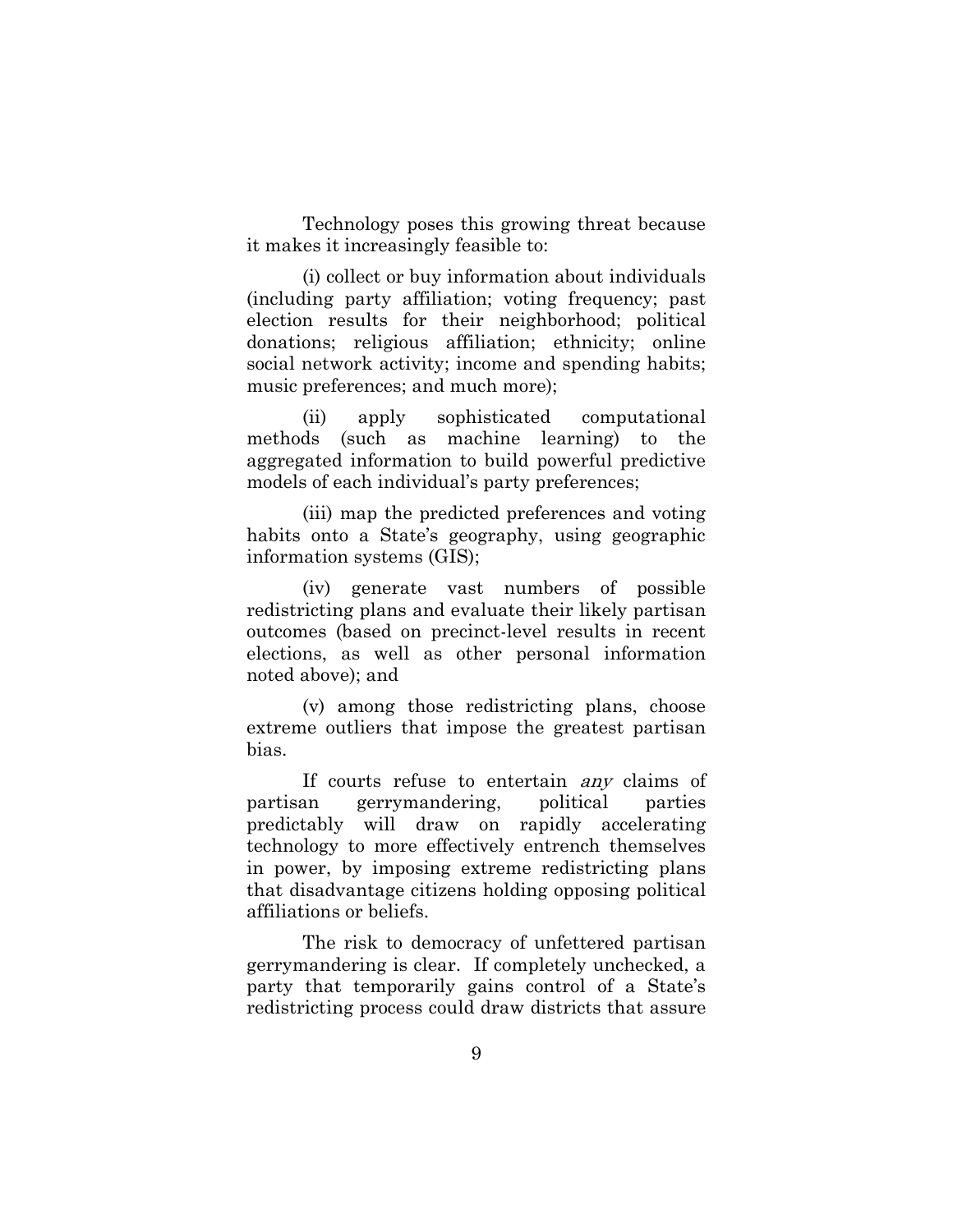itself of legislative control (and potentially legislative supermajorities) even with only minority support of the voters, and could lock in the advantage by refreshing the gerrymanders as needed.

Justice O'Connor, in Davis v. Bandemer, 478 U.S. 109 (1986), suggested that political gerrymandering might turn out to be a "self-limiting enterprise," because an aggressive gerrymander would run the risk of cutting the margins too fine, 478 U.S. at 152 (O'Connor, J., concurring in the judgment). But history has shown otherwise. In the present case, the Wisconsin legislature used modern technology (especially its expert's ability to run a wide range of hypothetical election scenarios) specifically to confirm that its gerrymander, despite its aggressive nature, was indeed robust enough to withstand numerous electoral variations. App. J.S. 21a-27a, 41a-42a, 148a.

Indeed, there is clear evidence that extreme partisan gerrymandering has become more common and effective as a tool to entrench a party in power. The academic literature has found a steady trend to greater partisan gerrymandering in the 21st century, compared to the late  $20<sup>th</sup>$  century.<sup>2</sup> Moreover, the number of extreme partisan gerrymanders post-2010 is larger, by any reasonable assessment, than in any previous redistricting cycle. <sup>3</sup> Indeed, lawsuits alleging partisan gerrymandering post-2010 have

<sup>2</sup> Note, An Interstate Process Perspective on Political Gerrymandering, 119 Harv. L. Rev. 1576, 1576 (2006); Nicholas O. Stephanopoulos, Our Electoral Exceptionalism, 80 U. Chi. L. Rev. 769, 819 (2013).

<sup>3</sup> Nicholas O. Stephanopoulos & Eric M. McGhee, Partisan Gerrymandering and the Efficiency Gap, 82 U. Chi. L. Rev. 831, 836-838 (2015).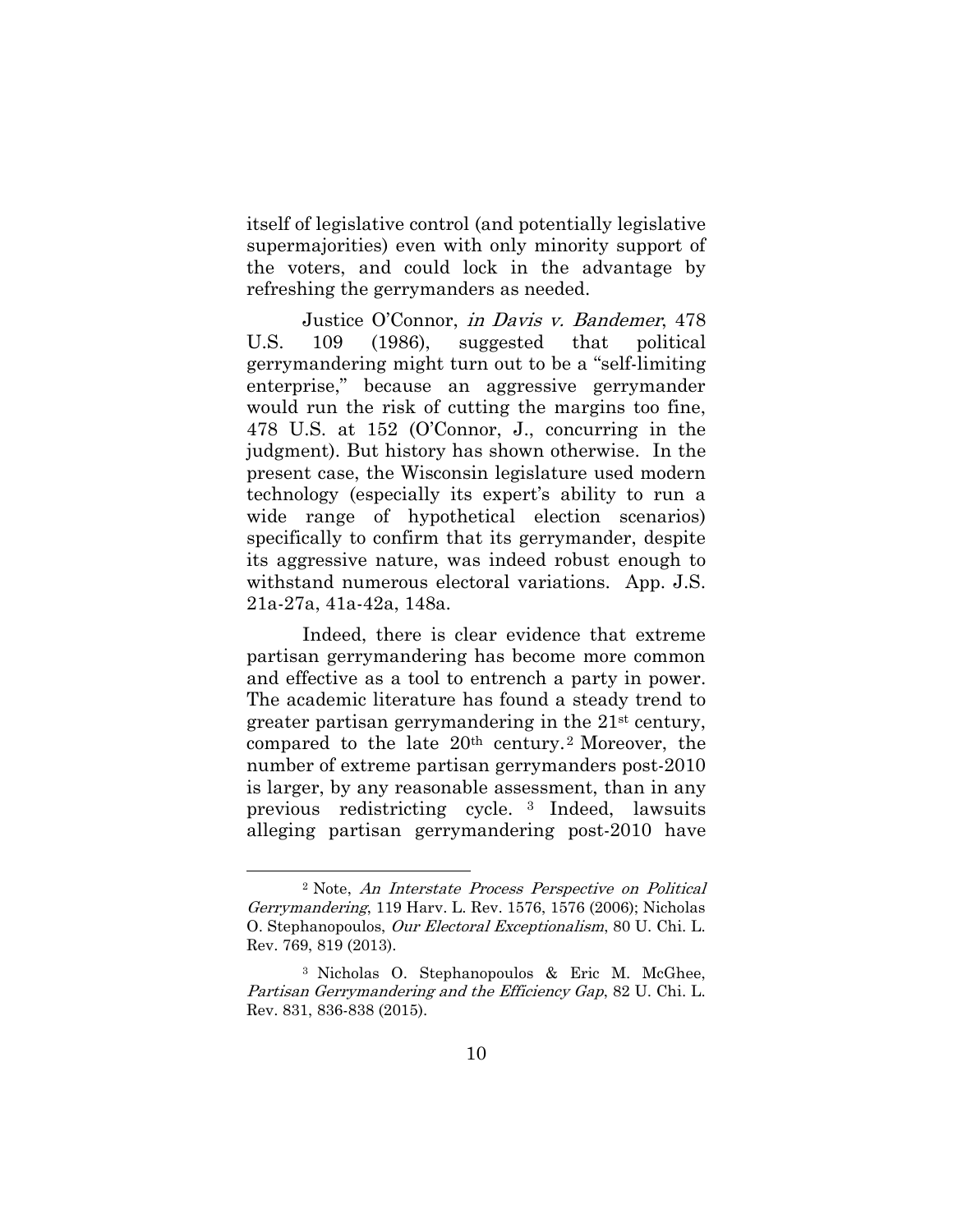been filed in Illinois, <sup>4</sup> Georgia, <sup>5</sup> Maryland, <sup>6</sup> North Carolina, <sup>7</sup> Pennsylvania, <sup>8</sup> and Texas, <sup>9</sup> in addition to the instant case from Wisconsin. Notably, such claims have been made against both Republicans and Democrats.

#### III. TECHNOLOGY NOW ALSO PROVIDES A STRAIGHTFORWARD AND OBJECTIVE WAY TO RECOGNIZE WHEN A STATE HAS CHOSEN A REDISTRICTING PLAN THAT IS EXCESSIVELY PARTISAN.

Justice Kennedy, in Vieth, also saw the promise of technology. "These new technologies may produce new methods of analysis that make more evident the precise nature of the burdens that gerrymanders impose on the representational rights of voters and parties. That would facilitate court efforts to identify and remedy the burdens, with judicial intervention limited by the derived standards." 541 U.S. at 312.

 $\overline{a}$ 

<sup>6</sup> Benisek v. Lamone, U.S.D.C. (D. Md.), Civil Action No. 13-cv-03233.

<sup>7</sup> Common Cause v. Rucho, U.S.D.C. (M.D.N.C.), Civil Action No. 16-cv-1026; League of Women Voters v. Rucho, U.S.D.C. (M.D.N.C.), Civil Action No. 16-cv-1164.

<sup>8</sup> League of Women Voters v. Pennsylvania, Commonwealth Court of Pennsylvania, Civil Action No. 261 MD 2017.

<sup>9</sup> Perez v. Abbott, U.S.D.C. (W.D. Tx.), Civil Action No. 11-cv-00360.

<sup>4</sup> Committee for a Fair and Balanced Map v. Ill. State Bd. of Elec., 835 F. Supp. 2d 563 (N.D. Ill. 2011).

<sup>5</sup> Georgia State Conf. of NAACP v. Georgia, U.S.D.C. (N.D. Ga.), Civil Action No. 17cv01427.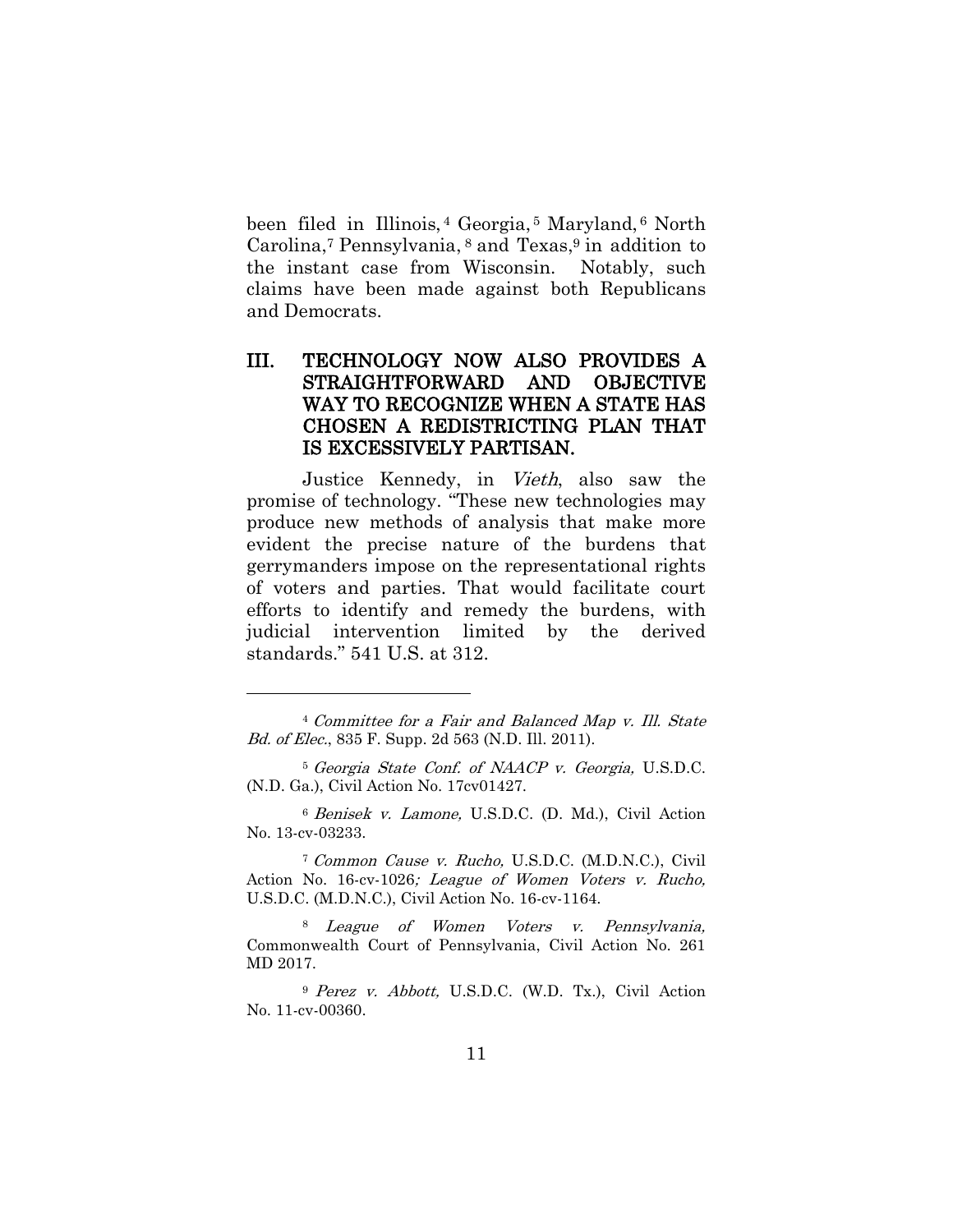Thus, while technology now enables political parties to impose excessive disadvantages on citizens holding opposing political affiliations or beliefs, technology can now also be used to determine objectively whether a State's chosen plan goes too far—i.e., is an extreme outlier with respect to its degree of partisanship.

It is now possible, through the use of computers to examine extremely large representative samples, to employ a straightforward and objective extreme outlier standard:

> A State's chosen plan is an extreme outlier if its partisan bias exceeds that of the great majority of all possible plans that accomplish the State's declared goals comparably to the State's plan.

If so, the plan is not plausibly explained by the State's declared goals. Rather, it *prima facie* constitutes excessive partisanship.

To apply an extreme outlier standard, a court would undertake a three-part analysis:

(1) Legal analysis: The court would examine whether a State's declared goals are consistent with Federal law and the U.S. Constitution, as well as any applicable state constitutional or statutory requirements. This is a purely legal analysis of the sort that courts routinely undertake.

(2) Quantitative evidence: The parties would present evidence about the *quantitative degree* to which the State's plan is an outlier in its expected partisan outcome, relative to all redistricting plans that meet the State's declared goals comparably to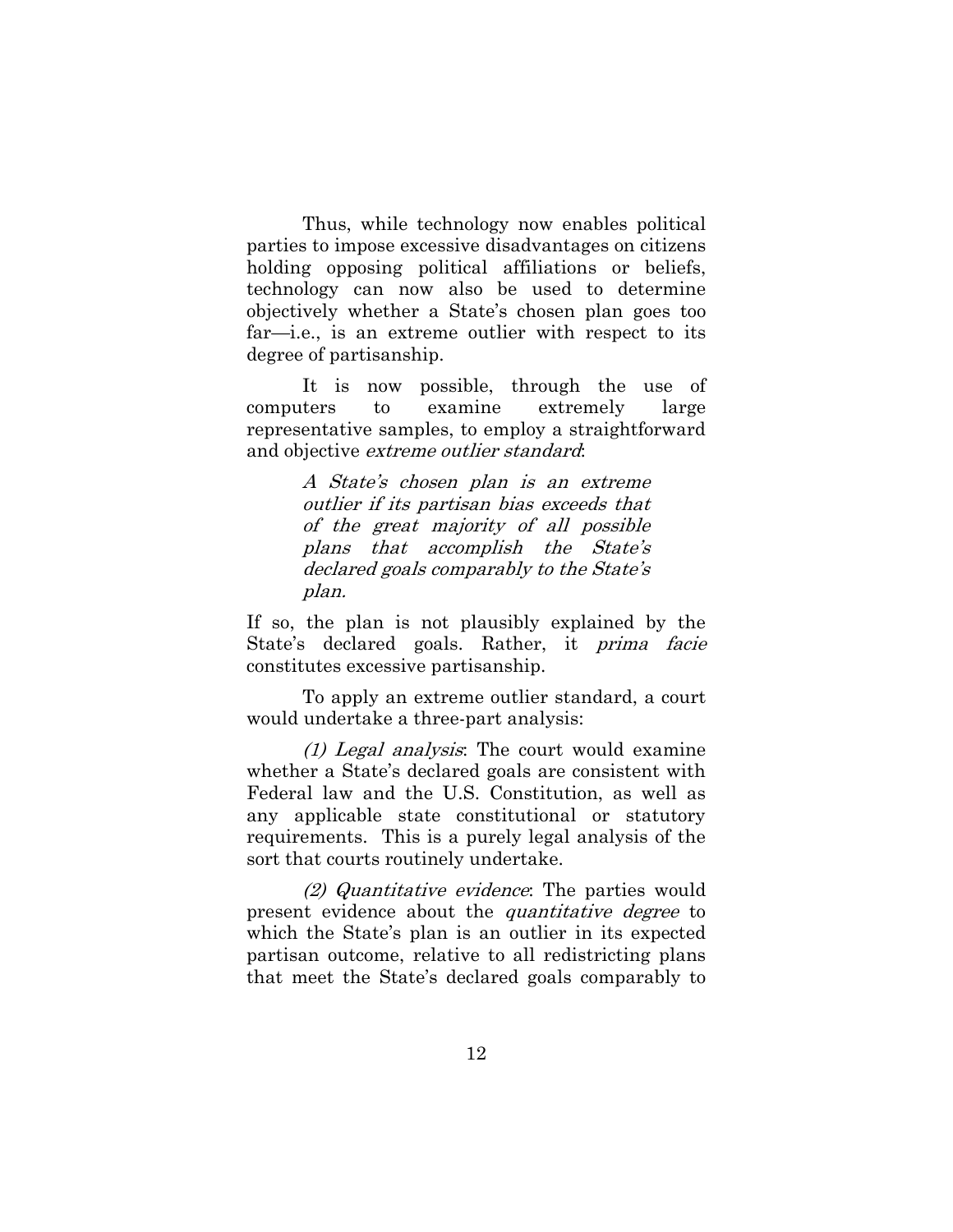the State's chosen plan. This is a mathematical question to which there is a *right* answer.

(3) Threshold analysis: The court would then weigh (i) this objective, quantitative assessment of the degree to which the State's plan is an extreme outlier and (ii) other relevant information bearing on intent, effect, and justification, to determine whether the plan represents unconstitutionally excessive partisanship.

The following sections elaborate on the second component.

#### A. The excessiveness of a redistricting plan may be determined by comparing it to the distribution of outcomes for all possible plans that satisfy the State's declared goals.

This section describes how excessiveness can be determined by examining all possible redistricting plans. Because examining all plans is not computationally feasible, the next section notes that modern technology makes it possible to accomplish the same goal by examining a very large, representative sample of such plans.

The fundamental idea is straightforward: compare the partisan outcome expected for the State's plan to the distribution of expected partisan outcomes across all possible plans that comparably satisfy the State's declared goals. The concept of the distribution of outcomes is shown in Figure 1.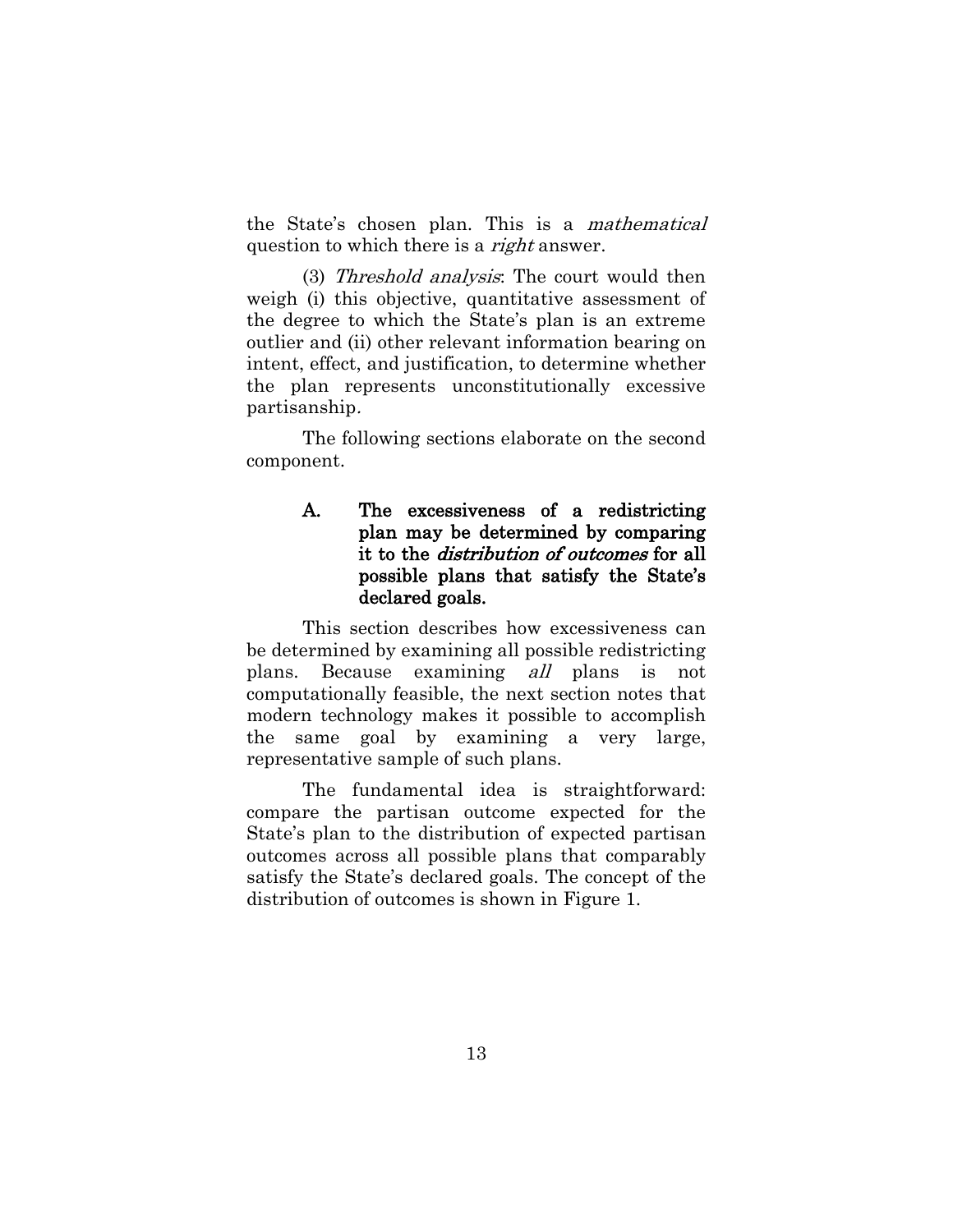

Figure 1. This conceptual figure illustrates the evaluation of a State's redistricting plan for an Assembly in two different States, labelled State A and State B. (Actual results for Wisconsin's plan are shown in Figure 2.)

Each panel shows the hypothetical results of using a computer to (i) generate a large and representative sample of redistricting plans that satisfy the State's declared goals comparably to the State's chosen plan; (ii) determine the expected outcome for each plan (that is, the number of districts in which Republicans would have been expected to have had a majority of votes, if the plan had been in effect for a past election); (iii) aggregate the results; and (iv) display them on the bar chart.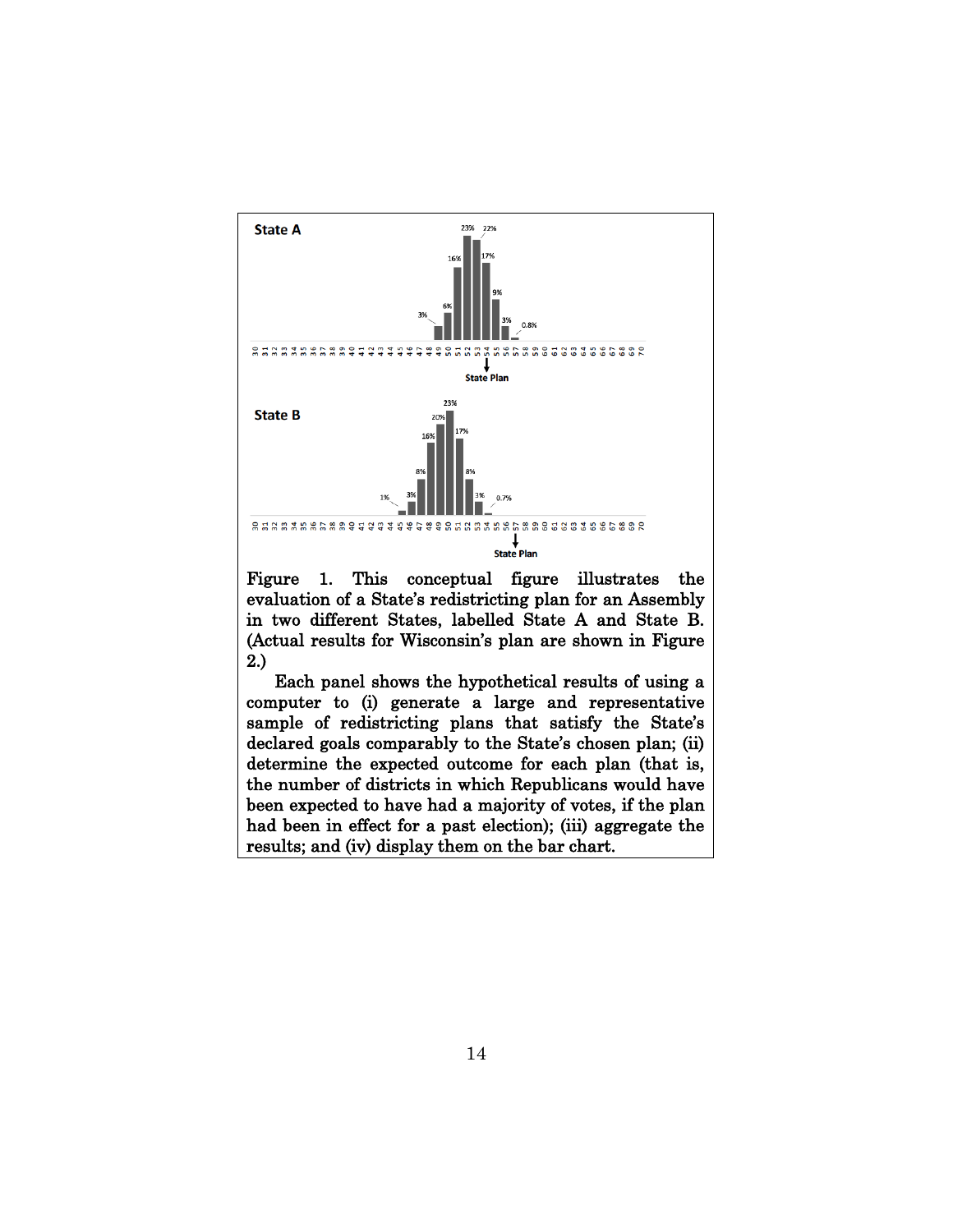The horizontal axis shows possible numbers of districts won. The height of each bar shows the proportion of redistricting plans with the corresponding outcome. (The frequencies add up to slightly less than 100%, because outcomes with frequencies below 0.1% are not shown.) The arrow indicates the expected outcome for each State's plan.

State A's chosen plan, with an expected outcome of 54 seats, is not an extreme outlier: it exceeds only 70% of the distribution for comparable plans. By contrast, State B's State's chosen plan, with an expected outcome of 57 seats, clearly is an extreme outlier: it exceeds 99% of all comparable plans.

To calculate the distribution of outcomes, one would proceed as follows:

(i) Generate a list containing every possible redistricting plan. Each plan would define precise district boundaries on the State's actual geographic and population map, subject to the requirement that the plan properly satisfies the one person, one vote principle.

(ii) Discard all plans that fail to meet the State's declared goals. A State is entitled to adopt various goals, provided that they bear a rational relationship to a legitimate governmental purpose and do not interfere with Federal constitutional and statutory requirements. Traditional examples include compactness, contiguity, and respect for political subdivision boundaries. <sup>10</sup> In each case, it is possible to measure the degree to which each plan

<sup>10</sup> See Shaw v. Reno, 509 U.S. 630, 647 (1993) (identifying those as traditional redistricting principles).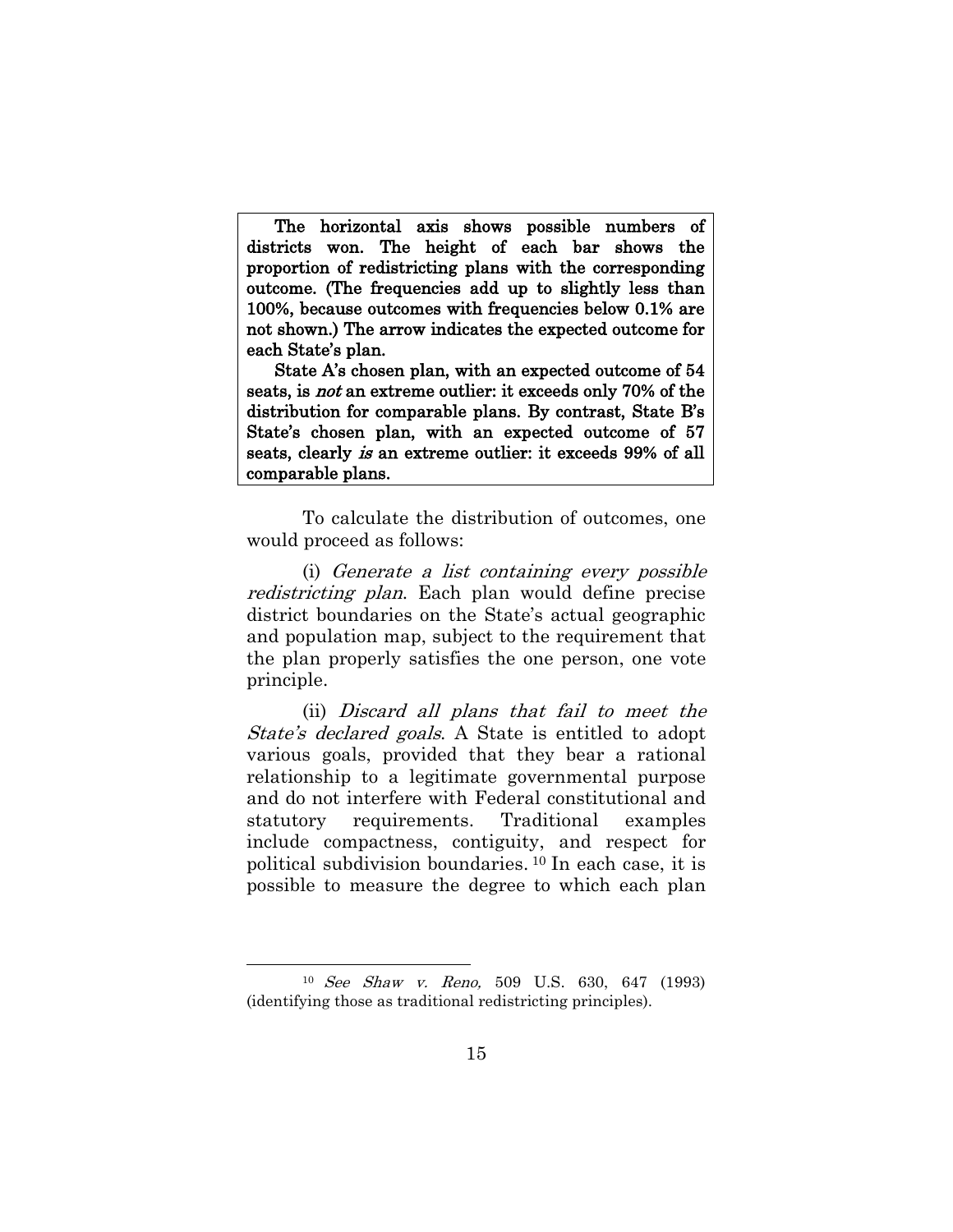accomplishes each of the goals. <sup>11</sup> One would then discard any plan that does not satisfy those goals comparably to the State's chosen plan.

(iii) Discard all remaining plans that fail to satisfy requirements in Federal law or the Constitution, or, if applicable, the State'<sup>s</sup> constitution and laws. For example, the Voting Rights Act forbids a redistricting plan that "results in the denial or abridgement of the right of any citizen of the United States to vote on account of race or color" or membership in a language minority group. <sup>12</sup> For each plan, one could measure whether the plan produces majority-minority districts and/or minority opportunity districts comparably to the State's chosen plan. <sup>13</sup> One would then discard any plan that fails to do so.

(iv) Designate as 'comparable plans' those plans that have not been discarded.

(v) For each comparable plan, calculate its expected 'partisan outcome.' For the sake of illustration, partisan outcome might be defined in

<sup>&</sup>lt;sup>11</sup> For example, there are various commonly accepted measures of compactness, such as Polsby-Popper, Reock, and Convex Hull scores. Multiple measures may be used in conjunction.

<sup>12</sup> Section 2 of the Voting Rights Act of 1965, as amended, now codified at 52 U.S.C. § 10301; see also id.  $§ 10303(f)(2).$  $§ 10303(f)(2).$ 

<sup>13</sup> This Court has developed a legal framework for the adjudication of minority vote dilution claims. See, e.g., League of United Latin Am. Citizens v. Perry, 548 U.S. 399, 425-426 (2006) (setting forth the elements of a minority vote dilution claim under § 2). The issue here is simply to evaluate whether a potential redistricting plan has comparable properties—such as majority-minority districts or minority opportunity districts—as the State's chosen plan.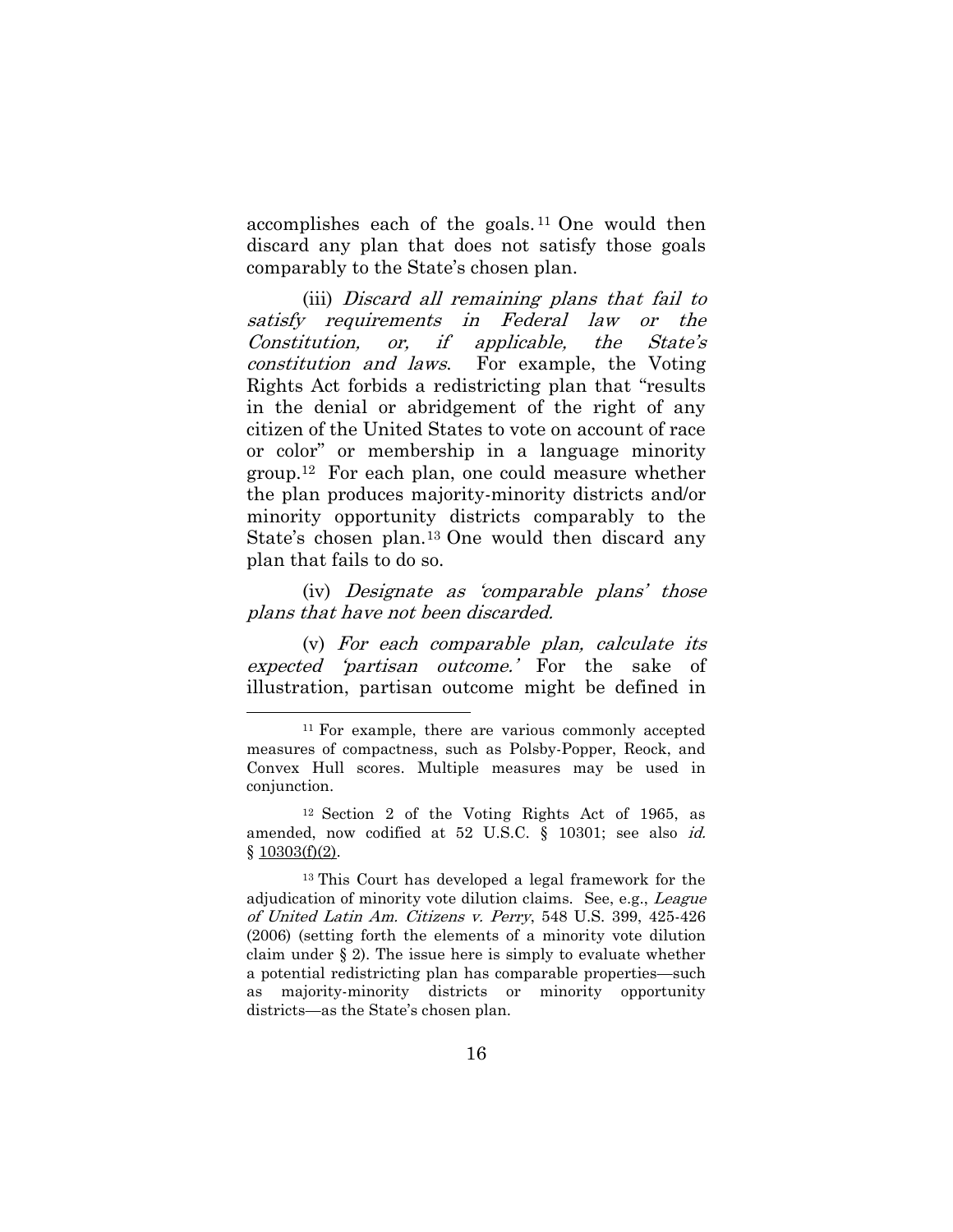terms of the total number of seats that Republicans would have won, if the plan had been in effect in a specific recent election—that is, the number of districts in which the vote count for Republicans would have exceeded the vote count for Democrats. 14

(vi) Summarize the distribution of outcomes across all comparable plans. The distribution is typically displayed as a simple bar chart showing the frequency of each outcome (or group of outcomes). The bar chart typically resembles a 'bell curve.' Figure 1 illustrates two hypothetical examples.

(vii) Compare the State's chosen plan to the distribution of outcomes across all comparable plans to determine the extent to which it is an outlier. To be precise, the degree to which a plan is an outlier means how far out on the 'tail' of the distribution it lies (e.g., 55th vs. 90th percentile).

In the hypothetical examples in Figure 1, the redistricting plan for State A is well within the typical range of the distribution of comparable plans for the State, while the redistricting plan for State B is clearly an extreme outlier (it is more extreme than 99% of comparable plans for the State—that is, in the 99th percentile).

Based on how extreme the State's plan is relative to all comparable plans (i.e., where along the continuum of all comparable plans it lies), a court would decide whether or not the plan *prima facie* reflects excessive and unconstitutional partisanship. It could then consider this finding along with other

<sup>14</sup> For any potential district, one can infer the vote total that would have occurred in a recent election by adding up the results for the individual precincts (or voting tabulation districts) within it. (If precincts are partially contained, results can be reasonably prorated or interpolated.)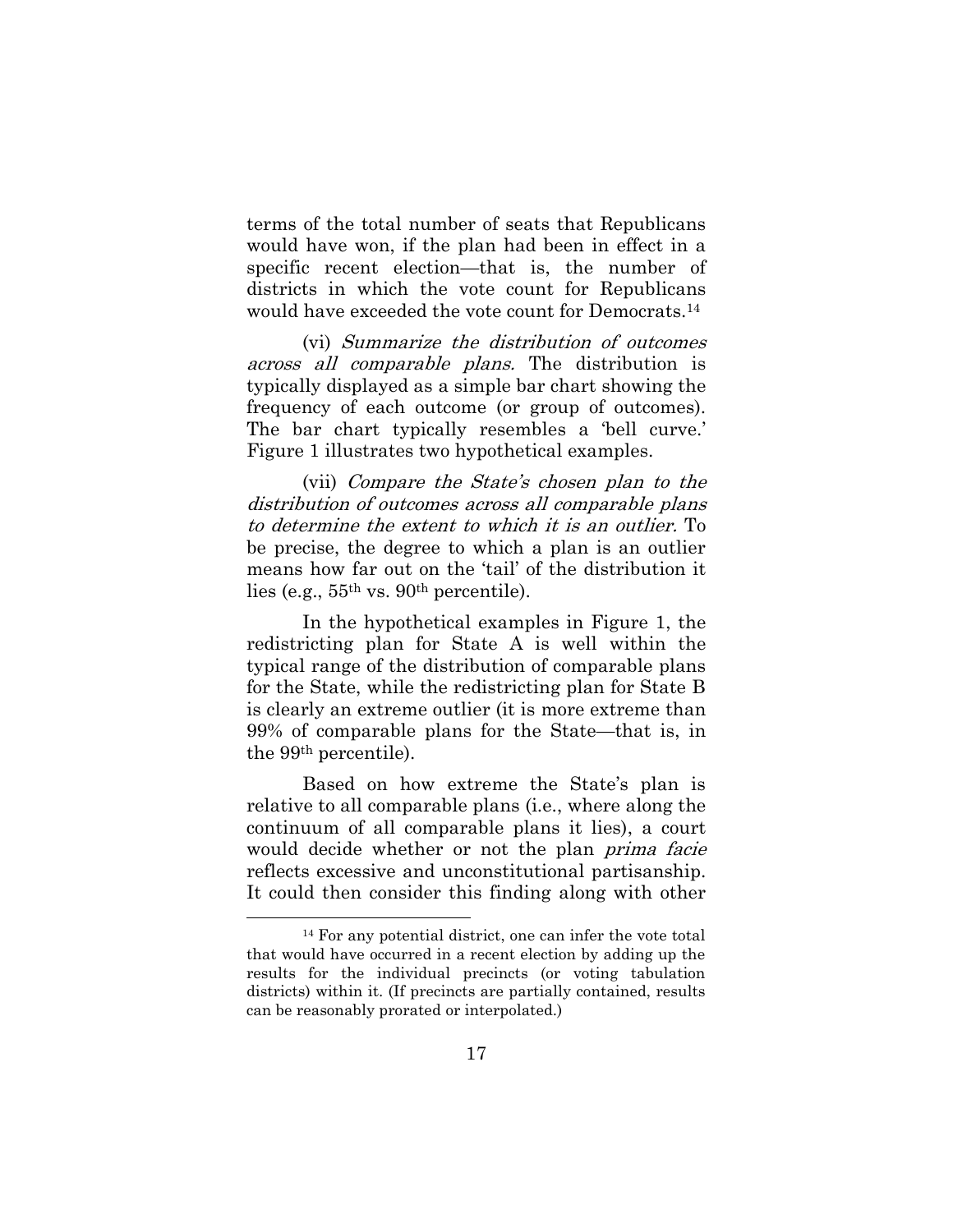information concerning intent, effect, and justification to reach a judgment concerning the permissibility of the plan.

> B. Although it is not feasible to enumerate every possible redistricting plan, computers may be used to calculate the distribution of possible outcomes with good accuracy by examining a large, representative sample of such plans.

In the previous section, the first step in calculating the distribution of possible outcomes involved enumerating every possible redistricting plan for the State. In fact, the number of such redistricting plans is too large to explicitly enumerate each one.

Fortunately, there is no need to enumerate every plan. It is enough to determine the frequency of each bar in the bar graph to good accuracy. With technological advances, it is now possible to do so by drawing a large representative sample of such plans.

As discussed in Section IV below, analogous approaches are widely used in many important settings. For example, the United States Government routinely relies on such methods, including for national defense and homeland security. In the past decade, such methods have finally been applied to the evaluation of redistricting plans.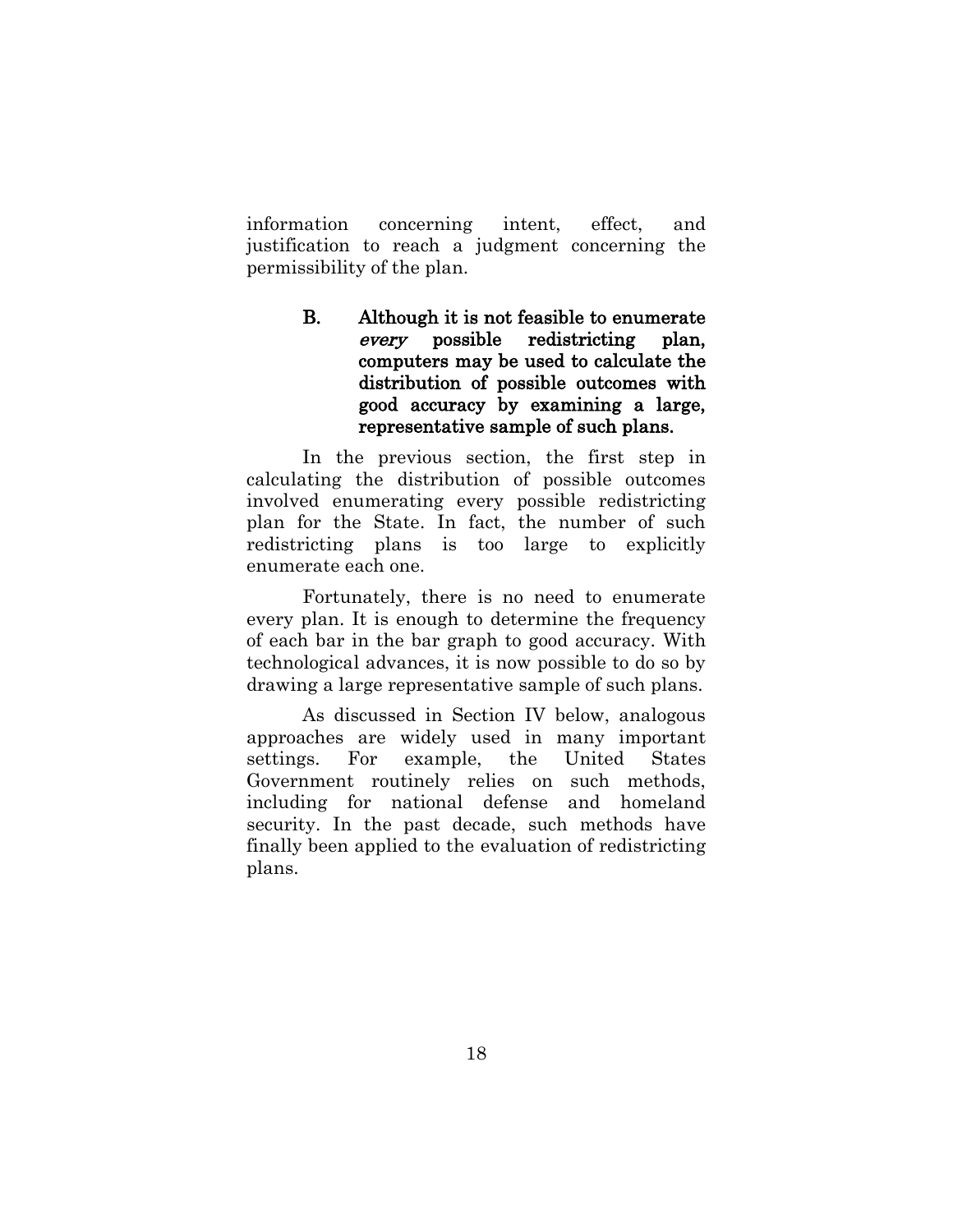#### C. This approach for assessing excessiveness can be applied to any suitable individual measure of partisan outcome—or to any combination of measures that a court wishes to consider.

In the description above, *partisan outcome* was illustrated by a specific metric: the number of seats that a party predictably would have won if the plan had been in effect for a specific recent election.

A proper analysis of the expected partisan outcome of a redistricting plan, however, should not be based solely on results from a single election. Because partisan gerrymandering aims to entrench a party in power even when it loses popular support, it is important to consider the impact of a redistricting plan under multiple electoral circumstances. Specifically, the extreme-outlier analysis can and should be performed for the results from several recent elections, as well as for relevant variations around these results. <sup>15</sup> In this way, one can readily see whether a State's chosen plan is an extreme outlier with respect to relevant circumstances—e.g., whether it provides dramatically greater protection against loss of seats than the vast majority of comparable plans.

In addition to considering expected electoral outcomes, courts may also choose to consider whether the State's plan is an extreme outlier with respect to other measures of partisan outcome, such as the efficiency gap.

<sup>15</sup> For example, one might perform the extreme outlier analysis for the results of two or three elections, as well as for the results obtained by shifting the vote shares in these elections within a relevant range (e.g., 5% in each direction).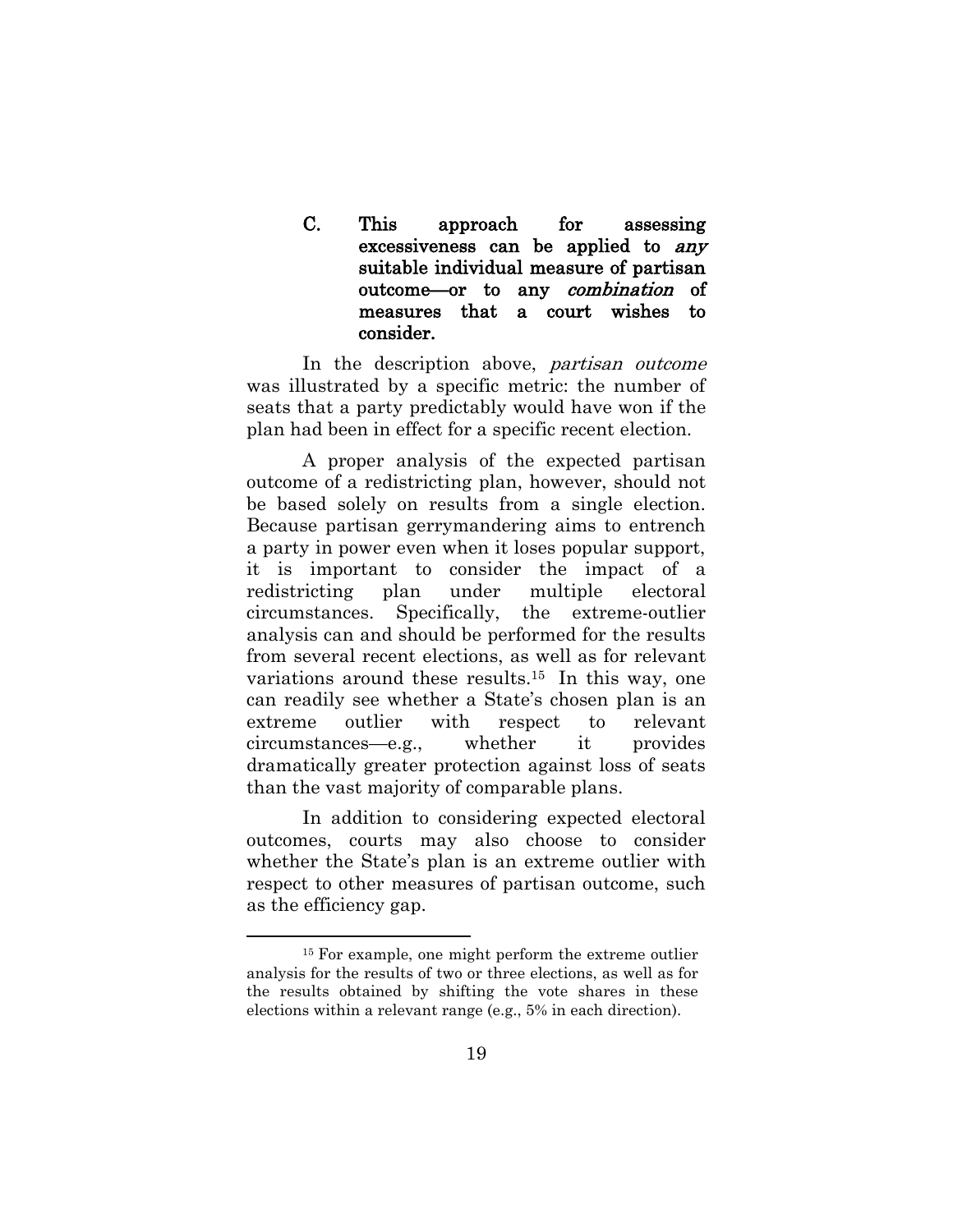#### D. An extreme outlier standard would address justiciability concerns raised by this Court.

Justice Kennedy, in Vieth, 541 U.S. at 307- 308, expressed concern that the courts had "no basis on which to define clear, manageable and politically neutral standards for measuring the particular burden a given partisan classification imposes on representational rights."

The approach outlined above would address that concern, by locating the State's chosen plan along the continuum of all possible redistricting plans that comparably reflect the State's declared goals. The process uniquely isolates and quantifies the degree of partisan bias in the State's plan.

A fundamental difficulty in articulating a judicially manageable standard for determining whether a redistricting plan represents excessive partisanship has been that 'excessiveness' implicitly entails a comparison. It requires answering the question: "Excessive compared to *what?*"

The extreme outlier approach provides a clear, principled, and objective answer: "Excessive among all possible choices that comparably achieve the State's declared goals."

The approach further addresses justiciability concerns expressed by this Court as follows:

(i) The approach respects the State's declared goals, by restricting comparisons to plans that meet these goals comparably to the State's chosen plan.

(ii) The approach respects the State's political geography, by considering only plans based on the actual map of the State. Any 'natural' packing (e.g., the fact that Democratic voters are often more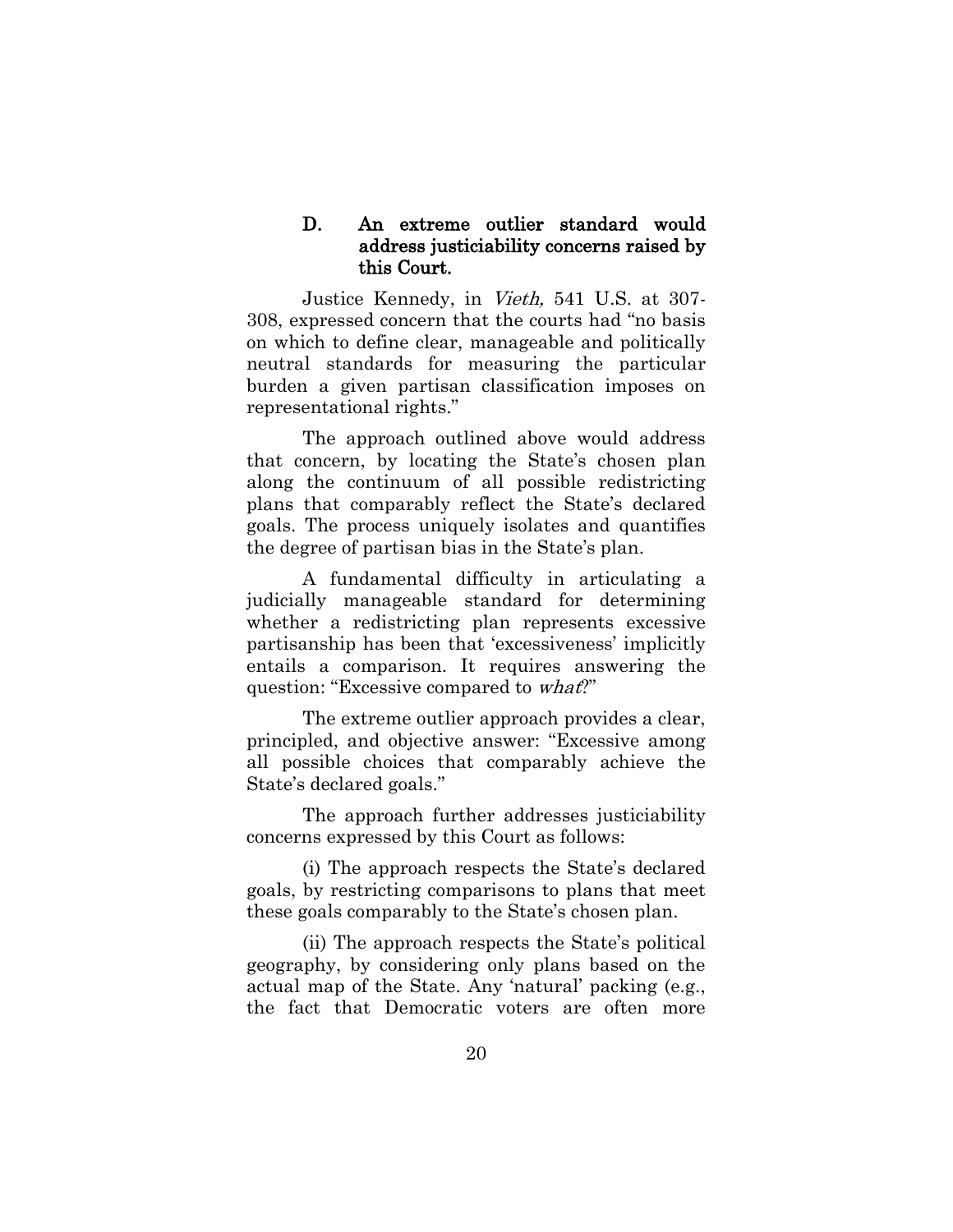concentrated in urban areas) is automatically taken into account because the same condition applies to all of the possible plans to which the State's plan is compared.

(iii) The approach does not seek to ensure or even reward proportionality. Indeed, in view of the uneven partisan geography in the United States, it typically would not produce strict proportionality.

(iv) The approach employs a rational and objective principle (namely, comparison to all other options that achieve the State's declared objectives). It thus satisfies the test that "law pronounced by the courts must be principled, rational, and based upon reasoned distinctions." Vieth, 541 U.S. at 279 (plurality opinion).

(v) The approach does not ignore other relevant evidence. The extent to which the plan is an extreme outlier under this standard would be used in conjunction with other relevant evidence (e.g., evidence of legislative process and intent, and any asserted justifications).

(vi) The approach provides capacious room for partisan considerations. A State is not obliged to choose a redistricting plan that corresponds to the middle of the distribution. It can make many political choices, and even put a partisan finger on the scale to some reasonable degree. But, as Vieth confirms, if the balance becomes too extreme (that is, too far into the tail of the distribution), it creates an unconstitutional burden.

Under this approach, the court will still have to decide whether the partisan bias in the plan is so extreme as to impose an unconstitutional burden on voters based upon their political affiliations and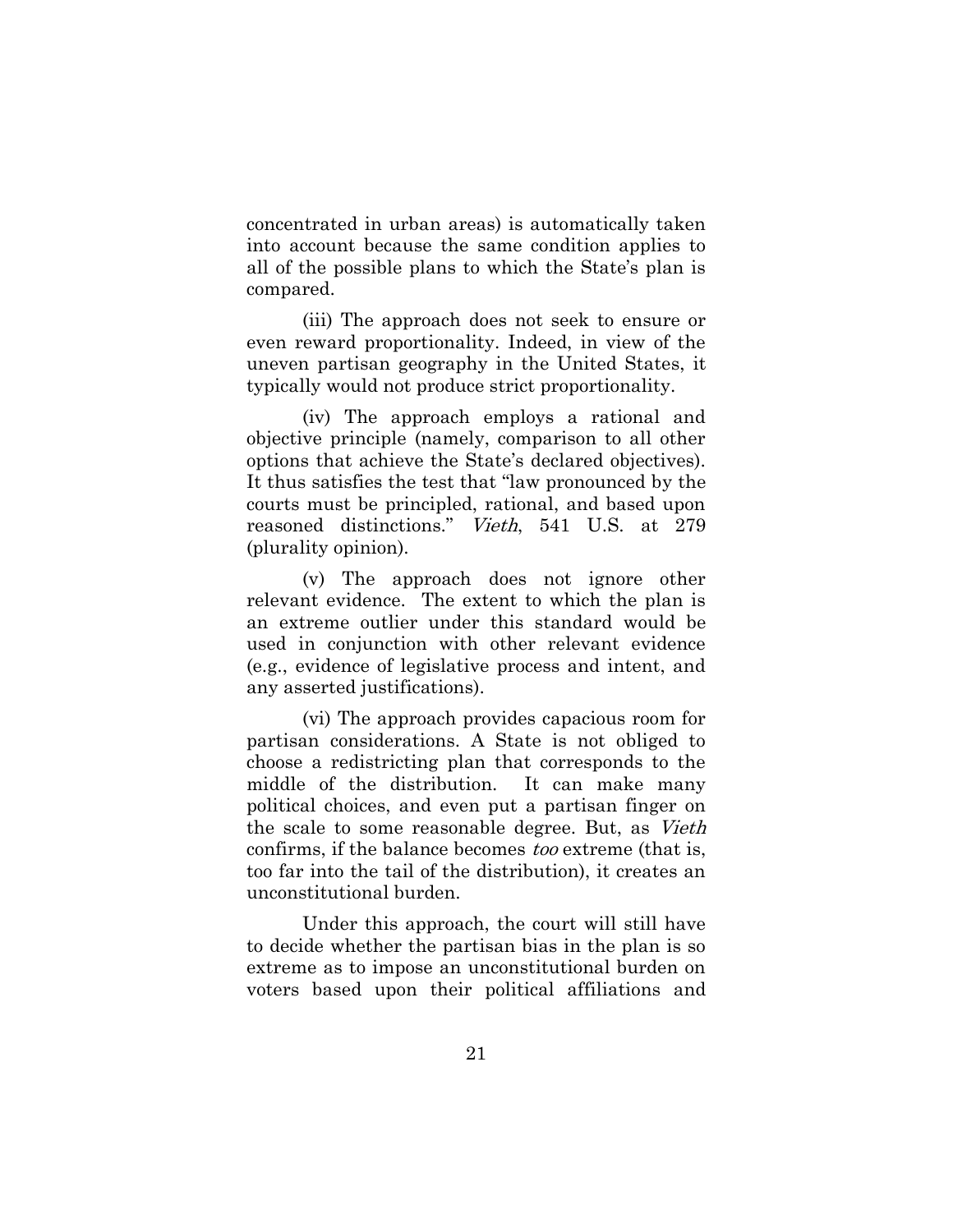beliefs. While mathematics provides no 'magic' threshold, the need for a court to draw a line somewhere does not render a standard judicially unmanageable.

In many cases, the answer will already be obvious: a plan located in the 55th percentile (near the center of the distribution) is clearly not excessively partisan; in contrast, a plan located in the 95th percentile is clearly extreme.

In all cases, moreover, the quantification of the degree of partisan bias provided by the extreme outlier standard will provide courts with a straightforward tool for assessing how far a plan goes. Previously, courts have had to rely upon necessarily imprecise verbal descriptions of a plan's allegedly partisan intent and effects.

Courts have experience drawing constitutional lines based upon mathematical data in the redistricting context. See, e.g., Tennant v. Jefferson County Comm'n, 567 U.S. 758 (2012); Karcher v. Daggett, 462 U.S. 725 (1983) (applying population data to population equality principles in congressional redistricting).

Eventually, this Court may choose to adopt a specific percentile threshold to define presumptively invalid levels of bias—much as it has done for population equality principles for state legislative redistricting. See Brown v. Thomson, 462 U.S. 835, 843-843 (1983) (applying a 10% threshold for presumptive violations). However, there is no need to do so now.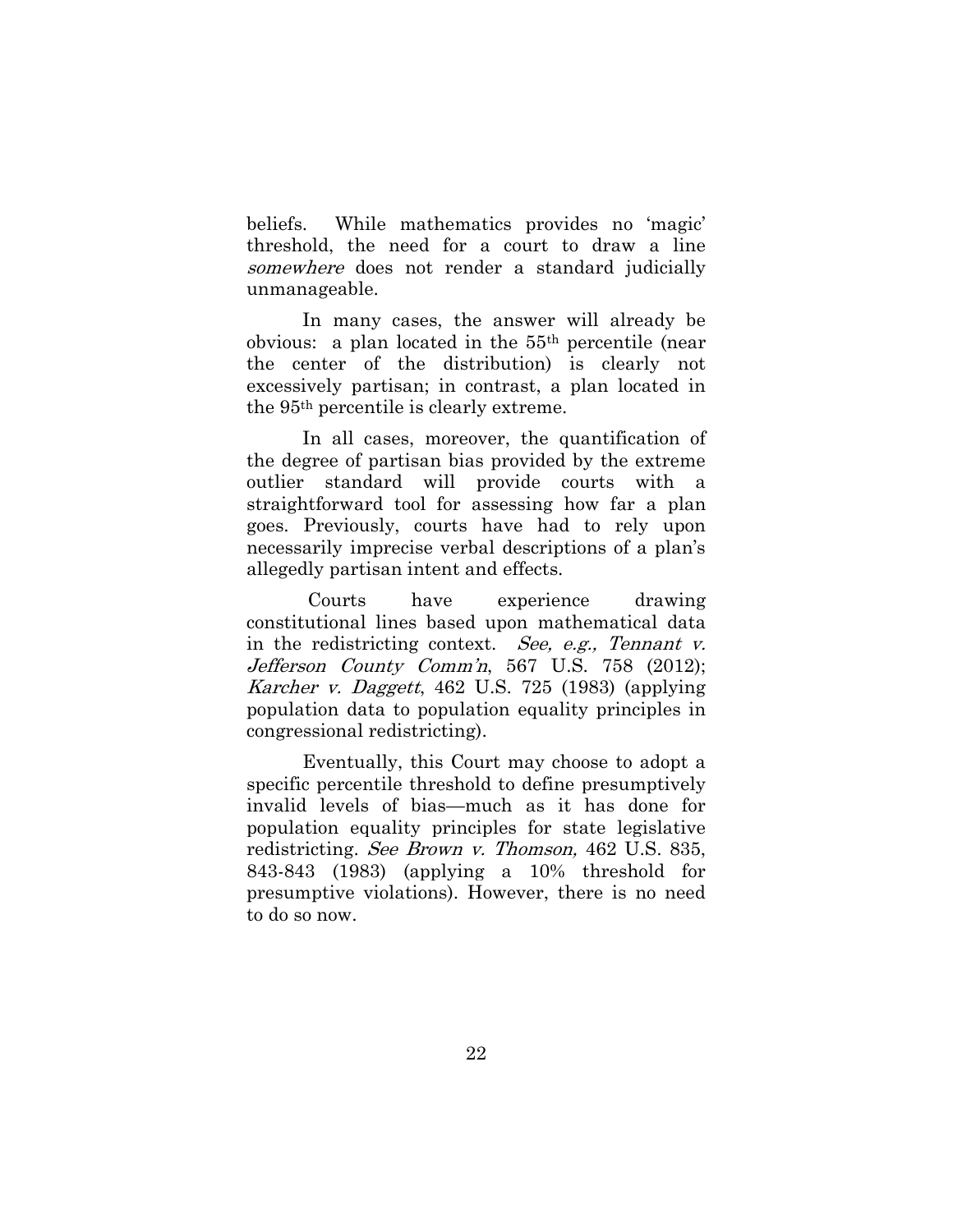#### IV. DETERMINING A DISTRIBUTION OF OUTCOMES FROM A LARGE SAMPLE IS A COMMONLY USED AND RELIABLE COMPUTATIONAL PROCEDURE.

The extreme outlier standard requires comparing a State's chosen plan to the distribution of outcomes across all comparable plans that meet the State's declared goals. As described in this section, recent technological advances have finally made it feasible to perform such comparisons.

Indeed, modern computational methods make it possible, in a wide variety of settings, to determine the distribution of outcomes with good accuracy by obtaining and examining a large representative sample. Such methods are routinely used to solve critical national challenges. See Section IV.A, infra.

Further, in the past decade, various scholars have applied these methods to the evaluation of redistricting plans. See Section IV.B, infra.

#### A. The United States relies on computational analyses of distributions of outcomes for critical national needs, including national defense.

Almost immediately after computers were developed, scientists realized that they could be used to make accurate inferences about distributions of outcomes, even when the number of underlying possibilities is extremely large. In particular, these methods can be used to recognize whether an outcome is an extreme outlier.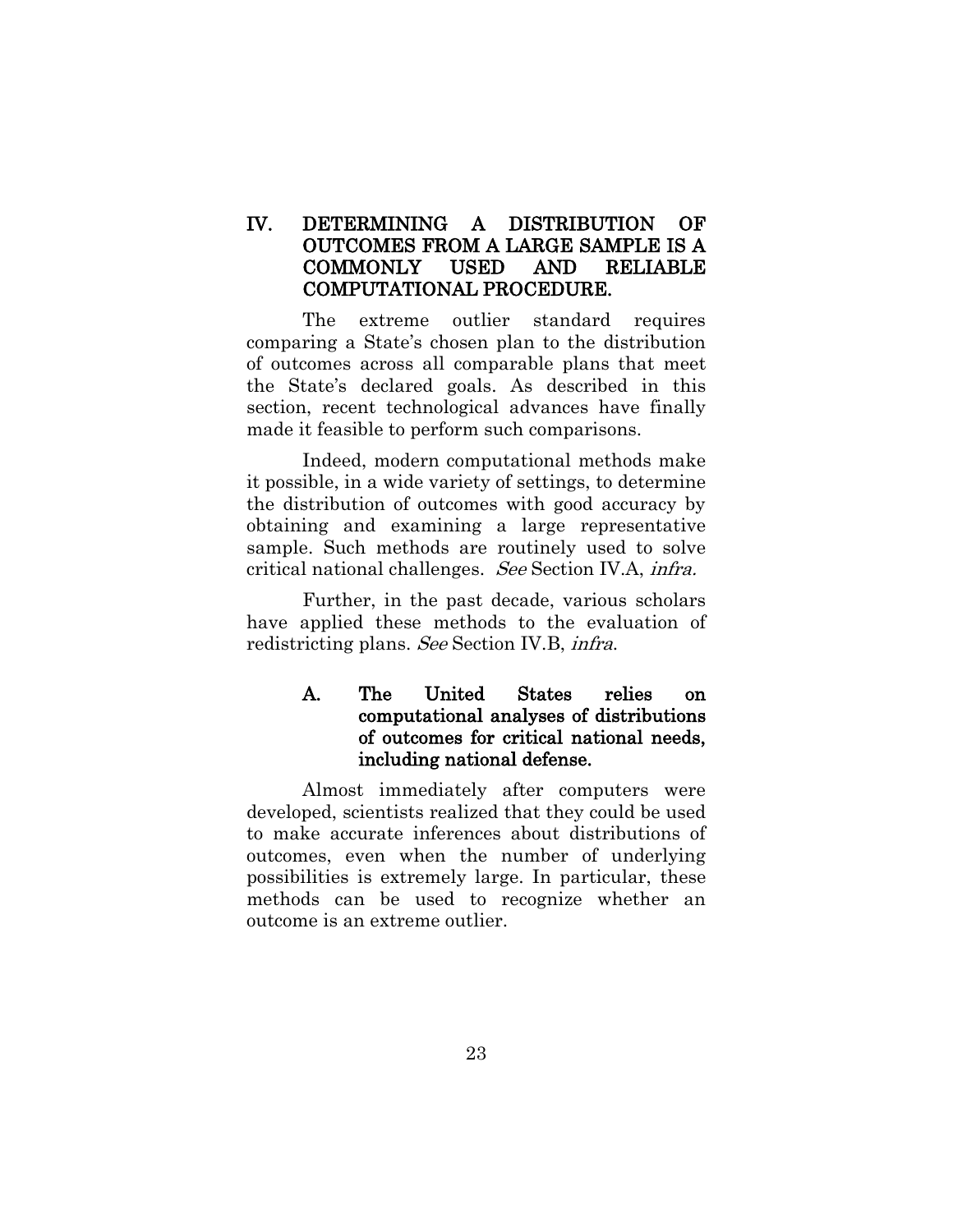The concept first arose in 1946 in the context of designing a hydrogen bomb. <sup>16</sup> As the power of modern computers has grown, a variety of computational methods have been developed for drawing a large sample that is representative of the entire universe of outcomes. 17

The technology is now routinely applied to many critical real-world situations, including national defense, public safety, finance, and health. A few examples include:

• Design of nuclear weapons, safety of nuclear weapons in storage, and safety of nuclear power plants. As to weapons design, the computational analysis considers the vast number of paths that neutrons may take and assess the risk that 'criticality' will not occur. In the latter two cases, the analysis considers the risk that it will occur.<sup>18</sup>

• Hurricane storm track prediction. Methods called ensemble-based forecasting represent the distribution of possible outcomes in a 'cone of uncertainty;' this approach has enabled highly

 $\overline{a}$ 

<sup>18</sup> Forrest B. Brown, A Review of Best Practices for Monte Carlo Criticality Calculations, Los Alamos Report LA-UR- 09-03136 (2009), available at https://mcnp.lanl.gov/pdf\_files/la-ur-09-3136.pdf (last visited Aug. 25, 2017).

 $16$  Nicholas Metropolis, The Beginning of the Monte Carlo Method, 15 Los Alamos Sci. 125 (1987), available at [http://permalink.lanl.gov/object/tr?what=](http://permalink.lanl.gov/object/tr?what)info:lanlrepo/lareport/LA-UR-88-9067 (last visited Aug. 25, 2017).

<sup>&</sup>lt;sup>17</sup> The initial techniques were called Monte Carlo methods, but many additional methods have been developed. See Christian Robert & George Casella, Monte Carlo Statistical Methods (2004); Sequential Monte Carlo Methods in Practice, (Arnaud Doucet, Nando de Freitas, & Neil Gordon eds., 2001); Andrew Gelman, et al., Bayesian Data Analysis, (3rd ed. 2013).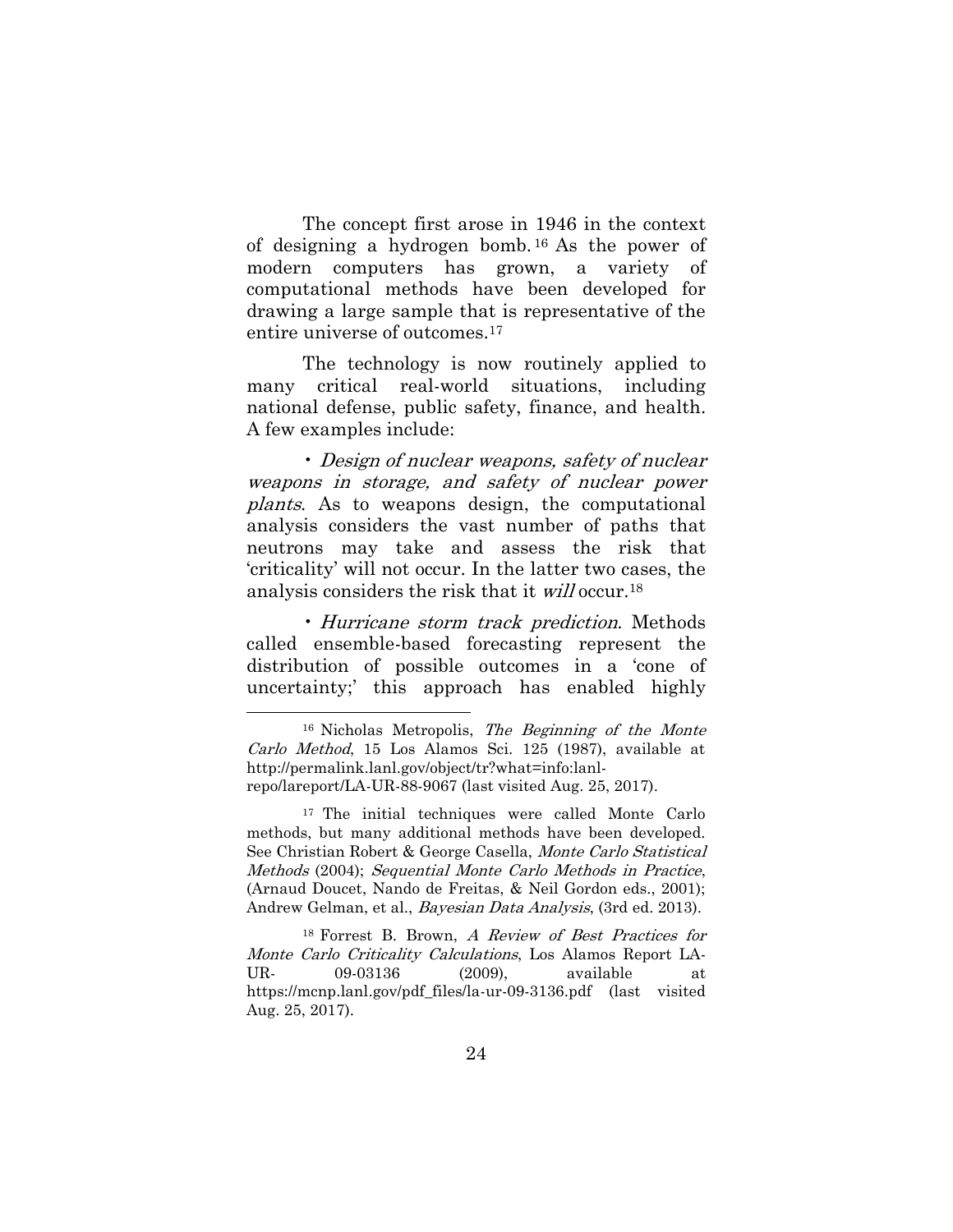accurate assessments of which cities are safe and which are at risk. 19

• *Stress-testing' of large banks*. In the wake of the 2008 financial crisis, the Federal Reserve instituted its Supervisory Capital Assessment Program, which calculates the distribution of losses that can occur, to identify extreme outliers.<sup>20</sup>

Additional examples include conflict resolution in air traffic control, <sup>21</sup> safety of building structures under earthquake hazards, <sup>22</sup> and crashworthiness of automobiles. 23

 $\overline{a}$ 

<sup>20</sup> Randy Heffernan, Fed Uses Monte Carlo Simulation for Stress Test, Risk & Decision Analysis News Blog, May 29, 2009, available at https://blog.palisade.com/2009/05/29/feduses-monte-carlo-simulation-for-stress-test/ (last visited Aug. 25, 2017); Board of Governors of the Federal Reserve System, The Supervisory Capital Assessment Program: Design and Implementation, Apr. 24, 2009, available at [https://www.](https://www/)federalreserve.gov/newsevents/press/bcreg/bcreg20 090424a1.pdf (last visited Aug. 25, 2017).

<sup>21</sup> Andrea Lecchini Visintini, et al., Monte Carlo Optimization for Conflict Resolution in Air Traffic Control, 7 IEEE Trans. Intell. Transp. Syst. 470 (2006).

<sup>22</sup> V. Bolotin, Seismic Risk Assessment for Structures with the Monte Carlo Simulation, 8 Probabilist. Eng. Mech. 169 (1993); Sinan Akkar & Yin Cheng, Application of a Monte-Carlo Simulation Approach for the Probabilistic Assessment of Seismic Hazard for Geographically Distributed Portfolios, 45 Earthq. Eng. Struct. D. 525 (2016).

<sup>23</sup> Stephen M. Summers & William T. Hollowell, NHTSA's Crashworthiness Modeling Activities, National

<sup>&</sup>lt;sup>19</sup> Thomas M. Hamill, et al., *NOAA's Future Ensemble-*Based Hurricane Forecast Products, 93 Bull. Amer. Meteor. Soc. 209 (2012); Jo Craven McGinty, As Forecasts Go, You Can Bet on Monte Carlo, Wall St. J., Aug. 12, 2016, available at [https://www.wsj.com/articles/a](https://www.wsj.com/articles/)s-forecasts-go-you-can-bet-onmonte-carlo-1470994203 (last visited Aug. 25, 2017).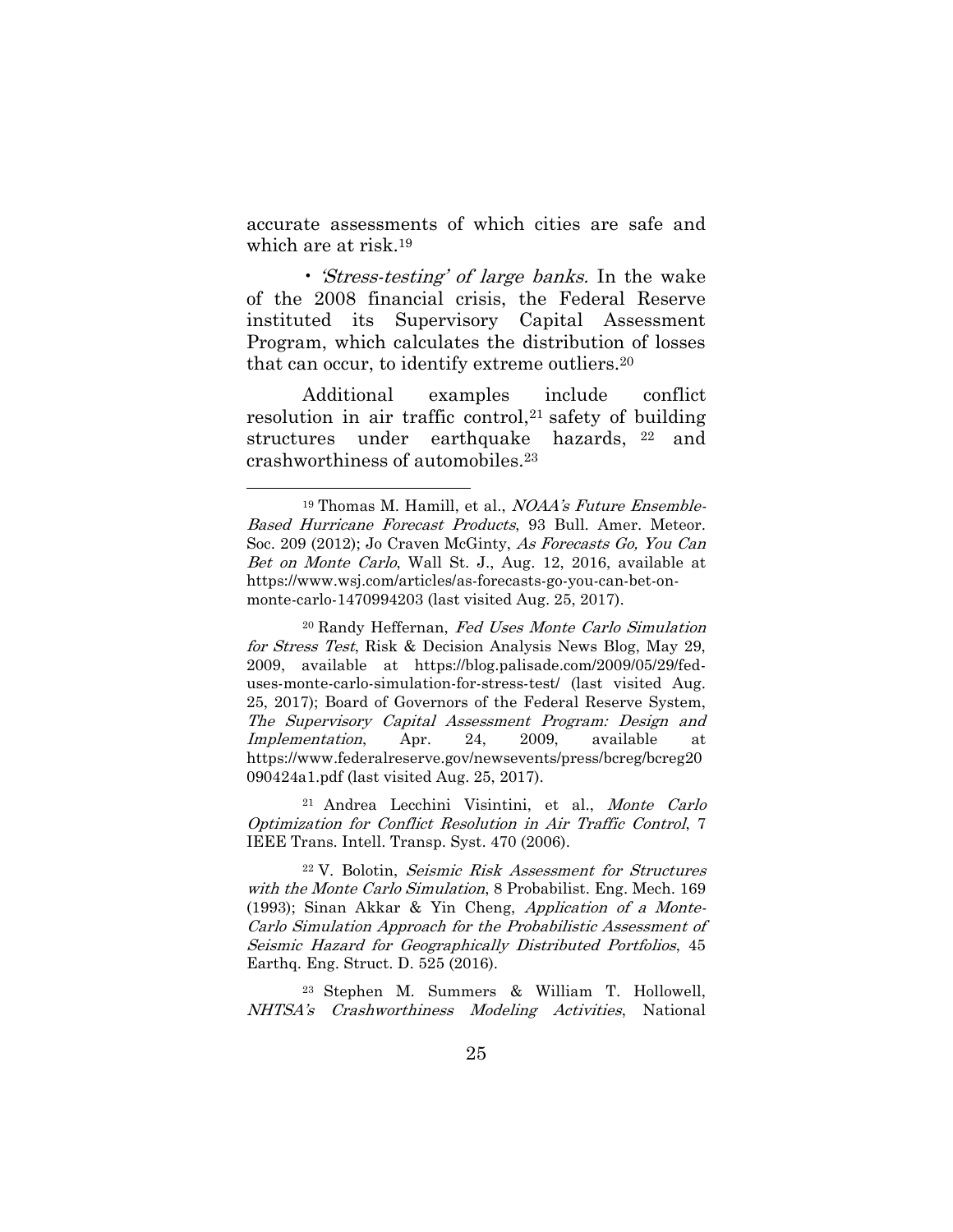B. In the past decade, computational methods have been increasingly used to calculate the distribution of outcomes for possible redistricting plans.

For more than 50 years, scholars have recognized the wisdom of evaluating a proposed redistricting plan by comparing it to the universe of other possible plans. In 1967, Drs. James Thoreson and John Liittschwager programmed the University of Iowa's IBM 7044 digital computer to sample and evaluate 150 redistricting plans. <sup>24</sup> However, the computing power was so limited that their analysis could only be conducted at the level of counties, which is far above the level at which redistricting actually occurs. Various scholars sought to apply the approach in the 1970s and 1980s, but the technology was still inadequate to the task. <sup>25</sup>

The use of computers to *create* redistricting plans became a widespread practice in the 1990s and

Highway Transportation Safety Administration, Paper #251 (2001), available at [https://www](https://www-nrd.nhtsa.dot.gov/)[nrd.nhtsa.dot.gov/p](https://www-nrd.nhtsa.dot.gov/)df/esv/esv17/proceed/00178.pdf (last visited Aug. 25, 2017).

<sup>24</sup> James D. Thoreson & John M. Liittschwager, Computers in Behavioral Science: Legislative Districting by Computer Simulation, 12 Syst. Res. Behav. Sci. 237 (1967).

<sup>25</sup> Yan Y. Liu, Wendy K. Tam Cho & Shaowen Wang, PEAR: A Massively Parallel Evolutionary Computation Approach for Political Redistricting Optimization and Analysis, 30 Swarm Evol. Comput. 78, 79 (2016); Wendy K. Tam Cho & Yan Y. Liu, Toward a Talismanic Redistricting Tool: A Computational Method for Identifying Extreme Redistricting Plans, 15 Election L.J. 351, 355-6 (2016); Micah Altman, Karin MacDonald & Michael McDonald, From Crayons to Computers: The Evolution of Computer Use in Redistricting, 23 Soc. Sci. Comput. Rev. 334, 335-7 (2005).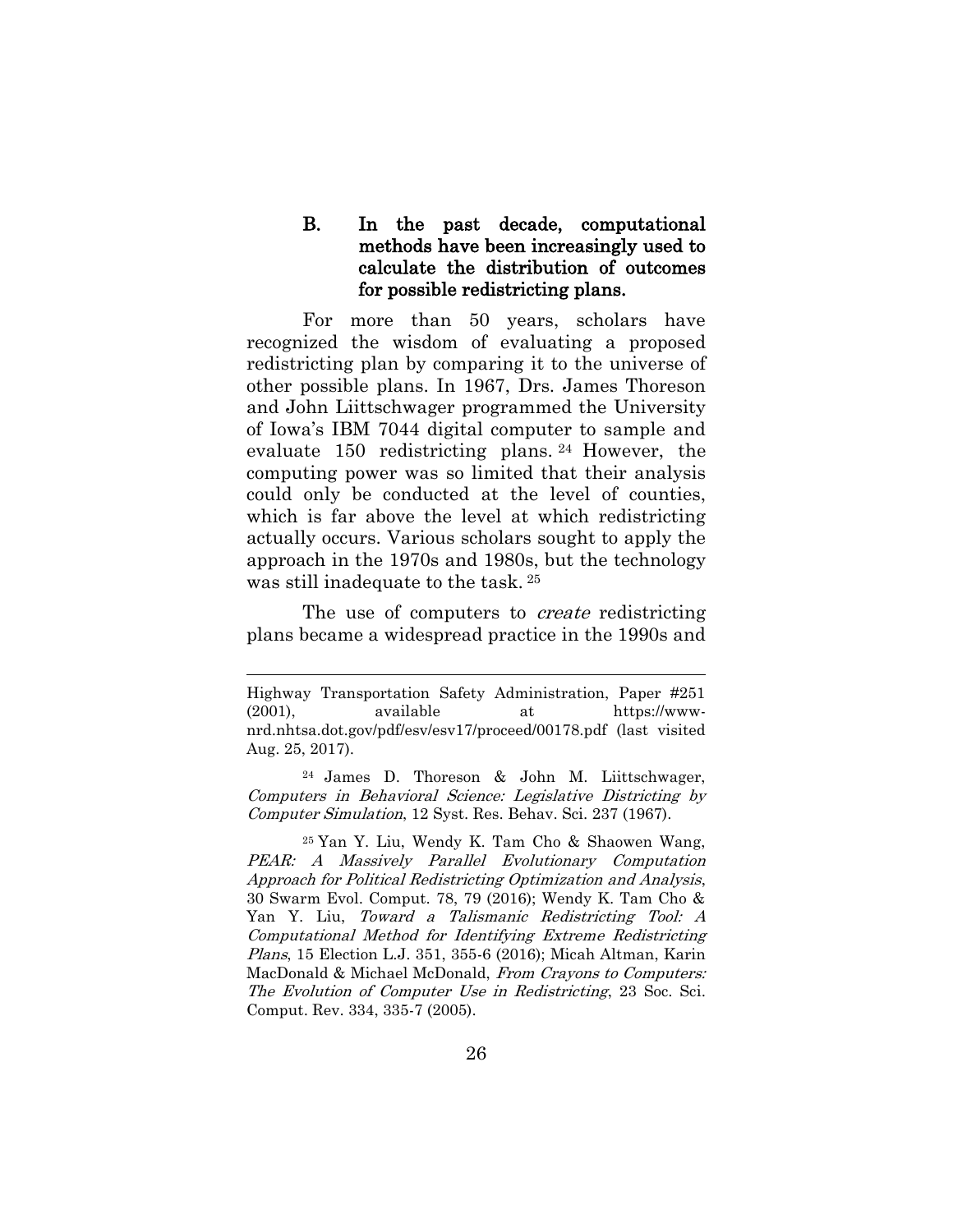was ubiquitous in the 2000s—leading to the proliferation of extreme partisan gerrymandering. 26 But, the technology to *evaluate* redistricting plans lagged behind.

The situation has changed in the last decade, as computer technology has caught up with the problem that it spawned. The computing power available to professionals has increased by more than a million-fold in the past twenty-five years, owing to increases in processor speed and computer architectures that employ many processors in parallel.<sup>27</sup>

Multiple researchers have employed various computational methods to finally be able to evaluate redistricting plans by comparing them to a large sample of possible plans that respect a State's declared goals.

The field is maturing rapidly. There are many active scholars, including Dr. Wendy Cho of the University of Illinois;<sup>28</sup> Dr. Jonathan Mattingly of

 $\overline{a}$ 

<sup>27</sup> Peter J. Denning & Ted G. Lewis, Exponential Laws of Computing Growth, 60 Commun. ACM 54, 56 (2017).

<sup>28</sup> Wendy K. Tam Cho & Yan Y. Liu, Toward a Talismanic Redistricting Tool: A Computational Method for Identifying Extreme Redistricting Plans, 15 Election L.J. 351 (2016); Yan Y. Liu, Wendy K. Tam Cho & Shaowen Wang, PEAR: A Massively Parallel Evolutionary Computation

<sup>26</sup> Micah Altman, Karin MacDonald & Michael McDonald, From Crayons to Computers: The Evolution of Computer Use in Redistricting, 23 Soc. Sci. Comput. Rev. 334, 335-42 (2005); Micah Altman & Michael McDonald, The Promise and Perils of Computers in Redistricting, 5 Duke J. Const. L. & Pub. Pol'y 69, 78-9 (2010); Nicholas O. Stephanopoulos & Eric M. McGhee, Partisan Gerrymandering and the Efficiency Gap, 82 U. Chi. L. Rev. 831, 831 (2015).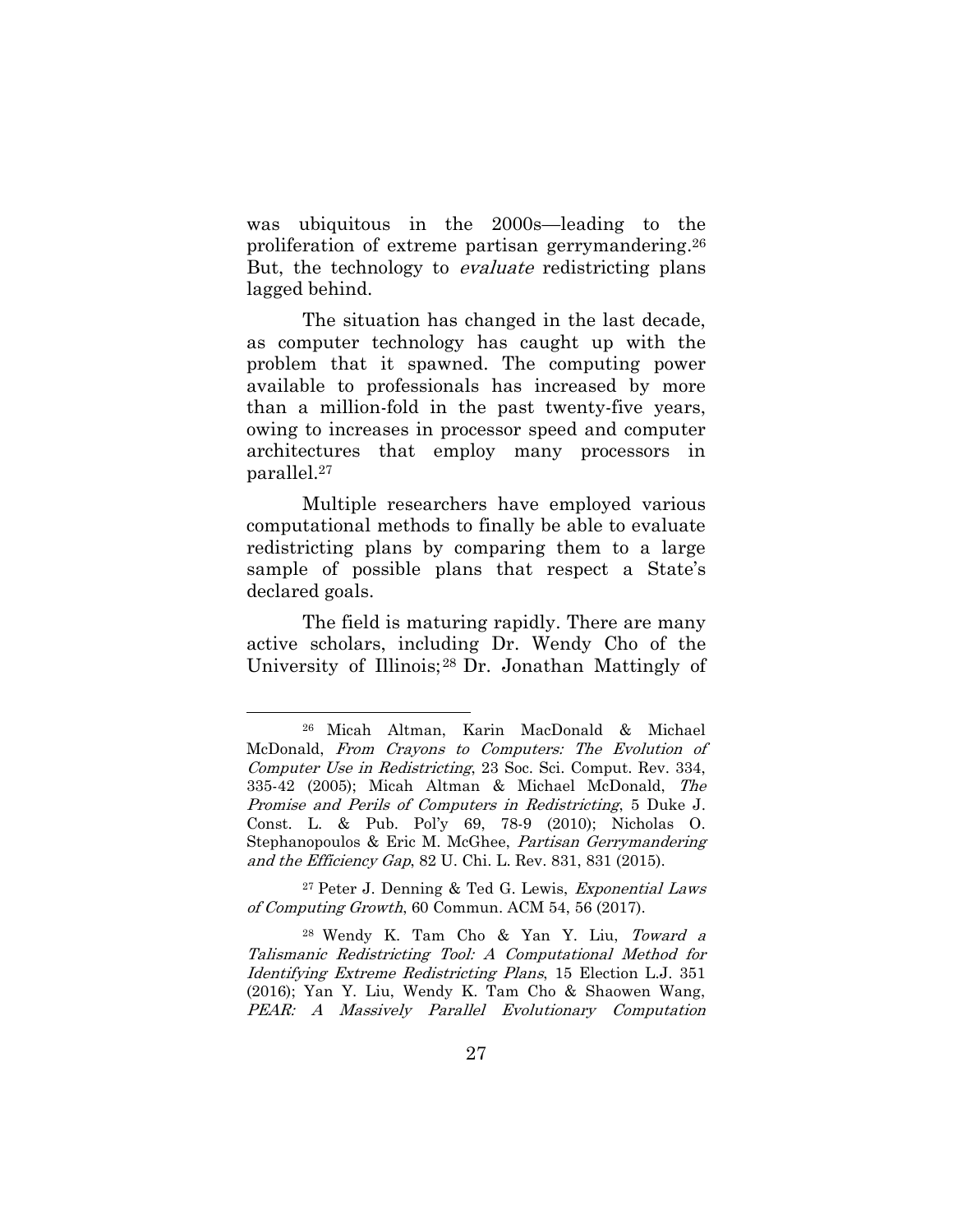Duke University; <sup>29</sup> Drs. Jowei Chen of the University of Michigan, Dr. Jonathan Rodden of Stanford University, and Dr. David Cottrell of Dartmouth College; <sup>30</sup> and Dr. Michael McDonald of Binghamton University. <sup>31</sup> These experts have applied a wide range of computational algorithms and computer hardware to draw large, representative samples (containing hundreds to millions of plans), with consistent results. They have

 $\overline{a}$ 

<sup>29</sup> Jonathan C. Mattingly & Christy Vaughn, Redistricting and the Will of the People, arXiv:1410.8796 (arXiv preprint 2014), available at: <https://arxiv.org/>pdf/1410.8796.pdf (last visited Aug, 28, 2017); Sachet Bangia, et al., Redistricting: Drawing the Line, arXiv:1704.03360 (arXiv preprint 2017), available at: [https://arxiv.org/pdf/1704.03360.](https://arxiv.org/pdf/1704.03360)pdf (last visited Aug, 28, 2017).

<sup>30</sup> Jowei Chen & Jonathan Rodden, Cutting Through the Thicket: Redistricting Simulations and the Detection of Partisan Gerrymanders, 14 Election L. J. 331 (2015); Jowei Chen & David Cottrell, Evaluating partisan gains from Congressional gerrymandering: Using computer simulations to estimate the effect of gerrymandering in the U.S. House, 44 Elect. Stud. 329 (2016); Jowei Chen, The Impact of Political Geography on Wisconsin Redistricting: An Analysis of Wisconsin's Act 43 Assembly Districting Plan, 16 Election L. J. (forthcoming 2017), available at: [http://www](http://www-personal/)[personal.](http://www-personal/)umich.edu/~jowei/Political\_Geography\_Wisconsin\_Red istricting.pdf and <https://doi.org/10.1089/elj.2017.0455> (last visited Aug, 28, 2017).

<sup>31</sup> Michael D. McDonald & Robin E. Best, Unfair Partisan Gerrymanders in Politics and Law: A Diagnostic Applied to Six Cases, 14 Election L. J. 312 (2015); Jonathan Krasno, et al., Can Gerrymanders Be Measured? An Examination of Wisconsin's State Assembly (forthcoming), available at SSRN: https://ssrn.com/abstract=2783144 (last visited Aug, 28, 2017).

Approach for Political Redistricting Optimization and Analysis, 30 Swarm Evol. Comput. 78 (2016).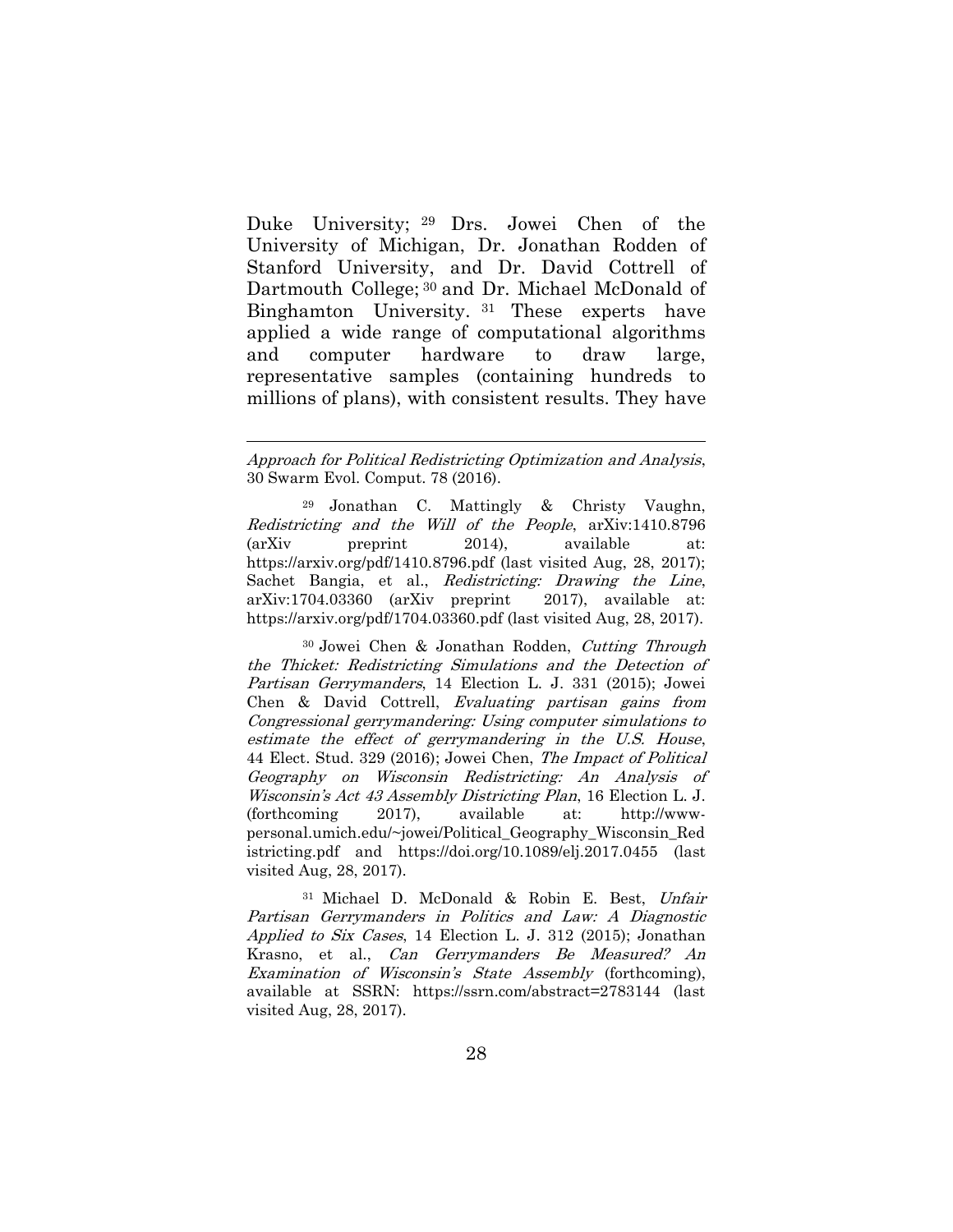applied their computer code to redistricting plans in various states—showing that some plans are comfortably within the normal range of plans, while others lie far outside the ordinary distribution of outcomes.

#### C. The use of computational analysis to compare a State's plan to the distribution of outcomes for comparable plans is practicable.

In the event of a court challenge to a particular redistricting plan, each party could run its own computational analysis. Computational methods have been published for determining the distribution of possible outcomes.<sup>32</sup> The relevant information is readily accessible. <sup>33</sup> So, too are computational resources, including through cloud computing.

Importantly, there is a right answer as to the degree of excessiveness of a State's chosen plan with respect to any metric, or set of metrics, of partisan outcome.

If the parties reached significantly different results concerning any metric of partisan outcome, they could present expert testimony challenging and

<sup>32</sup> Yan Y. Liu, Wendy K. Tam Cho & Shaowen Wang, PEAR: A Massively Parallel Evolutionary Computation Approach for Political Redistricting Optimization and Analysis, 30 Swarm Evol. Comput. 78 (2016).

<sup>33</sup> Electronic maps of census geography and detailed population data from the latest decennial census are readily available. Precinct-level voting returns are public records. State legislatures often specify their goals before embarking upon redistricting, or at least in a report accompanying their redistricting plans. In some cases, those goals are contained in constitutional or statutory provisions.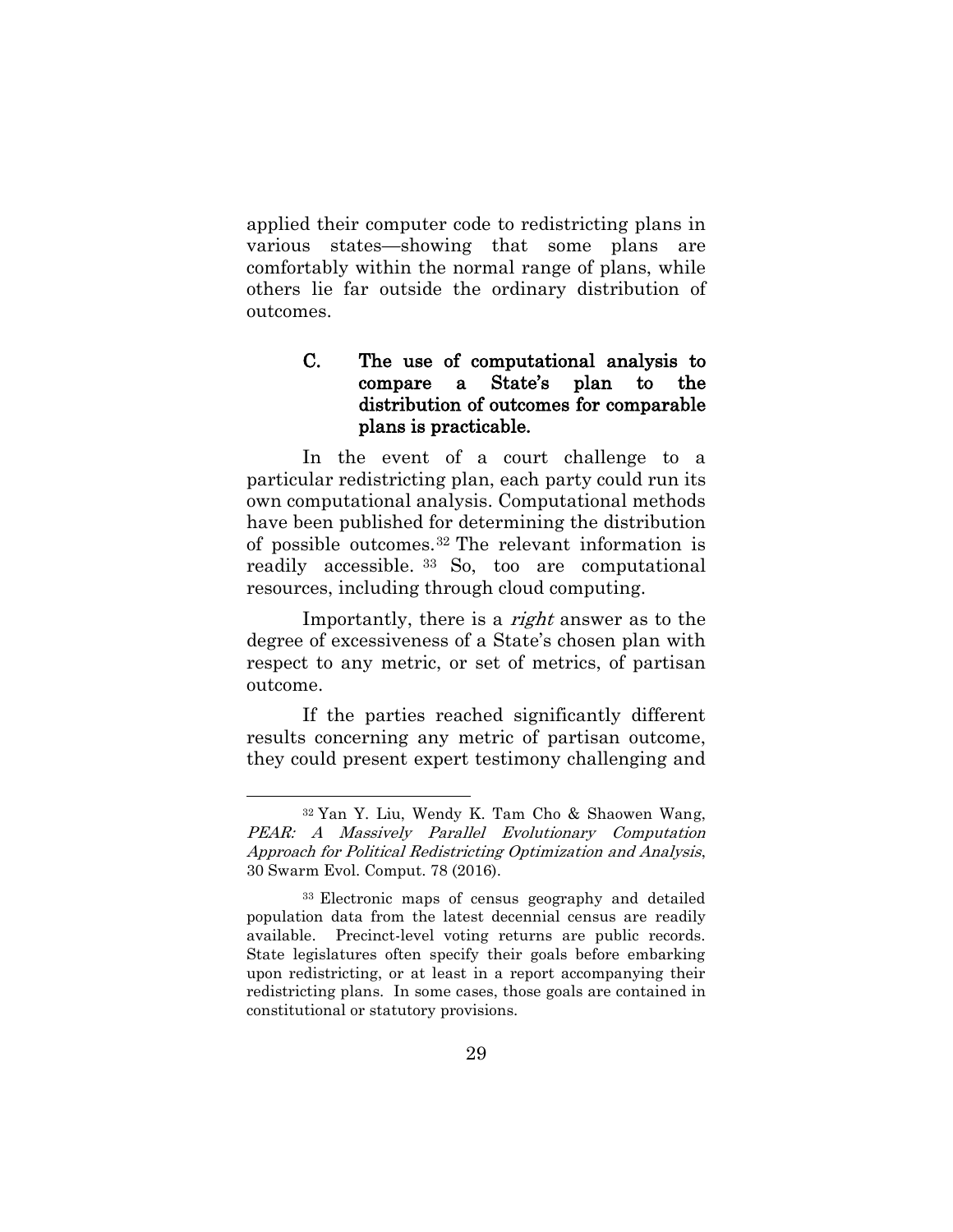supporting the premises and methodologies underlying any differences in constructing their various computer programs.

Moreover, the U.S. scientific community would predictably become involved, in the interest of assuring the accuracy and integrity of this quantitative approach. Indeed, the U.S. National Academy of Sciences has recently stated that it would convene scientific experts to assist in helping the scientific community reach consensus on performance measures. 34

The process will provide a court with clear information concerning how far out on the distribution (i.e., in what percentile) the State's chosen plan lies.

#### V. WISCONSIN'S PLAN IN THIS CASE IS AN EXTREME OUTLIER.

Scholars have evaluated the Wisconsin redistricting plan, enacted in Act 43 in 2010, to determine whether it is an extreme outlier. This section briefly summarizes their findings.

In an article in the Election Law Journal, Dr. Jowei Chen of the University of Michigan compares Wisconsin's plan to the distribution of expected outcomes for a representative sample of 200 redistricting plans that accomplish Wisconsin's goals comparably to the State's own plan. <sup>35</sup> Specifically,

<sup>&</sup>lt;sup>34</sup> See National Academy of Sciences, Statement on Analysis of Voting Redistricting Plans, available at: [http://www.nasonline.](http://www.nasonline/)org/about-nas/leadership/speechesstatements-interviews-mcnutt.html (last visited Aug. 29, 2017).

<sup>&</sup>lt;sup>35</sup> Jowei Chen, The Impact of Political Geography on Wisconsin Redistricting: An Analysis of Wisconsin's Act 43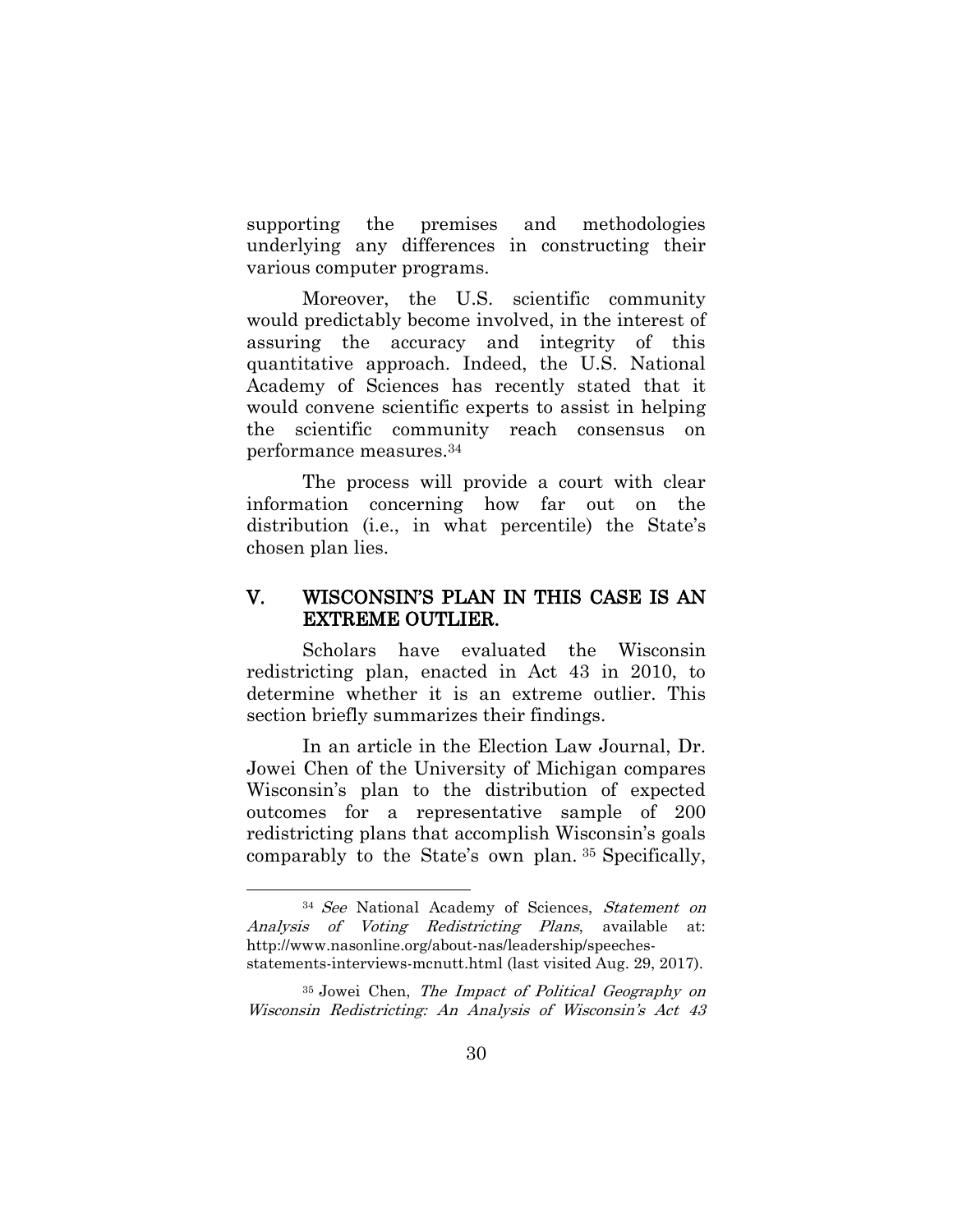the article shows that each of these plans scores higher than Wisconsin's chosen plan with respect to (i) compactness, (ii) number of counties preserved intact, and (iii) number of municipalities preserved intact.<sup>36</sup>

Yet, the number of Republican-leaning districts under the State's plan is much greater than under each of the 200 comparable plans. These data place Wisconsin's plan in the 99th percentile of the distribution.

The article also evaluates Wisconsin's plan with respect to the efficiency gap metric. It similarly shows that the plan has a more extreme efficiency gap than all of the 200 comparable plans.

In a recent technical report, Drs. Jonathan Mattingly and Gregory Herschlag also report an evaluation of Wisconsin's plan.<sup>37</sup> Their methodology differs in its details (with respect to the algorithms for drawing a representative sample, the size of the sample, and the electoral data used), but their conclusion is the same: Wisconsin's plan is an extreme outlier, lying in the 99th percentile of the distribution of comparable plans.

Assembly Districting Plan, 16 Election L. J. (in press, 2017), available at: http://wwwpersonal.umich.edu/~jowei/Political\_Geography\_Wisconsin\_Red istricting.pdf and https://doi.org/10.1089/elj.2017.0455 (last visited Aug, 28, 2017).

<sup>36</sup> The analysis in this paper is based on data from the 2012 election.

<sup>37</sup> Jonathan C. Mattingly & Gregory Herschlag, Evaluating Partisan Gerrymandering in Wisconsin, available at: [https://services.math.duke.edu/~jonm/R](https://services.math.duke.edu/~jonm/)edistricting/ (last visited Aug, 28, 2017).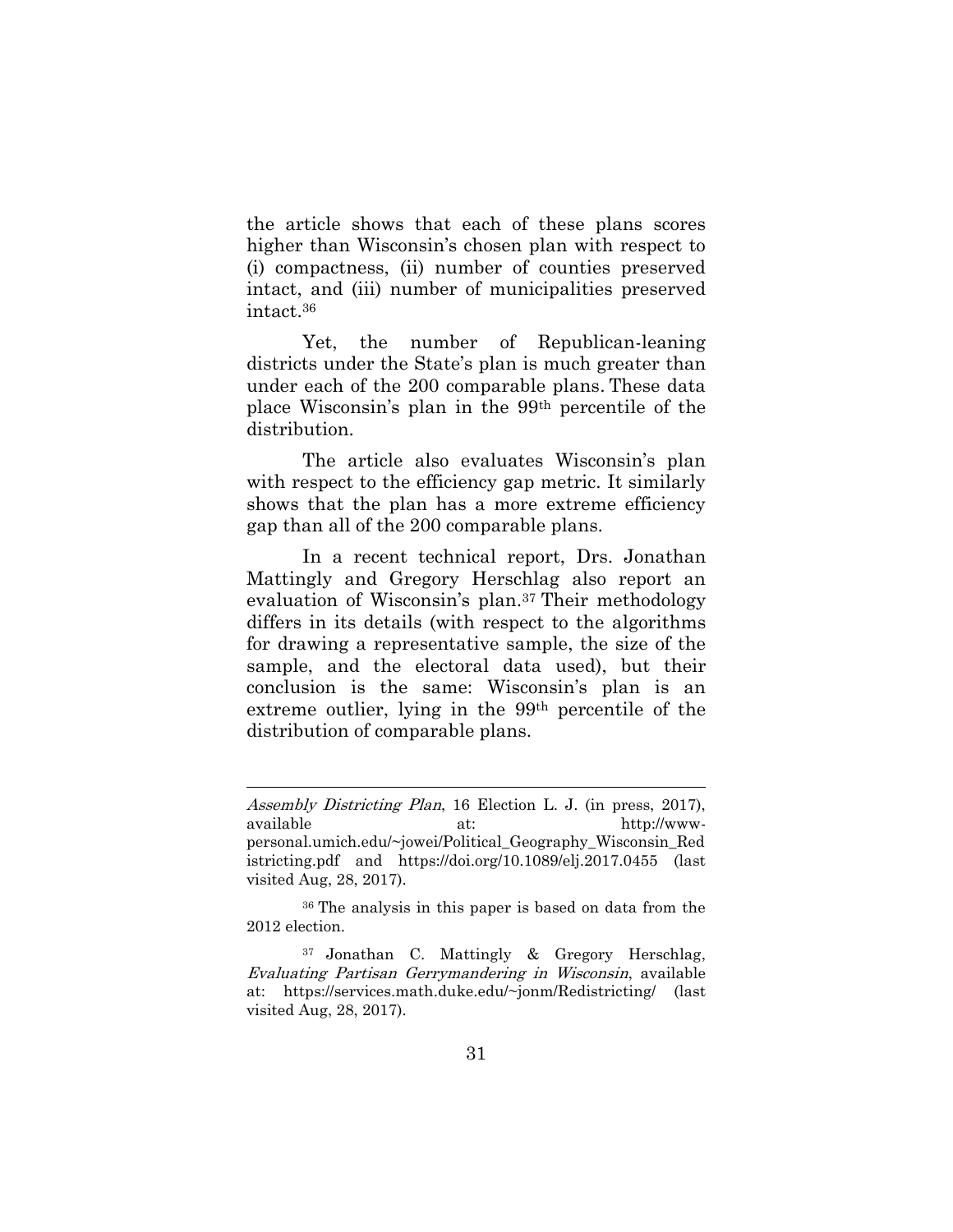These scholars analyzed a much larger sample, consisting of 19,184 redistricting plans. Figure 2 shows the distribution of expected partisan outcomes based on precinct-level data from the Wisconsin State Assembly election in 2012. Wisconsin's chosen plan is an extreme outlier, yielding a result that is more extreme than 99.4% of comparable plans—that is, it lies at the 99.4th percentile.

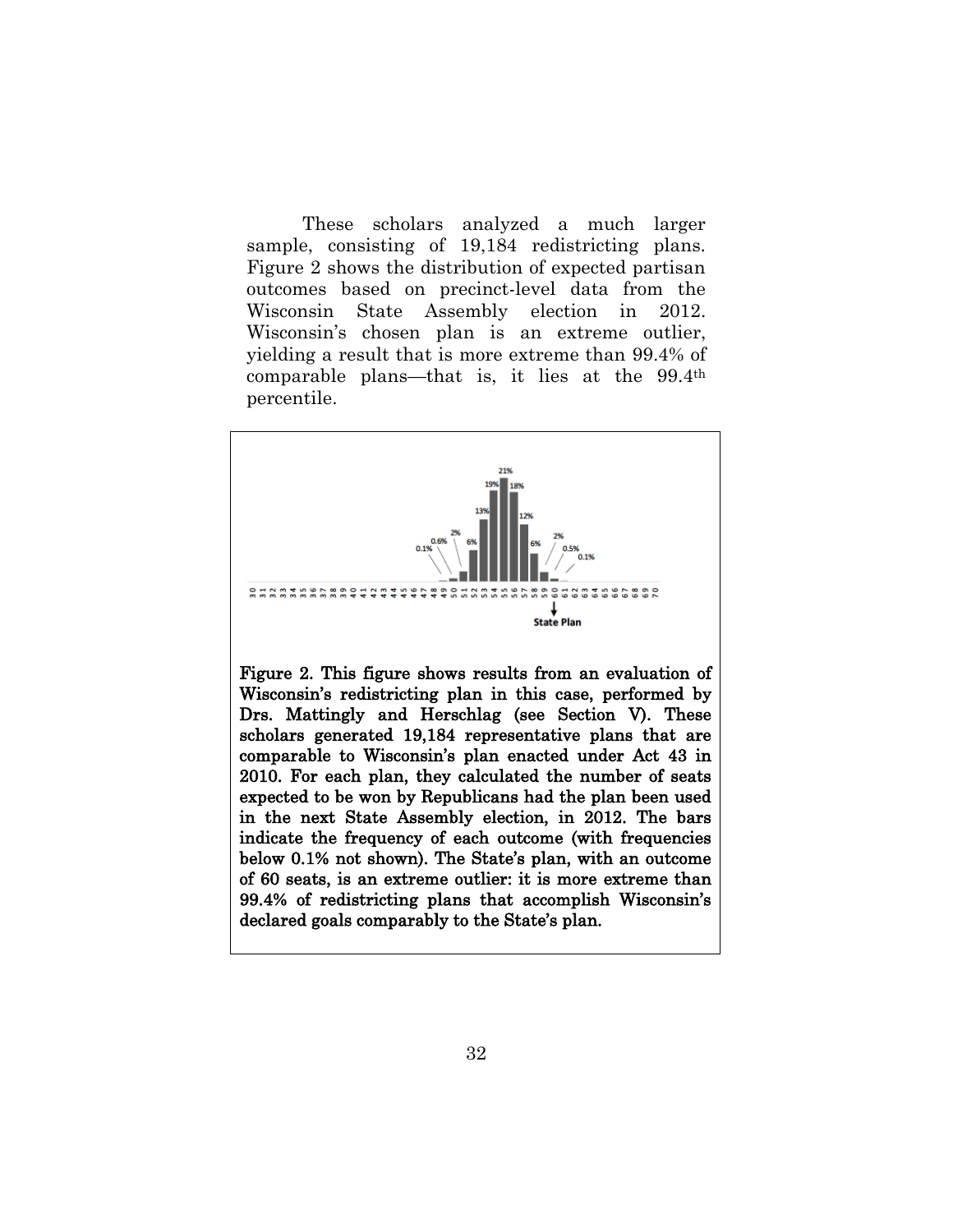The technical report does not only analyze the data for a single electoral outcome. It performs an extreme outlier analysis using data for the Wisconsin State Assembly elections in 2012, 2014 and 2016. For each election, it determines the expected partisan outcome for each of the 19,184 redistricting plans for the election result and for shifts around the result of up to 7.5%.

In each case, Wisconsin's chosen plan is an extreme outlier: its outcomes are more extreme than at least 99% of the comparable plans for each of 2012, 2014, and 2016.

#### VI. AN EXTREME OUTLIER STANDARD WOULD PROVIDE GUIDANCE TO THE PARTIES AND BOLSTER CONFIDENCE IN THE COURTS.

As argued in Section III.D, above, an extreme outlier standard would provide the courts with a previously unavailable basis "upon which to define clear, manageable and politically neutral standards for measuring the particular burden a given partisan classification imposes on representational rights." Vieth, 541 U.S. at 307-308 (Kennedy, J., concurring in the judgment).

In doing so, an extreme outlier standard would provide practical guidance to States with respect to the degree to which the pursuit of partisan bias in redistricting plans is constitutionally permissible.

Today, it is standard for redistricting software to generate population equality statistics for different plans as they are constructed. States' drafters use such information to be sure that a draft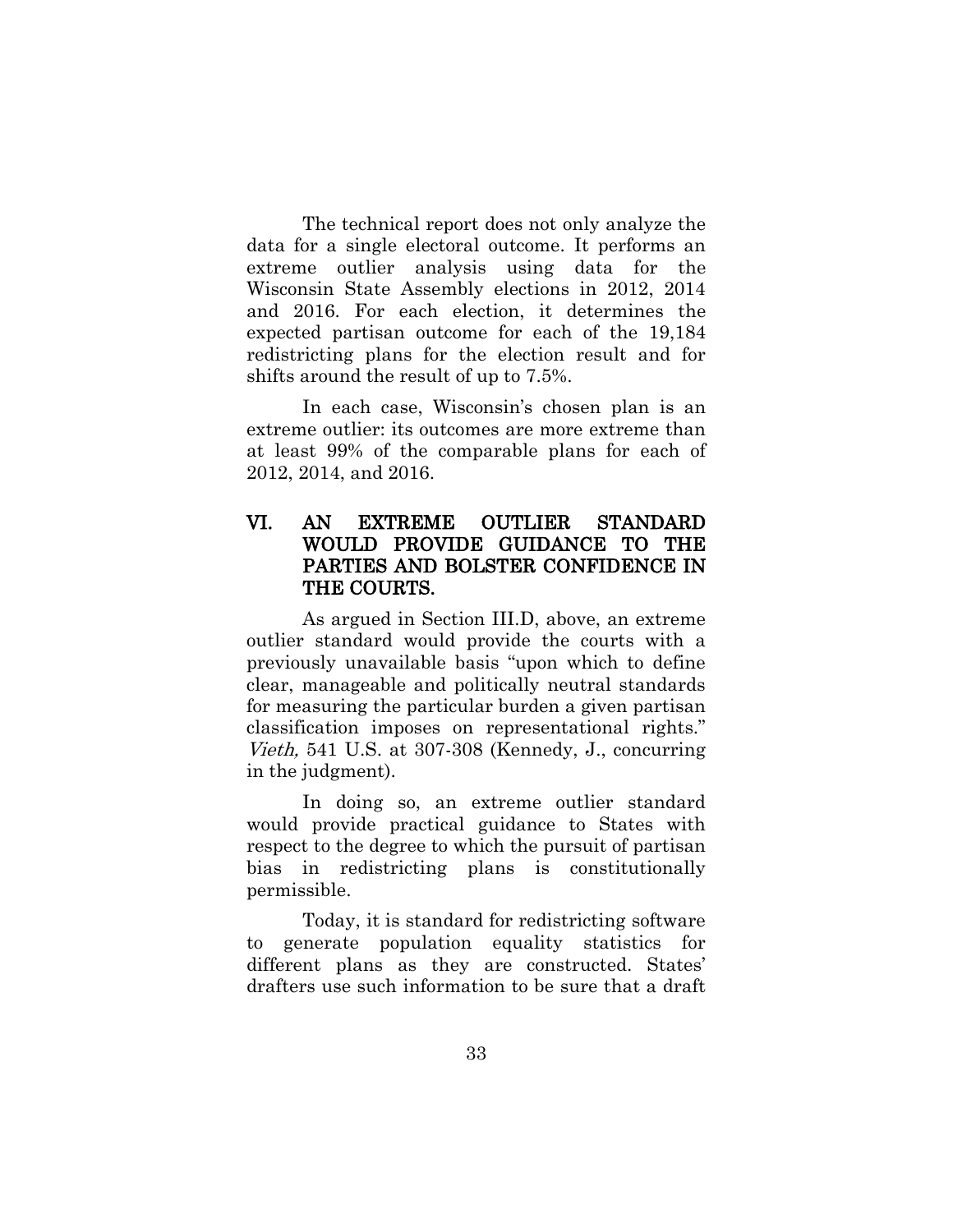plan will comply with applicable population variance standards.

Similarly, many States would respond to an extreme outlier standard for partisan bias by evaluating draft redistricting plans while they were under consideration. In this way, these States would ensure that their enacted plans would be shielded from a successful court challenge. Moreover, potential challengers could also run their own evaluations to assess whether a plan would likely withstand challenge under this objective, quantitative standard. In both ways, the adoption of the proposed approach is likely to have the salutary effect of reducing partisan gerrymandering litigation.

Where such litigation was brought, the extreme outlier approach would tend to bolster public confidence in the courts.

In those cases where a court found that a plan was unconstitutionally partisan, the extreme outlier standard would help communicate the legitimacy of the decision and help to shield the court from claims of judicial activism. For example, the public could readily understand the legitimacy of court action striking down an extreme gerrymander that was objectively more partisan than, say, 90% of all possible plans that the State could have chosen and that comparably achieved the State's declared goals.

In short, an extreme outlier standard, by providing clear, objective and reliable quantitative information about the degree of partisan bias of a restricting plan, would bolster the perceived neutrality and legitimacy of the court's judgment.